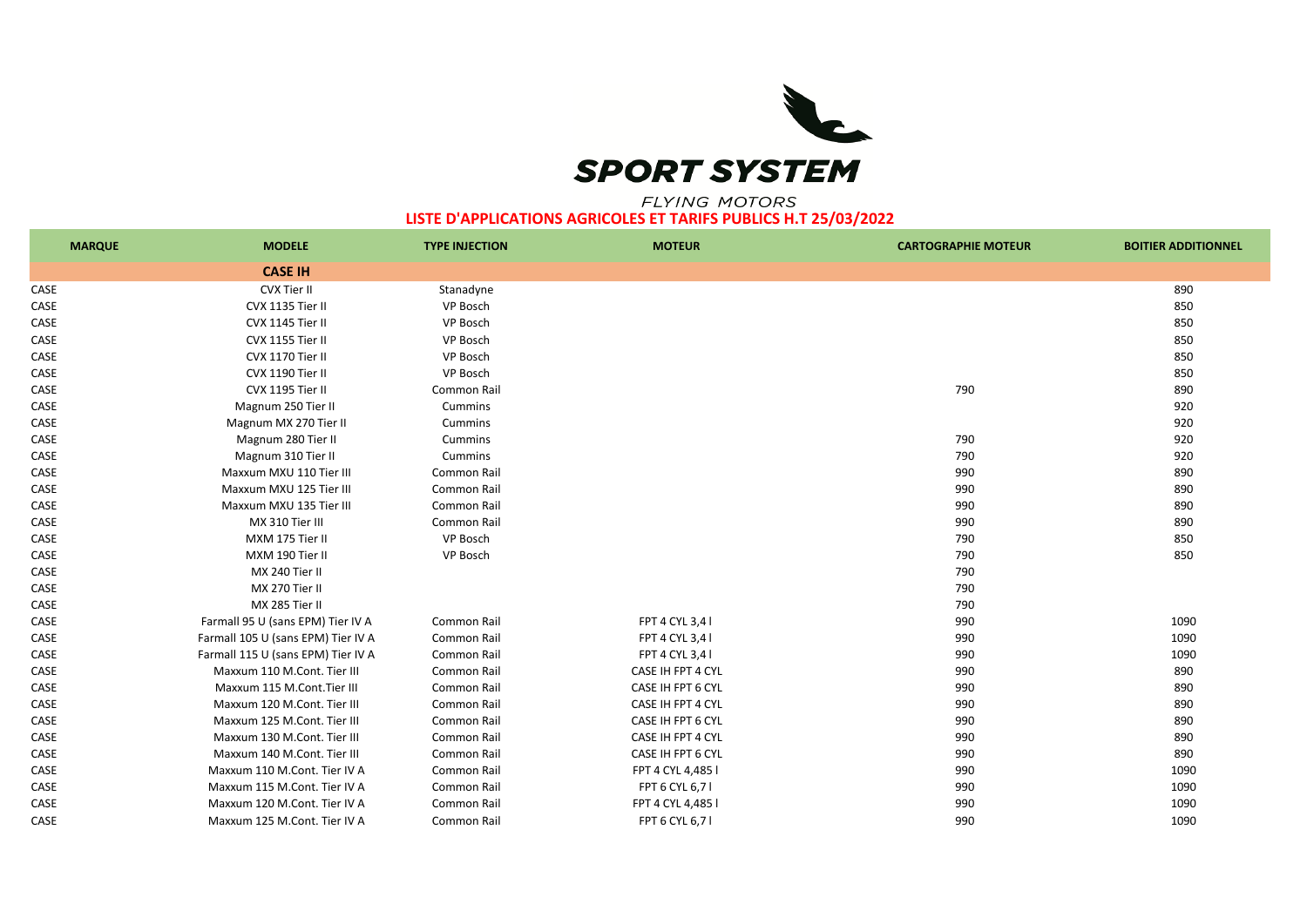| CASE | Maxxum 130 M.Cont. Tier IV A | Common Rail | FPT 4 CYL 4,485 I       | 990 | 1090 |
|------|------------------------------|-------------|-------------------------|-----|------|
| CASE | Maxxum 140 M.Cont. Tier IV A | Common Rail | FPT 6 CYL 6,7 I         | 990 | 1090 |
| CASE | PUMA 125 Tier III            | Common Rail | CASE IH FPT 6 CYL       | 990 | 890  |
| CASE | PUMA 140 Tier III            | Common Rail | CASE IH FPT 6 CYL       | 990 | 890  |
| CASE | PUMA 155 Tier III            | Common Rail | CASE IH FPT 6 CYL       | 990 | 890  |
| CASE | PUMA 165 Tier III            | Common Rail | CASE IH FPT 6 CYL       | 990 | 890  |
| CASE | PUMA 170 Tier III            | Common Rail | CASE IH FPT 6 CYL       | 990 | 890  |
| CASE | PUMA 180 Tier III            | Common Rail | CASE IH FPT 6 CYL       | 990 | 890  |
| CASE | PUMA 185 Tier III            | Common Rail | CASE IH FPT 6 CYL       | 990 | 890  |
| CASE | PUMA 195 Tier III            | Common Rail | CASE IH FPT 6 CYL       | 990 | 890  |
| CASE | PUMA 200 Tier III            | Common Rail | CASE IH FPT 6 CYL       | 990 | 890  |
| CASE | PUMA 210 Tier III            | Common Rail | CASE IH FPT 6 CYL       | 990 | 890  |
| CASE | PUMA 215 Tier III            | Common Rail | CASE IH FPT 6 CYL       | 990 | 890  |
| CASE | CVX 125 Tier III             | Common Rail | Sisu Steyr 620.61 6 CYL | 990 | 890  |
| CASE | CVX 140 Tier III             | Common Rail | CASE IH SISU 6 CYL      | 990 | 890  |
| CASE | CVX 150 Tier III             | Common Rail | CASE IH SISU 6 CYL      | 990 | 890  |
| CASE | CVX 160 Tier III             | Common Rail | CASE IH SISU 6 CYL      | 990 | 890  |
| CASE | CVX 175 Tier III             | Common Rail | CASE IH SISU 6 CYL      | 990 | 890  |
| CASE | CVX 195 Tier III             | Common Rail | CASE IH SISU 6 CYL      | 990 | 890  |
| CASE | PUMA CVX 130 Tier III        | Common Rail | CASE IH FPT 6 CYL       | 990 | 890  |
| CASE | PUMA CVX 145 Tier III        | Common Rail | CASE IH FPT 6 CYL       | 990 | 890  |
| CASE | PUMA CVX 160 Tier III        | Common Rail | CASE IH FPT 6 CYL       | 990 | 890  |
| CASE | PUMA CVX 165 Tier III        | Common Rail | CASE IH FPT 6 CYL       | 990 | 890  |
| CASE | PUMA CVX 170 Tier III        | Common Rail | CASE IH FPT 6 CYL       | 990 | 890  |
| CASE | PUMA CVX 180 Tier III        | Common Rail | CASE IH FPT 6 CYL       | 990 | 890  |
| CASE | PUMA CVX 185 Tier III        | Common Rail | CASE IH FPT 6 CYL       | 990 | 890  |
| CASE | PUMA CVX 195 Tier III        | Common Rail | CASE IH FPT 6 CYL       | 990 | 890  |
| CASE | PUMA CVX 200 Tier III        | Common Rail | CASE IH FPT 6 CYL       | 990 | 890  |
| CASE | PUMA CVX 210 Tier III        | Common Rail | CASE IH FPT 6 CYL       | 990 | 890  |
| CASE | PUMA CVX 215 Tier III        | Common Rail | CASE IH FPT 6 CYL       | 990 | 890  |
| CASE | PUMA CVX 225 Tier III        | Common Rail | CASE IH FPT 6 CYL       | 990 | 890  |
| CASE | PUMA CVX 230 Tier III        | Common Rail | CASE IH FPT 6 CYL       | 990 | 890  |
| CASE | PUMA/PUMA CVX 130 Tier IV A  | Common Rail | FPT 6 CYL 6,7 l         | 990 | 1090 |
| CASE | PUMA CVX 200 Tier III        | Common Rail | FPT 6 CYL 6,7 l         | 990 | 1090 |
| CASE | PUMA/PUMA CVX 160 Tier IV A  | Common Rail | FPT 6 CYL 6,7 I         | 990 | 1090 |
| CASE | PUMA/PUMA CVX 170 Tier IV A  | Common Rail | FPT 6 CYL 6,7 I         | 990 | 1090 |
| CASE | PUMA/PUMA CVX 185 Tier IV A  | Common Rail | FPT 6 CYL 6,7 I         | 990 | 1090 |
| CASE | PUMA/PUMA CVX 200 Tier IV A  | Common Rail | FPT 6 CYL 6,7 I         | 990 | 1090 |
| CASE | PUMA/PUMA CVX 215 Tier IV A  | Common Rail | FPT 6 CYL 6,7 I         | 990 | 1090 |
| CASE | PUMA CVX 230 Tier IV A       | Common Rail | FPT 6 CYL 6,7 I         | 990 | 1090 |
| CASE | MAGNUM 225 Tier III          | Common Rail | CASE IH CUMMINS 6 CYL   | 990 | 890  |
| CASE | MAGNUM 235 Tier III          | Common Rail | CASE IH FPT 6 CYL       | 990 | 890  |
| CASE | MAGNUM 250 Tier III          | Common Rail | CASE IH CUMMINS 6 CYL   | 990 | 890  |
| CASE | MAGNUM 280 Tier III          | Common Rail | CASE IH CUMMINS 6 CYL   | 990 | 890  |
| CASE | MAGNUM 290 Tier III          | Common Rail | CASE IH FPT 6 CYL       | 990 | 890  |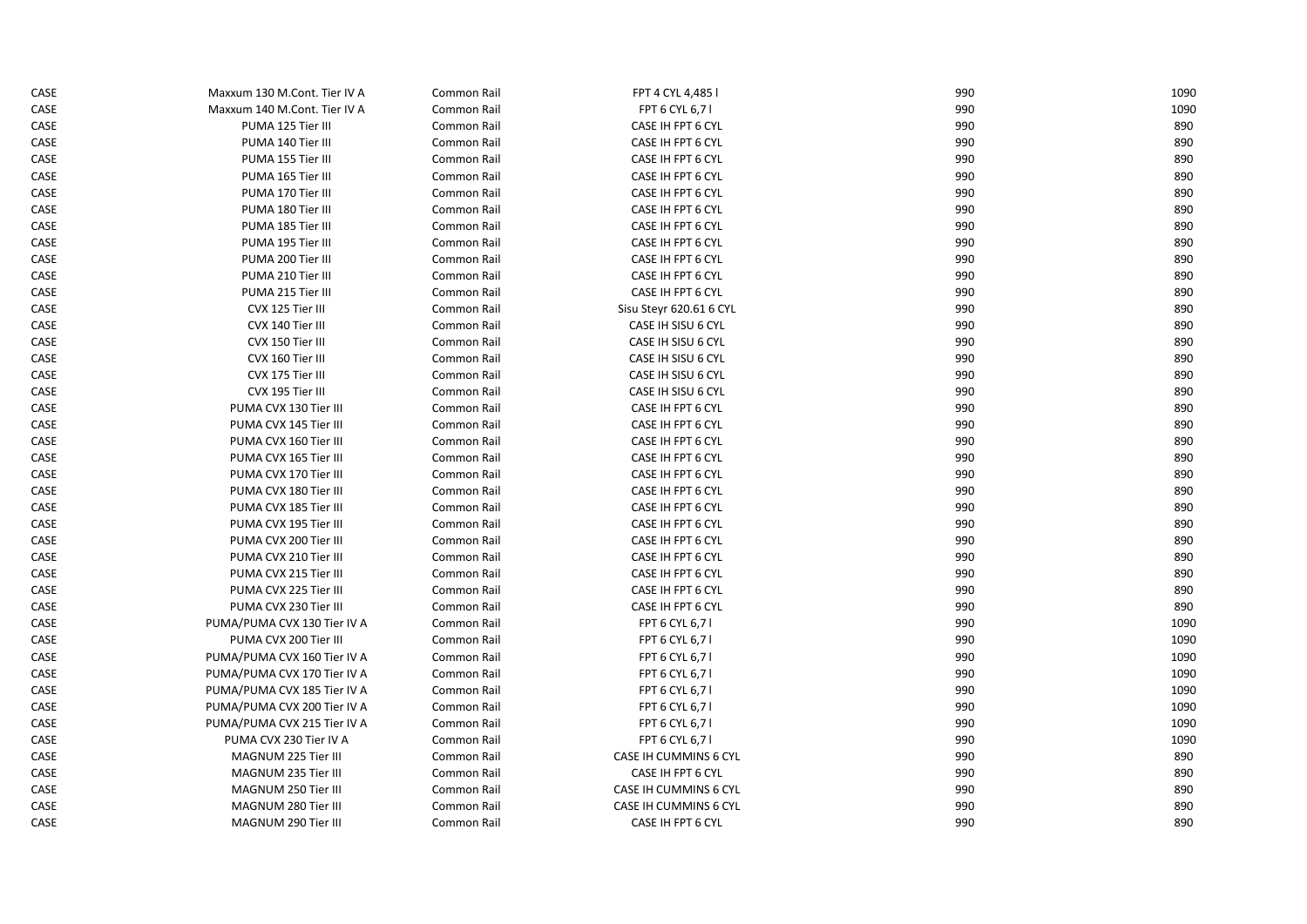| CASE | MAGNUM 310 Tier III                  | Common Rail     | CNH CJH 6 CYL 9,0     | 990 | 890  |
|------|--------------------------------------|-----------------|-----------------------|-----|------|
| CASE | MAGNUM 335 Tier III                  | Common Rail     | CNH CJH 6 CYL 9,0     | 990 | 890  |
| CASE | QUADTRAC / STEIGER Tier III et IV    | Injecteur pompe | CASE IH FPT 6 CYL     | 990 |      |
| CASE | QUADTRAC / STEIGER 550 / 600 Tier IV | Common Rail     | CASE IH FPT 6 CYL     | 990 | 1090 |
| CASE | MAGNUM 235 Tier IV A                 | Common Rail     | FPT 6 CYL 8,7 I       | 990 | 1090 |
| CASE | MAGNUM 260 Tier IV A                 | Common Rail     | FPT 6 CYL 8,7 I       | 990 | 1090 |
| CASE | MAGNUM 290 Tier IV A                 | Common Rail     | <b>FPT 6 CYL 8,71</b> | 990 | 1090 |
| CASE | MAGNUM 315 Tier IV A                 | Common Rail     | FPT 6 CYL 8,71        | 990 | 1090 |
| CASE | MAGNUM 340 Tier IV A                 | Common Rail     | <b>FPT 6 CYL 8,71</b> | 990 | 1090 |
| CASE | MAGNUM 370 Tier IV A                 | Common Rail     | FPT 6 CYL 8,7 I       | 990 | 1090 |
| CASE | QUANTUM 95 Tier IV A                 |                 | 4 CYL. - 4,5 L        | 990 | 1090 |
| CASE | <b>QUANTUM 105 Tier IV A</b>         |                 | 4 CYL. - 4,5 L        | 990 | 1090 |
| CASE | QUANTUM 100 Tier IV A                |                 | 4 CYL. - 3,4 L        | 990 | 1090 |
| CASE | <b>QUANTUM 110 Tier IV A</b>         |                 | 4 CYL. - 3,4 L        | 990 | 1090 |
| CASE | LUXXUM 100 Tier IV B                 |                 | 4 CYL. - 3,4 L        | 990 |      |
| CASE | LUXXUM 110 Tier IV B                 |                 | 4 CYL. - 3,4 L        | 990 |      |
| CASE | LUXXUM 120 Tier IV B                 |                 | 4 CYL. - 3,4 L        | 990 |      |
| CASE | FARMALL 55 C Tier IV B               |                 | 4 CYL. - 3,4 L        | 990 |      |
| CASE | FARMALL 75 Tier IV A                 |                 | 4 CYL. - 3,4 L        | 990 | 1090 |
| CASE | FARMALL 85 Tier IV A                 |                 | 4 CYL. - 3,4 L        | 990 | 1090 |
| CASE | FARMALL 95 Tier IV A                 |                 | 4 CYL. - 3,4 L        | 990 | 1090 |
| CASE | FARMALL 105 Tier IV A                |                 | 4 CYL. - 3,4 L        | 990 | 1090 |
| CASE | FARMALL 115 Tier IV A                |                 | 4 CYL. - 3,4 L        | 990 | 1090 |
| CASE | MAXXUM 115 (CVX) Tier IV B           |                 | 4 CYL. - 4,5 L        | 990 |      |
| CASE | MAXXUM 125 (CVX) Tier IV B           |                 | 4 CYL. - 4,5 L        | 990 |      |
| CASE | MAXXUM 135 (CVX) Tier IV B           |                 | 4 CYL. - 4,5 L        | 990 |      |
| CASE | MAXXUM 145 (CVX) Tier IV B           |                 | 4 CYL. - 4,5 L        | 990 |      |
| CASE | MAXXUM 150 Tier IV B                 |                 | 6 CYL. - 6,7 L        | 990 |      |
| CASE | PUMA 150 Tier IV B                   |                 | 6 CYL. - 6,7 L        | 990 |      |
| CASE | PUMA 165 Tier IV B                   |                 | 6 CYL. - 6,7 L        | 990 |      |
| CASE | PUMA 185 Tier IV B                   |                 | 6 CYL. - 6,7 L        | 990 |      |
| CASE | PUMA 200 (CVX) Tier IV B             |                 | 6 CYL. - 6,7 L        | 990 |      |
| CASE | PUMA 220 (CVX) Tier IV B             |                 | 6 CYL. - 6,7 L        | 990 |      |
| CASE | PUMA 240 CVX Tier IV B               |                 | 6 CYL. - 6,7 L        | 990 |      |
| CASE | OPTUM 270 CVX Tier IV B              |                 | 6 CYL. - 6,7 L        | 990 |      |
| CASE | OPTUM 300 CVX Tier IV B              |                 | 6 CYL. - 6,7 L        | 990 |      |
| CASE | MAGNUM 250 (CVX) Tier IV B           |                 | 6 CYL. - 8,7 L        | 990 |      |
| CASE | MAGNUM 280 (CVX) Tier IV B           |                 | 6 CYL. - 8,7 L        | 990 |      |
| CASE | MAGNUM 310 (CVX) Tier IV B           |                 | 6 CYL. - 8,7 L        | 990 |      |
| CASE | MAGNUM 340 (CVX) Tier IV B           |                 | 6 CYL. - 8,7 L        | 990 |      |
| CASE | MAGNUM 380 (CVX) Tier IV B           |                 | 6 CYL. - 8,7 L        | 990 |      |
| CASE | STEIGER 370 Tier IV B                |                 | 6 CYL. - 8,7 L        | 990 |      |
| CASE | STEIGER 420 Tier IV B                |                 | 6 CYL. - 12,9 L       | 990 |      |
| CASE | STEIGER / QUADTRAC 470 Tier IV B     |                 | 6 CYL. - 12,9 L       | 990 |      |
| CASE | STEIGER / QUADTRAC 500 Tier IV B     |                 | 6 CYL. - 12,9 L       | 990 |      |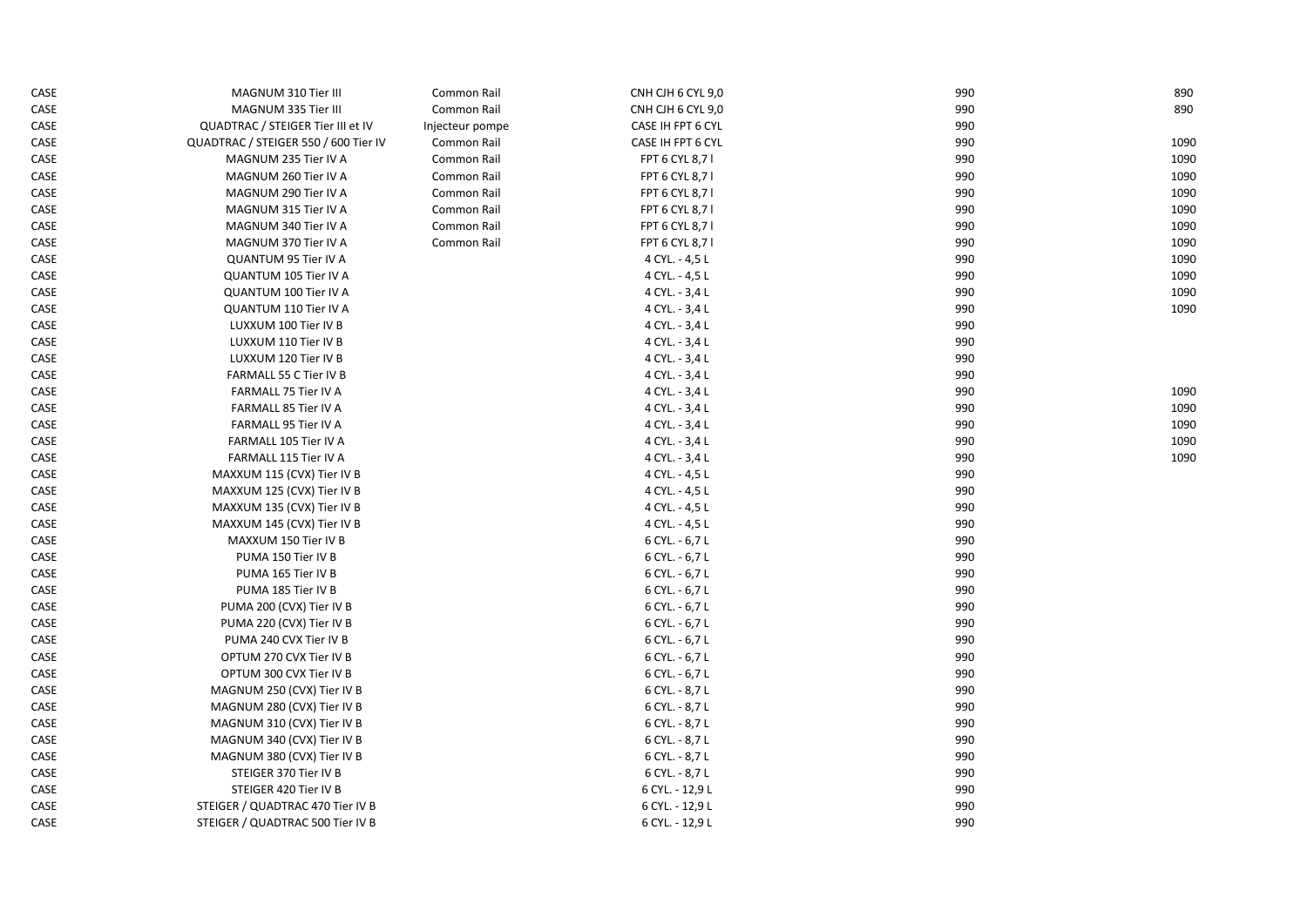| CASE | STEIGER / QUADTRAC 540 Tier IV B |                    | 6 CYL. - 12,9 L      | 990  |                     |
|------|----------------------------------|--------------------|----------------------|------|---------------------|
| CASE | STEIGER / QUADTRAC 580 Tier IV B |                    | 6 CYL. - 12,9 L      | 990  |                     |
| CASE | STEIGER / QUADTRAC 620 Tier IV B |                    | 6 CYL. - 12,9 L      | 990  |                     |
| CASE | PUMA 185 TIER V                  |                    | 6 CYL. - 6,7 L       | 1090 |                     |
| CASE | PUMA 200 TIER V                  |                    | 6 CYL. - 6,7 L       | 1090 |                     |
| CASE | PUMA 220 TIER V                  |                    | 6 CYL. - 6,7 L       | 1090 |                     |
| CASE | PUMA 240 TIER V                  |                    | 6 CYL. - 6,7 L       | 1090 |                     |
| CASE | VESTRUM 100 TIER V               |                    | FPT 4 CYL. - 4,5 L   | 1090 |                     |
| CASE | VESTRUM 110 TIER V               |                    | FPT 4 CYL. - 4,5 L   | 1090 |                     |
| CASE | VESTRUM 120 TIER V               |                    | FPT 4 CYL. - 4,5 L   | 1090 |                     |
| CASE | VESTRUM 130 TIER V               |                    | FPT 4 CYL. - 4,5 L   | 1090 |                     |
| CASE | OPTUM 250 CVX Tier V             |                    | 6 CYL. - 6,7 L       | 1090 |                     |
| CASE | OPTUM 270 CVX Tier V             |                    | 6 CYL. - 6,7 L       | 1090 |                     |
| CASE | OPTUM 300 CVX Tier V             |                    | 6 CYL. - 6,7 L       | 1090 |                     |
| CASE | MAGNUM 310 Tier V                |                    | FPT 6 CYL. - 8,7 L   | 1190 |                     |
| CASE | MAGNUM 340 Tier V                |                    | FPT 6 CYL. - 8,7 L   | 1190 |                     |
| CASE | MAGNUM 380 Tier V                |                    | FPT 6 CYL. - 8,7 L   | 1190 |                     |
| CASE | MAGNUM 400 Tier V                |                    | FPT 6 CYL. - 8,7 L   | 1190 |                     |
| CASE | <b>Ensileuses</b>                |                    |                      |      |                     |
| CASE | CHX 420 Tier II                  |                    | Iveco Cursor F3B     | 790  |                     |
| CASE | CHX 520 Tier II                  |                    | Iveco Cursor F3B     | 790  |                     |
| CASE | CHX 620 Tier II                  | Caterpillar        | C 15                 |      | 1050                |
| CASE | Moiss.batt.                      |                    |                      |      |                     |
| CASE | AF 2388 X Tier II                | Caps               | <b>CUMMINS</b>       | 790  |                     |
| CASE | AF 2388 X-Clusive Tier III       | Common Rail        | CNH 6TAA/8304        | 990  | 890                 |
| CASE | AF 2377 X-Clusive Tier III       | Common Rail        | CNH CJH 6 C6TAA/8304 | 990  | 890                 |
| CASE | AFX 7010 Tier III                | :eur pompe / Commc | CNH CURSOR 9         | 990  | 1135 en common rail |
| CASE | AFX 8010 Tier III                | Injecteur pompe    | CNH CURSOR 10        | 990  |                     |
| CASE | AFX 9010 Tier III                | Injecteur pompe    | CNH CURSOR 13        | 990  |                     |
| CASE | AF 5088 Tier III                 | Common Rail        | CNH CJH 6 C6TAA/8304 | 990  | 890                 |
| CASE | AF 6088 Tier III                 | Common Rail        | CNH CJH 6 C6TAA/8304 | 990  | 890                 |
| CASE | AF 7088 Tier III                 | Common Rail        | CNH CJH 6 C6TAA/9004 | 990  | 890                 |
| CASE | AF 7120 Tier III                 | Common Rail        | CNH CURSOR 9         | 990  | 1090                |
| CASE | AF 8120 Tier III                 |                    | CNH CURSOR 10        | 990  |                     |
| CASE | AF 9120 Tier III                 |                    | CNH CURSOR 13        | 990  |                     |
| CASE | Axial - Flow 5130 Tier III       | Common Rail        | FPT 6,71             | 990  | 890                 |
| CASE | Axial - Flow 6130 Tier III       | Common Rail        | FPT CURSOR 9 8,71    | 990  | 1090                |
| CASE | Axial - Flow 7130 Tier III       | Common Rail        | FPT CURSOR 9 8,71    | 990  | 1090                |
| CASE | Axial - Flow 7230 Tier III       | Common Rail        | FPT CURSOR 9 8,71    | 990  | 1090                |
| CASE | Axial - Flow 8230 Tier III       | Injecteur pompe    | FPT CURSOR 13 12,91  | 990  |                     |
| CASE | Axial - Flow 9230 Tier III       | Injecteur pompe    | FPT CURSOR 13 12,91  | 990  |                     |
| CASE | AXIAL FLOW 5140                  |                    | 6 CYL. - 8,7 L       | 990  |                     |
| CASE | AXIAL FLOW 6140                  |                    | 6 CYL. - 8,7 L       | 990  |                     |
| CASE | AXIAL FLOW 7140                  |                    | 6 CYL. - 8,7 L       | 990  |                     |
| CASE | AXIAL FLOW 7240                  |                    | 6 CYL. - 11,1 L      | 990  |                     |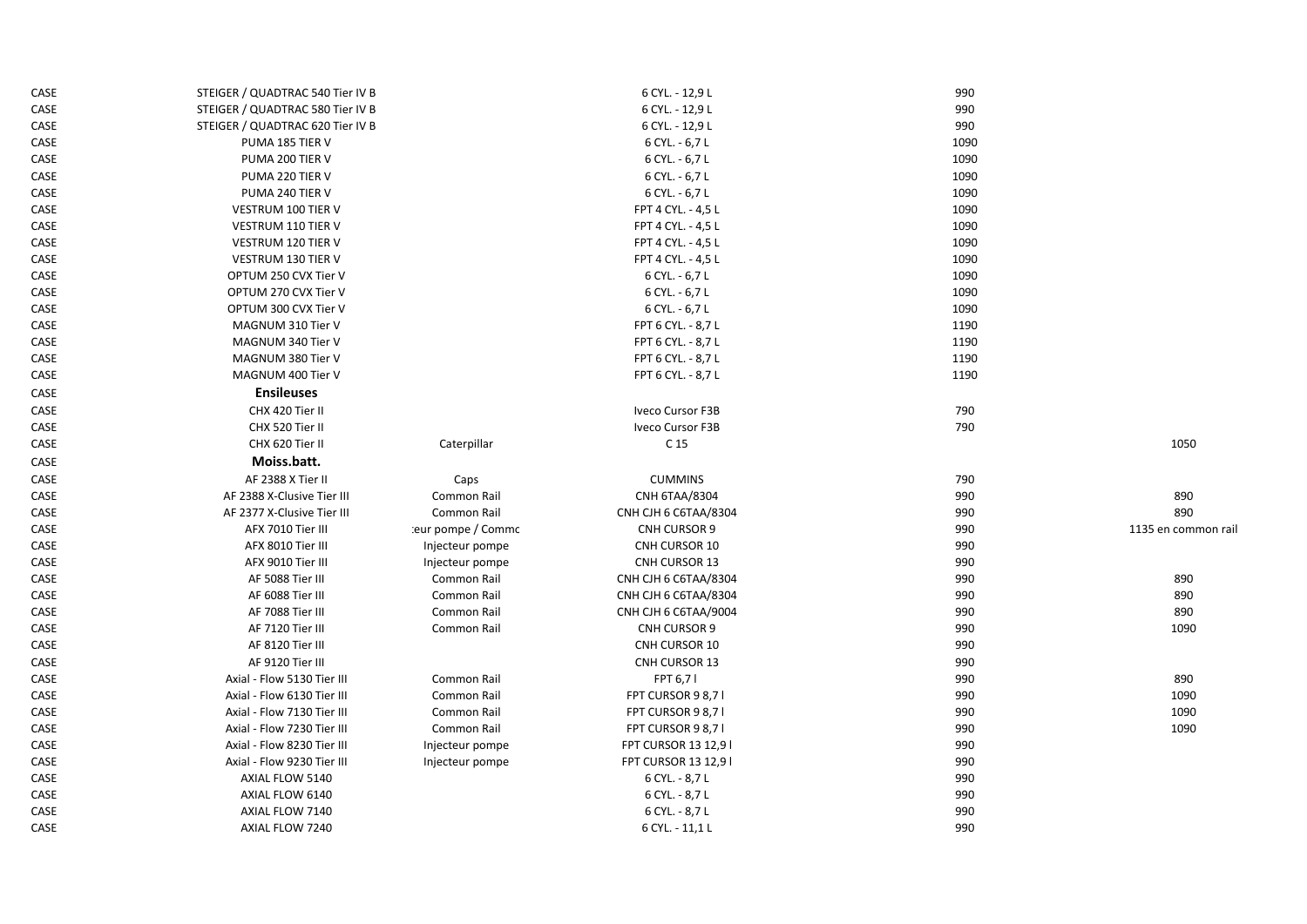| CASE                     | AXIAL FLOW 8240             |             | 6 CYL. - 12,9 L                        | 990            |                |
|--------------------------|-----------------------------|-------------|----------------------------------------|----------------|----------------|
| CASE                     | AXIAL FLOW 9240             |             | 6 CYL. - 15,9 L                        | 990            |                |
| CASE                     | Axial - Flow 5140 Tier IV A | Common Rail | FPT 6,71                               | 990            | 890            |
| CASE                     | Axial - Flow 6140 Tier IV A | Common Rail | FPT CURSOR 9 8,71                      | 990            | 1090           |
| CASE                     | Axial - Flow 7140 Tier IV A | Common Rail | FPT CURSOR 9 8,71                      | 990            | 1090           |
| CASE                     | Axial - Flow 5150 Tier V    | Common Rail | 6 CYL - 8,7 L                          | 1190           |                |
| CASE                     | Axial - Flow 6150 Tier V    | Common Rail | 6 CYL - 8,7 L                          | 1190           |                |
| CASE                     | Axial - Flow 7150 Tier V    | Common Rail | 6 CYL - 8,7 L                          | 1190           |                |
| CASE                     | Axial - Flow 7250 Tier V    | Common Rail | FPT CURSOR 6 CYL. - 11,10L             | 1190           |                |
| CASE                     | Axial - Flow 9250 Tier V    | Common Rail | FPT CURSOR 6 CYL. - 15,9L              | 1190           |                |
|                          | <b>CATERPILLAR</b>          |             |                                        |                |                |
| CATERPILLAR              | 3126 B                      | Caterpillar | 3126 B                                 |                | 1135           |
| CATERPILLAR              | C6.6                        | Caterpillar | C6.6                                   |                | 890            |
| CATERPILLAR              | C <sub>9</sub>              | Caterpillar | C <sub>9</sub>                         | Nous consulter | 1135           |
| CATERPILLAR              | C10 / C12 / C15 / C16       | Caterpillar | C10 / C12 / C15 / C16                  |                | 1050           |
| CATERPILLAR              | C11/C13                     | Caterpillar | C11 / C13                              | 990            | 1135           |
| CATERPILLAR              | C9 ACERT                    | Caterpillar | C9 ACERT                               | Nous consulter | 1135           |
| CATERPILLAR              | C13 ACERT                   | Caterpillar | C13 ACERT                              | 990            | 1135           |
| CATERPILLAR              | C13 licence Perkins         | Caterpillar | C13 licence Perkins                    | Nous consulter | 1135           |
| CATERPILLAR              | C15 ACERT                   | Caterpillar | C15 ACERT                              | Nous consulter | 1135           |
| CATERPILLAR              | C18 / C18 ACERT             | Caterpillar | C18 ACERT                              | Nous consulter | 1135           |
| CATERPILLAR              | Téléscopiques               | Caterpillar |                                        | Nous consulter | Nous consulter |
|                          |                             |             |                                        |                |                |
| CATERPILLAR              | C9.3                        | Caterpillar | C9.3                                   | 990            |                |
|                          |                             |             |                                        |                |                |
|                          | <b>CHALLENGER</b>           |             |                                        |                |                |
| CHALLENGER               | MT735 A - B                 | Caterpillar | C <sub>9</sub>                         | Nous consulter | 1135           |
| CHALLENGER               | MT735 B - C                 | Caterpillar | C 9 ACERT                              | Nous consulter | 1135           |
| CHALLENGER               | MT745 A - B                 | Caterpillar | C <sub>9</sub>                         | Nous consulter | 1135           |
| CHALLENGER               | MT745 B - C                 | Caterpillar | C 9 ACERT                              | Nous consulter | 1135           |
| CHALLENGER               | MT755 A - B                 | Caterpillar | C <sub>9</sub>                         | Nous consulter | 1135           |
| CHALLENGER               | MT755 B - C                 | Caterpillar | C 9 ACERT                              | Nous consulter | 1135           |
| CHALLENGER               | MT765 A - B                 | Caterpillar | C <sub>9</sub>                         | Nous consulter | 1135           |
| CHALLENGER               | MT765 B - C                 | Caterpillar | C 9 ACERT                              | Nous consulter | 1135           |
| CHALLENGER               | 845 C / 855 C               | Caterpillar | C15 ACERT                              | Nous consulter | 1135           |
| CHALLENGER               | MT865                       | Caterpillar | C16                                    | Nous consulter | 1050           |
| CHALLENGER               | 865 C / 875 C               | Caterpillar | C18 ACERT                              | Nous consulter | 1135           |
| CHALLENGER               | 745 / 755 / 765 D           |             | AGCO POWER 8,4 I                       | 990            | 1090           |
|                          | Pulvérisateurs              |             |                                        | Nous consulter | Nous consulter |
| CHALLENGER<br>CHALLENGER | Série E                     |             | AGCO POWER 9,4 l et 16,8 l V8 (2 ecus) | Nous consulter | Nous consulter |
|                          | <b>CLAAS</b>                |             |                                        |                |                |
| CLAAS                    | Celtis 426 Tier II          | Stanadyne   |                                        |                | 920            |
| <b>CLAAS</b>             | Celtis 436 Tier II          | Stanadyne   |                                        |                | 920            |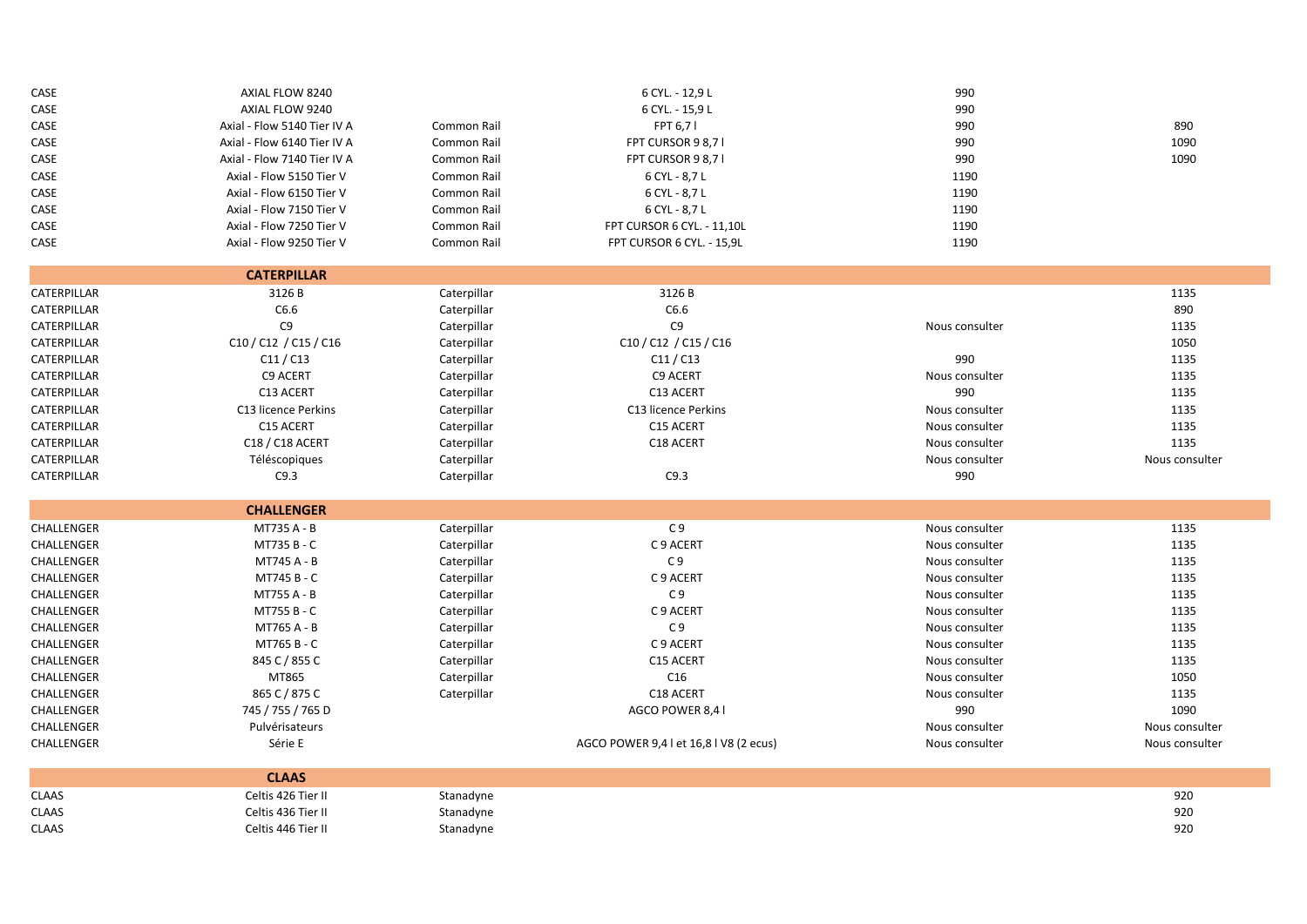| <b>CLAAS</b><br>Arès 546 Tier II<br>Stanadyne<br><b>CLAAS</b><br>Arès 547 Tier II<br>Stanadyne<br><b>CLAAS</b><br>Arès 547 ATX Tier II<br>Stanadyne<br>DPS 4045TRT 4 CYL<br><b>CLAAS</b><br>Arès 547 ATZ Tier II<br>Stanadyne<br><b>CLAAS</b><br>Arès 556 Tier II<br>Stanadyne<br><b>CLAAS</b><br>Arès 557 Tier II<br>Stanadyne<br><b>CLAAS</b><br>Arès 557 ATX Tier II<br>DPS 4045HRT 4 CYL<br>Stanadyne<br>Arès 566 Tier II<br><b>CLAAS</b><br>Stanadyne<br><b>CLAAS</b><br>Arès 567 Tier II<br>Stanadyne<br><b>CLAAS</b><br>Arès 567 ATX Tier II<br>Stanadyne<br>DPS 4045HRT 4 CYL<br><b>CLAAS</b><br>Arès 567 ATZ Tier II<br>Stanadyne | 920<br>920<br>920<br>920<br>920<br>920<br>920<br>920<br>920<br>920 |
|--------------------------------------------------------------------------------------------------------------------------------------------------------------------------------------------------------------------------------------------------------------------------------------------------------------------------------------------------------------------------------------------------------------------------------------------------------------------------------------------------------------------------------------------------------------------------------------------------------------------------------------------|--------------------------------------------------------------------|
|                                                                                                                                                                                                                                                                                                                                                                                                                                                                                                                                                                                                                                            |                                                                    |
|                                                                                                                                                                                                                                                                                                                                                                                                                                                                                                                                                                                                                                            |                                                                    |
|                                                                                                                                                                                                                                                                                                                                                                                                                                                                                                                                                                                                                                            |                                                                    |
|                                                                                                                                                                                                                                                                                                                                                                                                                                                                                                                                                                                                                                            |                                                                    |
|                                                                                                                                                                                                                                                                                                                                                                                                                                                                                                                                                                                                                                            |                                                                    |
|                                                                                                                                                                                                                                                                                                                                                                                                                                                                                                                                                                                                                                            |                                                                    |
|                                                                                                                                                                                                                                                                                                                                                                                                                                                                                                                                                                                                                                            |                                                                    |
|                                                                                                                                                                                                                                                                                                                                                                                                                                                                                                                                                                                                                                            |                                                                    |
|                                                                                                                                                                                                                                                                                                                                                                                                                                                                                                                                                                                                                                            |                                                                    |
|                                                                                                                                                                                                                                                                                                                                                                                                                                                                                                                                                                                                                                            |                                                                    |
|                                                                                                                                                                                                                                                                                                                                                                                                                                                                                                                                                                                                                                            | 920                                                                |
| 790<br><b>CLAAS</b><br>Arès 577 Tier II<br>Stanadyne                                                                                                                                                                                                                                                                                                                                                                                                                                                                                                                                                                                       | 920                                                                |
| <b>CLAAS</b><br>Arès 577 ATX Tier II<br>DPS 4045HRT 4 CYL<br>790<br>Stanadyne                                                                                                                                                                                                                                                                                                                                                                                                                                                                                                                                                              | 920                                                                |
| <b>CLAAS</b><br>Arès 616 Tier II<br>Stanadyne                                                                                                                                                                                                                                                                                                                                                                                                                                                                                                                                                                                              | 920                                                                |
| <b>CLAAS</b><br>Arès 617 Tier II<br>Stanadyne                                                                                                                                                                                                                                                                                                                                                                                                                                                                                                                                                                                              | 920                                                                |
| <b>CLAAS</b><br>Arès 617 ATZ Tier II<br>Stanadyne<br>DPS 6068TRT 6 CYL                                                                                                                                                                                                                                                                                                                                                                                                                                                                                                                                                                     | 920                                                                |
| Arès 656 Tier II<br><b>CLAAS</b><br>Stanadyne                                                                                                                                                                                                                                                                                                                                                                                                                                                                                                                                                                                              | 920                                                                |
| <b>CLAAS</b><br>Arès 657 Tier II<br>Stanadyne                                                                                                                                                                                                                                                                                                                                                                                                                                                                                                                                                                                              | 920                                                                |
| <b>CLAAS</b><br>Arès 657 ATZ Tier II<br>Stanadyne<br>DPS 6068TRT 6 CYL                                                                                                                                                                                                                                                                                                                                                                                                                                                                                                                                                                     | 920                                                                |
| Arès 696 Tier II<br><b>CLAAS</b><br>Stanadyne                                                                                                                                                                                                                                                                                                                                                                                                                                                                                                                                                                                              | 920                                                                |
| <b>CLAAS</b><br>Arès 697 Tier II<br>790<br>Stanadyne                                                                                                                                                                                                                                                                                                                                                                                                                                                                                                                                                                                       | 920                                                                |
| 790<br><b>CLAAS</b><br>Arès 697 ATZ Tier II<br>DPS 6068TRT 6 CYL<br>Stanadyne                                                                                                                                                                                                                                                                                                                                                                                                                                                                                                                                                              | 920                                                                |
| Arès 816 Tier II<br><b>CLAAS</b><br>Stanadyne                                                                                                                                                                                                                                                                                                                                                                                                                                                                                                                                                                                              | 920                                                                |
| <b>CLAAS</b><br>Arès 816 RZ Tier II<br>Stanadyne<br>DPS 6068HRT 6 CYL                                                                                                                                                                                                                                                                                                                                                                                                                                                                                                                                                                      | 920                                                                |
| <b>CLAAS</b><br>Arès 826 Tier II<br>Stanadyne                                                                                                                                                                                                                                                                                                                                                                                                                                                                                                                                                                                              | 920                                                                |
| Arès 826 RZ Tier II<br><b>CLAAS</b><br>Stanadyne<br>DPS 6068HRT 6 CYL                                                                                                                                                                                                                                                                                                                                                                                                                                                                                                                                                                      | 920                                                                |
| VP Bosch<br>790<br><b>CLAAS</b><br>Arès 836 Tier II                                                                                                                                                                                                                                                                                                                                                                                                                                                                                                                                                                                        | 850                                                                |
| Arès 836 RZ Tier II<br>VP Bosch<br>DPS 6068HRT 6 CYL<br>790<br><b>CLAAS</b>                                                                                                                                                                                                                                                                                                                                                                                                                                                                                                                                                                | 850                                                                |
| Atlès 915, 925 Tier II<br><b>CLAAS</b><br>Deutz<br>Injecteur pompe                                                                                                                                                                                                                                                                                                                                                                                                                                                                                                                                                                         | 850                                                                |
| <b>CLAAS</b><br>Atlès 926, 926 RZ Tier II<br>Injecteur pompe<br>Deutz                                                                                                                                                                                                                                                                                                                                                                                                                                                                                                                                                                      | 850                                                                |
| Atlès 926 RZ Tier II<br><b>CLAAS</b><br>Deutz<br>Injecteur pompe                                                                                                                                                                                                                                                                                                                                                                                                                                                                                                                                                                           | 850                                                                |
| <b>CLAAS</b><br>Atlès 936, 946 Tier II<br>Deutz<br>Injecteur pompe                                                                                                                                                                                                                                                                                                                                                                                                                                                                                                                                                                         | 850                                                                |
| Arion 410 / CIS (sans CPM**) Tier III<br>990<br><b>CLAAS</b><br>Common Rail<br>DPS 4 CYL 4,5 l                                                                                                                                                                                                                                                                                                                                                                                                                                                                                                                                             | 890                                                                |
| Arion 420 / CIS (sans CPM**) Tier III<br>990<br><b>CLAAS</b><br>Common Rail<br>DPS 4 CYL 4,5 l                                                                                                                                                                                                                                                                                                                                                                                                                                                                                                                                             | 890                                                                |
| 990<br><b>CLAAS</b><br>Arion 430 / CIS (sans CPM <sup>**</sup> ) Tier III<br>Common Rail<br>DPS 4 CYL 4,5 l                                                                                                                                                                                                                                                                                                                                                                                                                                                                                                                                | 890                                                                |
| 990<br><b>CLAAS</b><br>Arion 510 (sans CPM**) Tier III<br>Common Rail<br>DPS 4 CYL 4,5 l                                                                                                                                                                                                                                                                                                                                                                                                                                                                                                                                                   | 1090                                                               |
| 990<br><b>CLAAS</b><br>Arion 520 (sans CPM**) Tier III<br>Common Rail<br>DPS 4 CYL 4,5 l                                                                                                                                                                                                                                                                                                                                                                                                                                                                                                                                                   | 1090                                                               |
| 990<br><b>CLAAS</b><br>Arion 530 (sans CPM**) Tier III<br>Common Rail<br>DPS 4 CYL 4,5 l                                                                                                                                                                                                                                                                                                                                                                                                                                                                                                                                                   | 1090                                                               |
| 990<br><b>CLAAS</b><br>Arion 540 Tier III<br>Common Rail<br>DPS 4 CYL 4,5 l                                                                                                                                                                                                                                                                                                                                                                                                                                                                                                                                                                | 1090                                                               |
| <b>CLAAS</b><br>Arion 610 CIS (sans CPM**) Tier III<br>Common Rail<br>DPS 6 CYL 6,8 I<br>990                                                                                                                                                                                                                                                                                                                                                                                                                                                                                                                                               | 1090                                                               |
| Arion 620 CIS (sans CPM**) Tier III<br>990<br><b>CLAAS</b><br>Common Rail<br>DPS 6 CYL 6,8 I                                                                                                                                                                                                                                                                                                                                                                                                                                                                                                                                               | 1090                                                               |
| 990<br><b>CLAAS</b><br>Arion 630 CIS (sans CPM**) Tier III<br>Common Rail<br>DPS 6 CYL 6,8 I                                                                                                                                                                                                                                                                                                                                                                                                                                                                                                                                               | 1090                                                               |
| 990<br><b>CLAAS</b><br>Arion 610 C (sans CPM <sup>**</sup> ) Tier III<br>Common Rail<br>DPS 6 CYL 6,8 I                                                                                                                                                                                                                                                                                                                                                                                                                                                                                                                                    | 1090                                                               |
| Arion 620 C (sans CPM**) Tier III<br>990<br><b>CLAAS</b><br>Common Rail<br>DPS 6 CYL 6,8 I                                                                                                                                                                                                                                                                                                                                                                                                                                                                                                                                                 | 1090                                                               |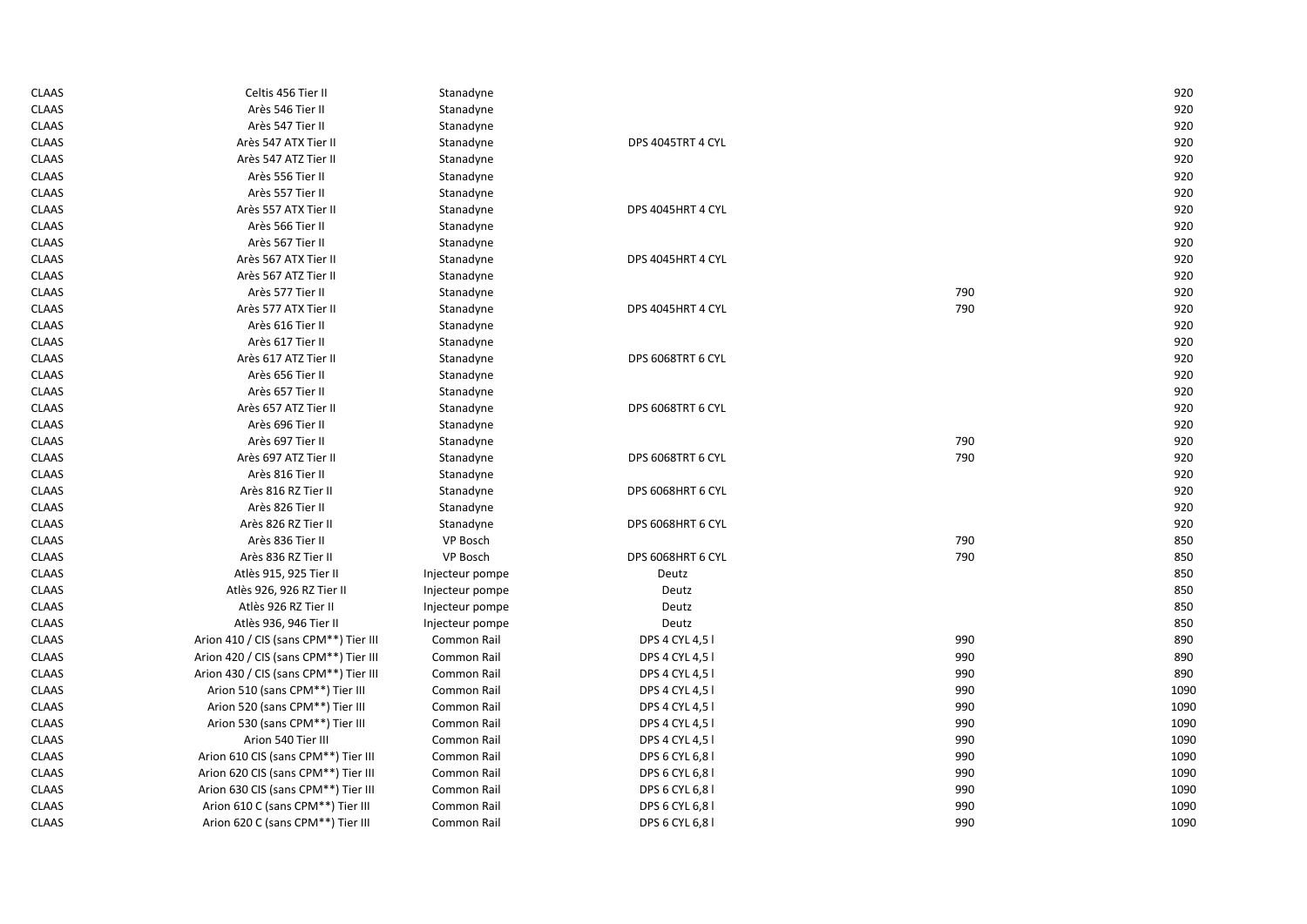| <b>CLAAS</b> | Arion 630 C (sans CPM**) Tier III | Common Rail | DPS 6 CYL 6,8 I           | 990            | 1090 |
|--------------|-----------------------------------|-------------|---------------------------|----------------|------|
| <b>CLAAS</b> | Arion 640 Tier III                | Common Rail | DPS 6 CYL 6,8 I           | 990            | 1090 |
| <b>CLAAS</b> | Axion 810 Tier III                | Common Rail | DPS 6 CYL 6,8 l           | 990            | 1090 |
| <b>CLAAS</b> | Axion 820 Tier III                | Common Rail | DPS 6 CYL 6,8 l           | 990            | 1090 |
| <b>CLAAS</b> | Axion 840 Tier III                | Common Rail | DPS 6 CYL 6,8 I           | 990            | 1090 |
| <b>CLAAS</b> | Axion 850 Tier III                | Common Rail | DPS 6 CYL 6,8 I           | 990            | 1090 |
| <b>CLAAS</b> | Axion 920 Tier III                | Common Rail | DPS 6 CYL 8,7 I           | 990            | 1090 |
| <b>CLAAS</b> | Axion 930 Tier III                | Common Rail | DPS 6 CYL 8,71            | 990            | 1090 |
| <b>CLAAS</b> | Axion 940 Tier III                | Common Rail | DPS 6 CYL 8,7 I           | 990            | 1090 |
| <b>CLAAS</b> | Axion 950 Tier III                | Common Rail | DPS 6 CYL 8,7 I           | 990            | 1090 |
| <b>CLAAS</b> | Xérion 3300 / 3800 Trac et VC     | Caterpillar | C9 ou C9 ACERT            | Nous consulter | 1135 |
| <b>CLAAS</b> | Xérion 4500                       | Caterpillar | C13                       | 990            | 1135 |
| <b>CLAAS</b> | Xérion 5000                       | Caterpillar | C13 ou C13 ACERT          | 990            | 1135 |
| <b>CLAAS</b> | Xérion 4000 / 4500 / 5000         |             | Mercedes avant Tier Final | 990            |      |
| <b>CLAAS</b> | <b>ATOS 220</b>                   |             | FARMOTION 3 CYL. - 2,9 L  | 990            | 1090 |
| <b>CLAAS</b> | <b>ATOS 230</b>                   |             | FARMOTION 3 CYL. - 2,9 L  | 990            | 1090 |
| <b>CLAAS</b> | <b>ATOS 240</b>                   |             | FARMOTION 3 CYL. - 2,9 L  | 990            | 1090 |
| <b>CLAAS</b> | ATOS 330                          |             | FARMOTION 4 CYL. - 3,8 L  | 990            | 1090 |
| <b>CLAAS</b> | ATOS 340                          |             | FARMOTION 4 CYL. - 3,8 L  | 990            | 1090 |
| <b>CLAAS</b> | ATOS 350                          |             | FARMOTION 4 CYL. - 3,8 L  | 990            | 1090 |
| <b>CLAAS</b> | <b>ELIOS 210</b>                  |             | FPT 4 CYL. - 3,4 L        | 990            |      |
| <b>CLAAS</b> | <b>ELIOS 220</b>                  |             | FPT 4 CYL. - 3,4 L        | 990            |      |
| <b>CLAAS</b> | <b>ELIOS 230</b>                  |             | FPT 4 CYL. - 3,4 L        | 990            |      |
| <b>CLAAS</b> | <b>ELIOS 240</b>                  |             | FPT 4 CYL. - 3,4 L        | 990            |      |
| <b>CLAAS</b> | <b>NEXOS 210</b>                  |             | FPT 4 CYL. - 3,4 L        | 990            |      |
| <b>CLAAS</b> | <b>NEXOS 220</b>                  |             | FPT 4 CYL. - 3,4 L        | 990            |      |
| <b>CLAAS</b> | <b>NEXOS 230</b>                  |             | FPT 4 CYL. - 3,4 L        | 990            |      |
| <b>CLAAS</b> | <b>NEXOS 240</b>                  |             | FPT 4 CYL. - 3,4 L        | 990            |      |
| <b>CLAAS</b> | <b>NEXOS 250</b>                  |             | FPT 4 CYL. - 3,4 L        | 990            |      |
| <b>CLAAS</b> | ARION 410                         |             | FPT 4 CYL. - 4,5L         | 990            |      |
| <b>CLAAS</b> | ARION 420                         |             | FPT 4 CYL. - 4,5L         | 990            |      |
| <b>CLAAS</b> | ARION 430                         |             | FPT 4 CYL. - 4,5L         | 990            |      |
| <b>CLAAS</b> | ARION 440                         |             | FPT 4 CYL. - 4,5L         | 990            |      |
| <b>CLAAS</b> | ARION 450                         |             | FPT 4 CYL. - 4,5L         | 990            |      |
| <b>CLAAS</b> | ARION 460                         |             | FPT 4 CYL. - 4,5L         | 990            |      |
| <b>CLAAS</b> | ARION 530                         |             | DPS 4 CYL. - 4,5L         | 990            | 1090 |
| <b>CLAAS</b> | ARION 540                         |             | DPS 4 CYL. - 4,5L         | 990            | 1090 |
| <b>CLAAS</b> | <b>ARION 550</b>                  |             | DPS 4 CYL. - 4,5L         | 990            | 1090 |
| <b>CLAAS</b> | ARION 620                         |             | DPS 6 CYL. - 6,8 L        | 990            | 1090 |
| <b>CLAAS</b> | ARION 630                         |             | DPS 6 CYL. - 6,8 L        | 990            | 1090 |
| <b>CLAAS</b> | ARION 640                         |             | DPS 6 CYL. - 6,8 L        | 990            | 1090 |
| <b>CLAAS</b> | ARION 650                         |             | DPS 6 CYL. - 6,8 L        | 990            | 1090 |
| <b>CLAAS</b> | AXION 800                         |             | FPT 6 CYL. - 6,7 L        | 990            |      |
| <b>CLAAS</b> | AXION 810                         |             | FPT 6 CYL. - 6,7 L        | 990            |      |
| <b>CLAAS</b> | AXION 820                         |             | FPT 6 CYL. - 6,7 L        | 990            |      |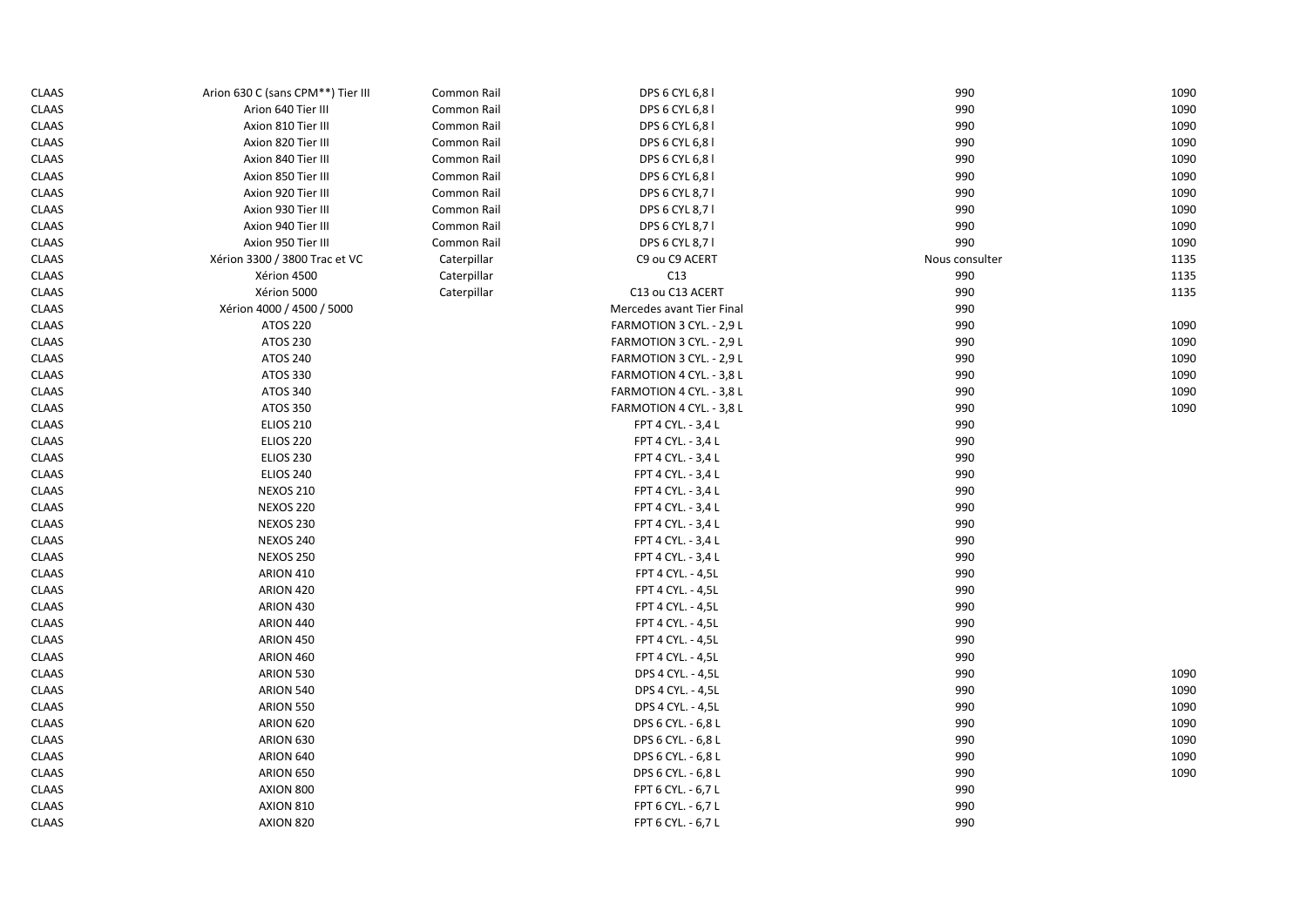| <b>CLAAS</b> | AXION 830                         |             | FPT 6 CYL. - 6,7 L                     | 990            |      |
|--------------|-----------------------------------|-------------|----------------------------------------|----------------|------|
| <b>CLAAS</b> | AXION 840                         |             | FPT 6 CYL. - 6,7 L                     | 990            |      |
| <b>CLAAS</b> | AXION 850                         |             | FPT 6 CYL. - 6,7 L                     | 990            |      |
| <b>CLAAS</b> | AXION 870                         |             | FPT 6 CYL. - 6,7 L                     | 990            |      |
| <b>CLAAS</b> | AXION 920                         |             | FPT 6 CYL. - 8,7 L                     | 990            | 1090 |
| <b>CLAAS</b> | AXION 930                         |             | FPT 6 CYL. - 8,7 L                     | 990            | 1090 |
| <b>CLAAS</b> | AXION 940                         |             | FPT 6 CYL. - 8,7 L                     | 990            | 1090 |
| <b>CLAAS</b> | AXION 950                         |             | FPT 6 CYL. - 8,7 L                     | 990            | 1090 |
| <b>CLAAS</b> | AXION 960                         |             | FPT 6 CYL. - 8,7 L                     | 990            | 1090 |
| <b>CLAAS</b> | XERION 4000                       |             | MERCEDES - OM 470 LA - 6 CYL. - 10,7 L | 1690 *         | 2390 |
| <b>CLAAS</b> | XERION 4500                       |             | MERCEDES - OM 471 LA - 6 CYL. - 12,8 L | 1690 *         | 2390 |
| <b>CLAAS</b> | XERION 5000                       |             | MERCEDES - OM 471 LA - 6 CYL. - 12,8 L | 1690 *         | 2390 |
| <b>CLAAS</b> | ARION 410 TIER V                  |             | FPT 4 CYL. - 4,5L                      | 1090           |      |
| <b>CLAAS</b> | ARION 420 TIER V                  |             | FPT 4 CYL. - 4,5L                      | 1090           |      |
| <b>CLAAS</b> | ARION 430 TIER V                  |             | FPT 4 CYL. - 4,5L                      | 1090           |      |
| <b>CLAAS</b> | ARION 440 TIER V                  |             | FPT 4 CYL. - 4,5L                      | 1090           |      |
| <b>CLAAS</b> | ARION 450 TIER V                  |             | FPT 4 CYL. - 4,5L                      | 1090           |      |
| <b>CLAAS</b> | ARION 460 TIER V                  |             | FPT 4 CYL. - 4,5L                      | 1090           |      |
| <b>CLAAS</b> | ARION 470 TIER V                  |             | FPT 4 CYL. - 4,5L                      | 1090           |      |
| <b>CLAAS</b> | ARION 530 Tier V                  |             | DPS 4 CYL. - 4,5L                      | 1090           | 1190 |
| <b>CLAAS</b> | ARION 540 Tier V                  |             | DPS 4 CYL. - 4,5L                      | 1090           | 1190 |
| <b>CLAAS</b> | ARION 550 Tier V                  |             | DPS 4 CYL. - 4,5L                      | 1090           | 1190 |
| <b>CLAAS</b> | ARION 620 Tier V                  |             | DPS 6 CYL. - 6,8 L                     | 1090           | 1190 |
| <b>CLAAS</b> | ARION 630 Tier V                  |             | DPS 6 CYL. - 6,8 L                     | 1090           | 1190 |
| <b>CLAAS</b> | ARION 640 Tier V                  |             | DPS 6 CYL. - 6,8 L                     | 1090           | 1190 |
| <b>CLAAS</b> | ARION 650 Tier V                  |             | DPS 6 CYL. - 6,8 L                     | 1090           | 1190 |
| <b>CLAAS</b> | ARION 660 Tier V                  |             | DPS 6 CYL. - 6,8 L                     | 1090           | 1190 |
| <b>CLAAS</b> | AXION 800 Tier V                  |             | FPT 6 CYL. - 6,7 L                     | 1090           |      |
| <b>CLAAS</b> | AXION 810 Tier V                  |             | FPT 6 CYL. - 6,7 L                     | 1090           |      |
| <b>CLAAS</b> | AXION 830 Tier V                  |             | FPT 6 CYL. - 6,7 L                     | 1090           |      |
| CLAAS        | AXION 850 Tier V                  |             | FPT 6 CYL. - 6,7 L                     | 1090           |      |
| <b>CLAAS</b> | AXION 840 Tier V                  |             | FPT 6 CYL. - 6,7 L                     | 1090           |      |
| <b>CLAAS</b> | AXION 870 Tier V                  |             | FPT 6 CYL. - 6,7 L                     | 1090           |      |
| <b>CLAAS</b> | Scorpion 7030, 7035, 7044 Tier IV | Common Rail | Deutz 3,6 I 4 CYL                      | 990            | 1090 |
| <b>CLAAS</b> | Scorpion 7055 et 9055 Tier IV     | Common Rail | Deutz 4,1   4 CYL                      | 990            | 1090 |
| <b>CLAAS</b> | Moiss.batt.                       |             |                                        |                |      |
| <b>CLAAS</b> | Séries Dominator, Avéro           | Caterpillar | C6.6                                   |                | 890  |
| <b>CLAAS</b> | Séries Tucano, Méga, Médion       |             | Mercedes OM906LA / 926LA               | 990            |      |
| <b>CLAAS</b> | Tucano 480                        | Caterpillar | C9 ou C9 ACERT                         | Nous consulter | 1135 |
| <b>CLAAS</b> | Léxion 440                        | Caterpillar | 3126 B                                 |                | 1135 |
| <b>CLAAS</b> | Léxion 540                        | Caterpillar | н                                      |                | 1135 |
| CLAAS        | Léxion 540 C                      | Caterpillar | 3126 B                                 |                | 1135 |
| <b>CLAAS</b> | Léxion 510                        | Caterpillar | C6.6                                   |                | 890  |
| <b>CLAAS</b> | Léxion 520                        | Caterpillar | C6.6                                   |                | 890  |
| <b>CLAAS</b> | Léxion 530                        | Caterpillar | C <sub>9</sub>                         | Nous consulter | 1135 |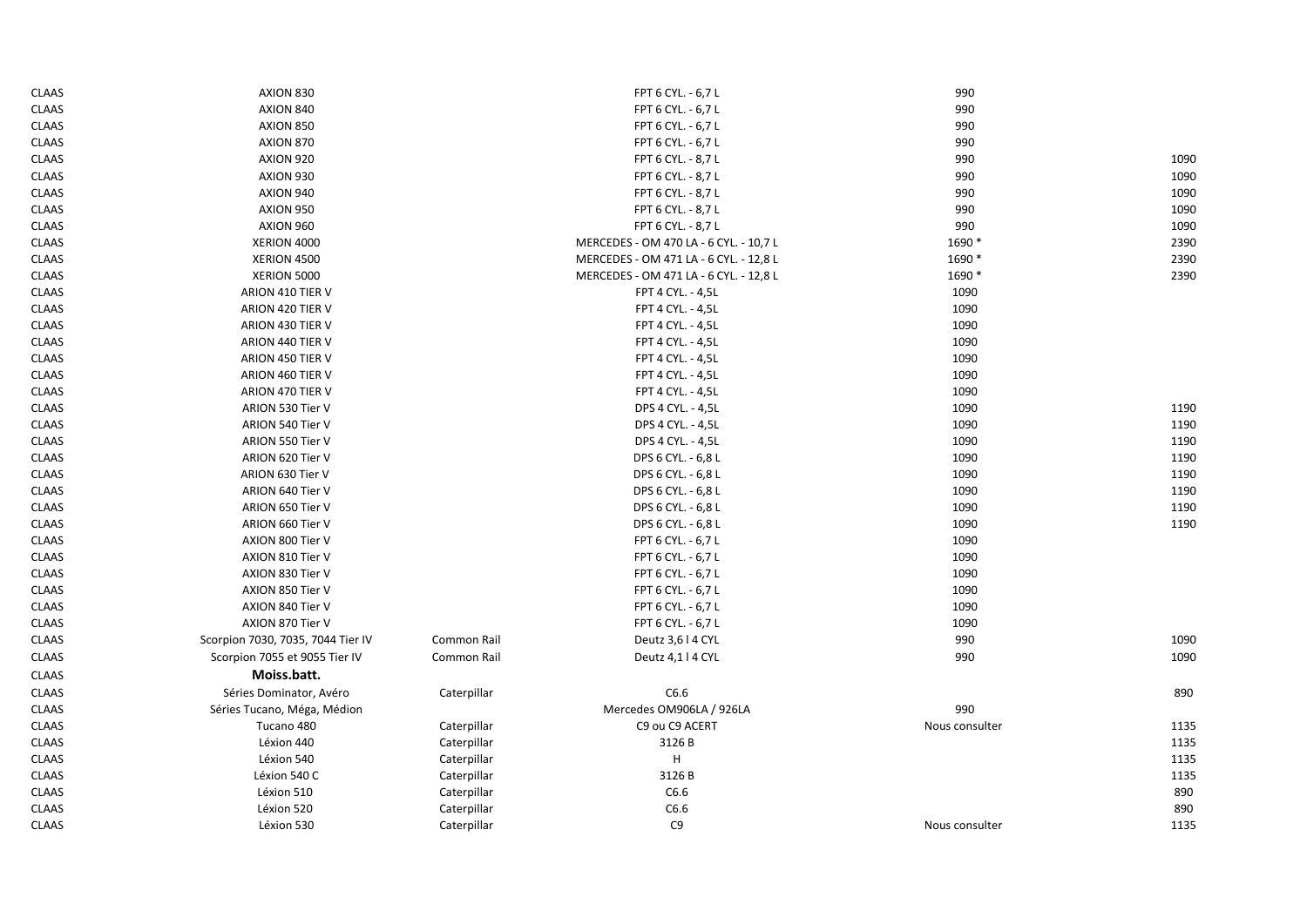| <b>CLAAS</b> | Léxion 540 C       | Caterpillar | C6.6                                   |                | 890            |
|--------------|--------------------|-------------|----------------------------------------|----------------|----------------|
| <b>CLAAS</b> | Léxion 540         | Caterpillar | C <sub>9</sub>                         | Nous consulter | 1135           |
| <b>CLAAS</b> | Léxion 550         | Caterpillar | C <sub>9</sub>                         | Nous consulter | 1135           |
| <b>CLAAS</b> | Léxion 560         | Caterpillar | C13                                    | 990            | 1135           |
| <b>CLAAS</b> | Léxion 570         | Caterpillar | C12                                    |                | 1050           |
| <b>CLAAS</b> | Léxion 570 C       | Caterpillar | C13                                    | 990            | 1135           |
| <b>CLAAS</b> | Léxion 570         | Caterpillar | C13                                    | 990            | 1135           |
| <b>CLAAS</b> | Léxion 580         |             | Mercedes OM502LA 8 CYL                 | 990            |                |
| <b>CLAAS</b> | Léxion 600         |             | Mercedes OM502LA 8 CYL                 | 990            |                |
| <b>CLAAS</b> | Léxion 620         | Caterpillar | C6.6                                   |                | 890            |
| <b>CLAAS</b> | Léxion 630         | Caterpillar | C <sub>9</sub>                         | Nous consulter | 1135           |
| <b>CLAAS</b> | Léxion 640         | Caterpillar | C6.6                                   |                | 890            |
| <b>CLAAS</b> | Léxion 650         | Caterpillar | C9                                     | Nous consulter | 1135           |
| <b>CLAAS</b> | Léxion 660         | Caterpillar | C <sub>9</sub>                         | Nous consulter | 1135           |
| <b>CLAAS</b> | Léxion 670         | Caterpillar | C13                                    | 990            | 1135           |
| <b>CLAAS</b> | Léxion 740         | Caterpillar | C13                                    | 990            | 1135           |
| <b>CLAAS</b> | Léxion 750         | Caterpillar | C13                                    | 990            | 1135           |
| <b>CLAAS</b> | Léxion             | Caterpillar | C9 ACERT                               | Nous consulter | 1135           |
| <b>CLAAS</b> | Léxion             | Caterpillar | C13 ACERT                              | 990            | 1135           |
| <b>CLAAS</b> | Léxion             | Caterpillar | C9.3                                   | 990            |                |
| <b>CLAAS</b> | Léxion 760         |             | Mercedes OM502LA 8 CYL                 | 990            |                |
| <b>CLAAS</b> | Léxion 770         |             | Mercedes OM502LA 8 CYL                 | 990            |                |
| <b>CLAAS</b> | <b>AVERO 160</b>   |             | PERKINS 6 CYL. - 7,0L                  | Nous consulter | Nous consulter |
| <b>CLAAS</b> | AVERO 240          |             | PERKINS 6 CYL. - 7,0L                  | Nous consulter | Nous consulter |
| <b>CLAAS</b> | <b>AVERO 160</b>   |             | PERKINS 6 CYL. - 7,0 L                 | Nous consulter | Nous consulter |
| <b>CLAAS</b> | AVERO 240          |             | PERKINS 6 CYL. - 7,0 L                 | Nous consulter | Nous consulter |
| <b>CLAAS</b> | TUCANO 320         |             | MERCEDES - OM 936 LA - 6 CYL. - 7,7 L  | 1390 *         | 1390           |
| <b>CLAAS</b> | TUCANO 340         |             | MERCEDES - OM 936 LA - 6 CYL. - 7,7 L  | 1390 *         | 1390           |
| <b>CLAAS</b> | TUCANO 420         |             | MERCEDES - OM 936 LA - 6 CYL. - 7,7 L  | 1390 *         | 1390           |
| <b>CLAAS</b> | TUCANO 430         |             | MERCEDES - OM 936 LA - 6 CYL. - 7,7 L  | 1390 *         | 1390           |
| <b>CLAAS</b> | TUCANO 440         |             | MERCEDES - OM 936 LA - 6 CYL. - 7,7 L  | 1390 *         | 1390           |
| <b>CLAAS</b> | TUCANO 450         |             | MERCEDES - OM 936 LA - 6 CYL. - 7,7 L  | 1390 *         | 1390           |
| <b>CLAAS</b> | TUCANO 560         |             | MERCEDES - OM 936 LA - 6 CYL. - 7,7 L  | 1390 *         | 1390           |
| <b>CLAAS</b> | TUCANO 570         |             | MERCEDES - OM 936 LA - 6 CYL. - 7,7 L  | 1390 *         | 1390           |
| <b>CLAAS</b> | LEXION 620         |             | MERCEDES - OM 936 LA - 6 CYL. - 7,7 L  | 1390 *         | 1390           |
| <b>CLAAS</b> | LEXION 630         |             | MERCEDES - OM 936 LA - 6 CYL. - 7,7 L  | 1390 *         | 1390           |
| <b>CLAAS</b> | LEXION 650         |             | MERCEDES - OM 936 LA - 6 CYL. - 7,7 L  | 1390 *         | 1390           |
| <b>CLAAS</b> | LEXION 660         |             | MERCEDES - OM 470 LA - 6 CYL. - 10,7 L | 1690 *         |                |
| <b>CLAAS</b> | LEXION 670         |             | MERCEDES - OM 470 LA - 6 CYL. - 10,7 L | 1690 *         |                |
| <b>CLAAS</b> | LEXION 740         |             | MERCEDES - OM 470 LA - 6 CYL. - 10,7 L | 1690 *         |                |
| <b>CLAAS</b> | LEXION 750         |             | MERCEDES - OM 470 LA - 6 CYL. - 10,7 L | 1690 *         |                |
| <b>CLAAS</b> | LEXION 760         |             | CATER. PERKINS 6 CYL. - 12,5 L         | Nous consulter | 1135           |
| <b>CLAAS</b> | LEXION 770         |             | MERCEDES - OM 473 LA - 6 CYL. - 15,6 L | 1690 *         |                |
| <b>CLAAS</b> | LEXION 780         |             | MERCEDES - OM 473 LA - 6 CYL. - 15,6 L | 1690 *         |                |
| <b>CLAAS</b> | LEXION 5300 TIER V |             | MERCEDES - OM 936 LA - 6 CYL. - 7,7 L  | 1390 *         |                |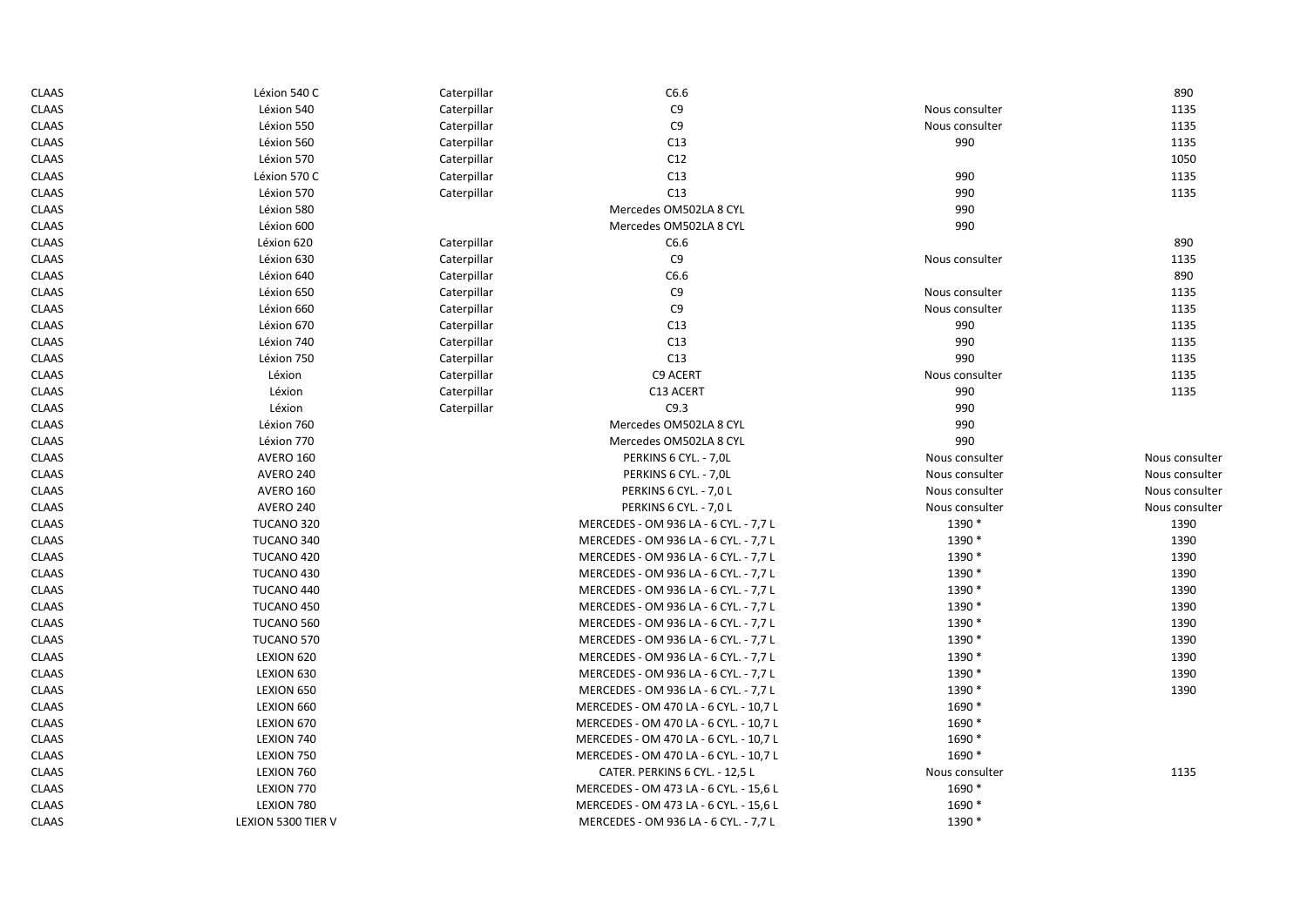| <b>CLAAS</b>      | LEXION 5400 TIER V     |                 | MERCEDES - OM 936 LA - 6 CYL. - 7,7 L  | 1390 *           |     |
|-------------------|------------------------|-----------------|----------------------------------------|------------------|-----|
| <b>CLAAS</b>      | LEXION 6600 TIER V     |                 | MERCEDES - OM 936 LA - 6 CYL. - 7,7 L  | 1390 *           |     |
| <b>CLAAS</b>      | LEXION 7400 TIER V     |                 | MERCEDES - OM 470 LA - 6 CYL. - 10,7 L | 1690*            |     |
| <b>CLAAS</b>      | LEXION 7500 TIER V     |                 | MERCEDES - OM 470 LA - 6 CYL. - 10,7 L | 1690*            |     |
| CLAAS             | LEXION 8700 TIER V     |                 | MERCEDES - OM 473 LA - 6 CYL. - 15,6 L | 1690*            |     |
| CLAAS             | LEXION 8800 TIER V     |                 | MERCEDES - OM 473 LA - 6 CYL. - 15,6 L | 1690*            |     |
| <b>CLAAS</b>      | <b>Ensileuses</b>      |                 |                                        |                  |     |
| CLAAS             | JAGUAR 830             |                 | Mercedes OM460LA 6 CYL                 | 990              |     |
| CLAAS             | JAGUAR 850             |                 | Mercedes OM460LA 6 CYL                 | 990              |     |
| <b>CLAAS</b>      | JAGUAR 870             |                 | Mercedes OM502LA 8 CYL                 | 990              |     |
| <b>CLAAS</b>      | JAGUAR 890             |                 | Mercedes OM502LA 8 CYL                 | 990              |     |
| CLAAS             | JAGUAR 900             |                 | Mercedes OM502LA 8 CYL                 | 990              |     |
| <b>CLAAS</b>      | JAGUAR 930             |                 | Mercedes OM460LA 6 CYL                 | 990              |     |
| CLAAS             | JAGUAR 940             |                 | Mercedes OM502LA 8 CYL                 | 990              |     |
| CLAAS             | JAGUAR 950             |                 | Mercedes OM502LA 8 CYL                 | 990              |     |
| <b>CLAAS</b>      | JAGUAR 960             |                 | Mercedes OM502LA 8 CYL                 | 990              |     |
| <b>CLAAS</b>      | JAGUAR 970             |                 | Mercedes 2 x OM460LA 12 CYL            | 1485 si 2 ecus   |     |
| CLAAS             | JAGUAR 980             |                 | Mercedes 2 x OM460LA 12 CYL            | 1485 si 2 ecus   |     |
| <b>CLAAS</b>      | JAGUAR 970 Tier IV     |                 | MAN V8                                 | 1635 si 2 ecus * |     |
| CLAAS             | JAGUAR 980 Tier IV     |                 | MAN V12 double ecus                    | 1635 si 2 ecus * |     |
| CLAAS             | JAGUAR 840             |                 | MERCEDES - OM 470 LA - 6 CYL. 10,6 L   | 1690 *           |     |
| CLAAS             | JAGUAR 850             |                 | MERCEDES - OM 471 LA - 6 CYL. - 12,8 L | 1690 *           |     |
| <b>CLAAS</b>      | JAGUAR 860             |                 | MERCEDES - OM 471 LA - 6 CYL. - 12,8 L | 1690 *           |     |
| CLAAS             | JAGUAR 870             |                 | MERCEDES - OM 473 LA - 6 CYL. - 15,6 L | 1690 *           |     |
| <b>CLAAS</b>      | JAGUAR 930             |                 | MERCEDES - OM 471 LA - 6 CYL. - 12,8 L | 1690 *           |     |
| CLAAS             | JAGUAR 940             |                 | MERCEDES - OM 471 LA - 6 CYL. - 12,8 L | 1690 *           |     |
| CLAAS             | JAGUAR 950             |                 | MERCEDES - OM 473 LA - 6 CYL. - 15,6 L | 1690 *           |     |
| CLAAS             | JAGUAR 960             |                 | MERCEDES - OM 473 LA - 6 CYL. - 15,6 L | 1690 *           |     |
| <b>CLAAS</b>      | JAGUAR 970             |                 | MAN 8 CYL. - 16,16 L                   | 1690 *           |     |
| <b>CLAAS</b>      | JAGUAR 980             |                 | MAN 12 CYL. - 24,24 L                  | 1690 *           |     |
|                   |                        |                 | * INTERVENTION SUR LE CALCULATEUR      |                  |     |
|                   | <b>DEUTZ FAHR</b>      |                 |                                        |                  |     |
| <b>DEUTZ FAHR</b> | Agrotron 120 Tier II   | Injecteur pompe | Deutz BF6M2012C 6 CYL                  |                  | 850 |
| <b>DEUTZ FAHR</b> | Agrotron 130 Tier II   | Injecteur pompe | Deutz BF6M2012C 6 CYL                  |                  | 850 |
| <b>DEUTZ FAHR</b> | Agrotron 150 Tier II   | Injecteur pompe | Deutz BF6M2012C 6 CYL                  |                  | 850 |
| <b>DEUTZ FAHR</b> | Agrotron 150.7 Tier II | Injecteur pompe | Deutz BF6M1013C COM II 6 CYL           |                  | 850 |
| <b>DEUTZ FAHR</b> | Agrotron 165.7 Tier II | Injecteur pompe | Deutz BF6M1013C COM II 6 CYL           |                  | 850 |
| <b>DEUTZ FAHR</b> | Agrotron 180.7 Tier II | Injecteur pompe | Deutz BF6M1013C COM II 6 CYL           |                  | 850 |
| <b>DEUTZ FAHR</b> | Agrotron 200 Tier II   | Injecteur pompe | Deutz BF6M1013C COM II 6 CYL           |                  | 850 |
| <b>DEUTZ FAHR</b> | Agrotron 215 Tier II   | Injecteur pompe | Deutz BF6M1013C COM II 6 CYL           |                  | 850 |
| <b>DEUTZ FAHR</b> | Agrotron 265 Tier II   | Injecteur pompe | Deutz BF6M1013C COM II 6 CYL           |                  | 850 |
| <b>DEUTZ FAHR</b> | Agrotron K90 Tier II   | Injecteur pompe | Deutz BF4M2012C 4 CYL                  |                  | 850 |
| <b>DEUTZ FAHR</b> | Agrotron K100 Tier II  | Injecteur pompe | Deutz BF4M2012C 4 CYL                  |                  | 850 |
| <b>DEUTZ FAHR</b> | Agrotron K110 Tier II  | Injecteur pompe | Deutz BF6M2012C 6 CYL                  | 790              | 850 |
| <b>DEUTZ FAHR</b> | Agrotron K120 Tier II  | Injecteur pompe | Deutz BF4M2012C 4 CYL                  |                  | 850 |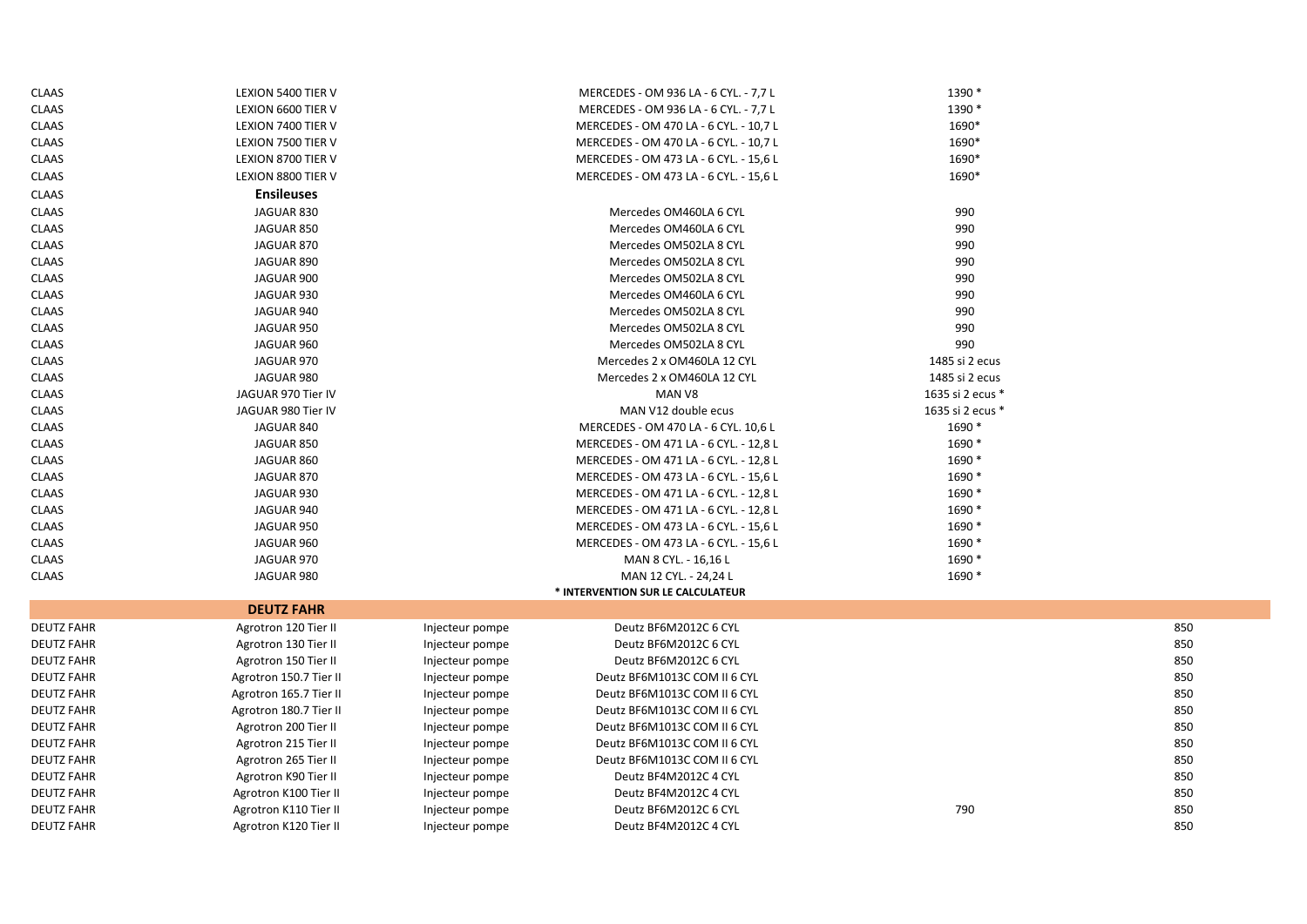| <b>DEUTZ FAHR</b> | Agrofarm 410,420,430 Tier II    | Injecteur pompe | Deutz BF4M2012C 4 CYL                          |        | 850  |
|-------------------|---------------------------------|-----------------|------------------------------------------------|--------|------|
| <b>DEUTZ FAHR</b> | Agrotron K410,420 Tier II       | Injecteur pompe | Deutz BF4M2012C 4 CYL                          |        | 850  |
| <b>DEUTZ FAHR</b> | Agrotron TTV série 1100 Tier II | Injecteur pompe | Deutz BF6M1013C COM II 6 CYL                   |        | 850  |
| <b>DEUTZ FAHR</b> | K 430, 610 Tier III             | Common Rail     | Deutz BFM4M2012C 4 CYL / Deutz BF6M2012C 6 CYL | 990    | 890  |
| <b>DEUTZ FAHR</b> | M 400 et 600 Tier III           | Common Rail     | Deutz TCD 2012 L06 4 CYL / 6 CYL               | 990    | 890  |
| <b>DEUTZ FAHR</b> | TTV 610, 620, 630 Tier III      | Common Rail     | Deutz TCD 2012 L06 6 CYL                       | 990    | 890  |
| <b>DEUTZ FAHR</b> | L 710, 720 Tier III             | Common Rail     | Deutz TCD 2013 L06 DCR 6 CYL                   | 990    | 890  |
| <b>DEUTZ FAHR</b> | X 710, 720 Tier III             | Common Rail     | Deutz TCD 2013 L06 6 CYL                       | 990    | 890  |
| <b>DEUTZ FAHR</b> | TTV 410, 420, 430 Tier III      | Common Rail     | TCD 2012 L4 4 CYL                              | 990    | 890  |
| <b>DEUTZ FAHR</b> | Série 6 Agrotron Tier IV        | Common Rail     | Deutz 4,1     4 CYL                            | 990    | 1090 |
| <b>DEUTZ FAHR</b> | Série 6 Tier IV                 |                 | DEUTZ TCD 4 CYL. - 3,6 L                       | 990    | 1090 |
| <b>DEUTZ FAHR</b> | 5105                            |                 | DEUTZ TCD 4 CYL. - 3,6 L                       | 990    | 1090 |
| <b>DEUTZ FAHR</b> | 5115                            |                 | DEUTZ TCD 4 CYL. - 3,6 L                       | 990    | 1090 |
| <b>DEUTZ FAHR</b> | 5125                            |                 | DEUTZ TCD 4 CYL. - 3,6 L                       | 990    | 1090 |
| <b>DEUTZ FAHR</b> | 5080 G                          |                 | SDF FARMOTION 3 CYL. - 2,887 L                 |        |      |
| <b>DEUTZ FAHR</b> | 5090 G                          |                 | SDF FARMOTION 3 CYL. - 2,887 L                 |        |      |
| <b>DEUTZ FAHR</b> | 5100 G                          |                 | SDF FARMOTION 4 CYL. - 3,849 L                 |        |      |
| <b>DEUTZ FAHR</b> | 5110 G                          |                 | SDF FARMOTION 4 CYL. - 3,849 L                 |        |      |
| <b>DEUTZ FAHR</b> | 5120 G                          |                 | SDF FARMOTION 4 CYL. - 3,849 L                 |        |      |
| <b>DEUTZ FAHR</b> | 6155                            |                 | DEUTZ TCD 6 CYL. - 6,1 L                       | 990    | 1090 |
| <b>DEUTZ FAHR</b> | 6165                            |                 | DEUTZ TCD 6 CYL. - 6,1 L                       | 990    | 1090 |
| <b>DEUTZ FAHR</b> | 6175                            |                 | DEUTZ TCD 6 CYL. - 6,1 L                       | 990    | 1090 |
| <b>DEUTZ FAHR</b> | 6185                            |                 | DEUTZ TCD 6 CYL. - 6,1 L                       | 990    | 1090 |
| <b>DEUTZ FAHR</b> | 6205                            |                 | DEUTZ TCD 6 CYL. - 6,1 L                       | 990    | 1090 |
| <b>DEUTZ FAHR</b> | 6215                            |                 | DEUTZ TCD 6 CYL. - 6,1 L                       | 990    | 1090 |
| <b>DEUTZ FAHR</b> | 7230 TTV                        |                 | DEUTZ TCD 6 CYL. - 6,1 L                       | 990    | 1090 |
| <b>DEUTZ FAHR</b> | 7250 TTV                        |                 | DEUTZ TCD 6 CYL. - 6,1 L                       | 990    | 1090 |
| <b>DEUTZ FAHR</b> | 9290                            |                 | DEUTZ TTCD 6 CYL. - 7,8 L                      | 990    |      |
| <b>DEUTZ FAHR</b> | 9310                            |                 | DEUTZ TTCD 6 CYL. - 7,8 L                      | 990    |      |
| <b>DEUTZ FAHR</b> | 9340                            |                 | DEUTZ TTCD 6 CYL. - 7,8 L                      | 990    |      |
| <b>DEUTZ FAHR</b> | 6155 STAGE V                    |                 | DEUTZ TCD 6 CYL. - 6,1 L                       | 1090   |      |
| <b>DEUTZ FAHR</b> | 6165 STAGE V                    |                 | DEUTZ TCD 6 CYL. - 6,1 L                       | 1090   |      |
| <b>DEUTZ FAHR</b> | 6175 STAGE V                    |                 | DEUTZ TCD 6 CYL. - 6,1 L                       | 1090   |      |
| <b>DEUTZ FAHR</b> | 6185 STAGE V                    |                 | DEUTZ TCD 6 CYL. - 6,1 L                       | 1090   |      |
| <b>DEUTZ FAHR</b> | 6205 STAGE V                    |                 | DEUTZ TCD 6 CYL. - 6,1 L                       | 1090   |      |
| <b>DEUTZ FAHR</b> | 6215 STAGE V                    |                 | DEUTZ TCD 6 CYL. - 6,1 L                       | 1090   |      |
| <b>DEUTZ FAHR</b> | Moiss. Batt.                    |                 |                                                |        |      |
| <b>DEUTZ FAHR</b> | Tier II                         | Injecteur pompe | Deutz                                          |        | 850  |
| <b>DEUTZ FAHR</b> | Tier III                        | Common Rail     | Deutz DCR TCD 2012/2013 L06 4V                 | 990    | 890  |
| <b>DEUTZ FAHR</b> | C6205                           |                 | <b>DEUTZ 6 CYL. - 6,1 L</b>                    | 990    | 1090 |
| <b>DEUTZ FAHR</b> | C7000                           |                 | MERCEDES - OM 936 LA - 6 CYL. - 7,7 L          | 1390 * | 1390 |
| <b>DEUTZ FAHR</b> | C9205                           |                 | MERCEDES - OM 936 LA - 6 CYL. - 7,7 L          | 1390 * | 1390 |
| <b>DEUTZ FAHR</b> | C9206                           |                 | MERCEDES - OM 936 LA - 6 CYL. - 7,7 L          | 1390 * | 1390 |
|                   |                                 |                 | * INTERVENTION SUR LE CALCULATEUR              |        |      |
|                   | <b>FENDT</b>                    |                 |                                                |        |      |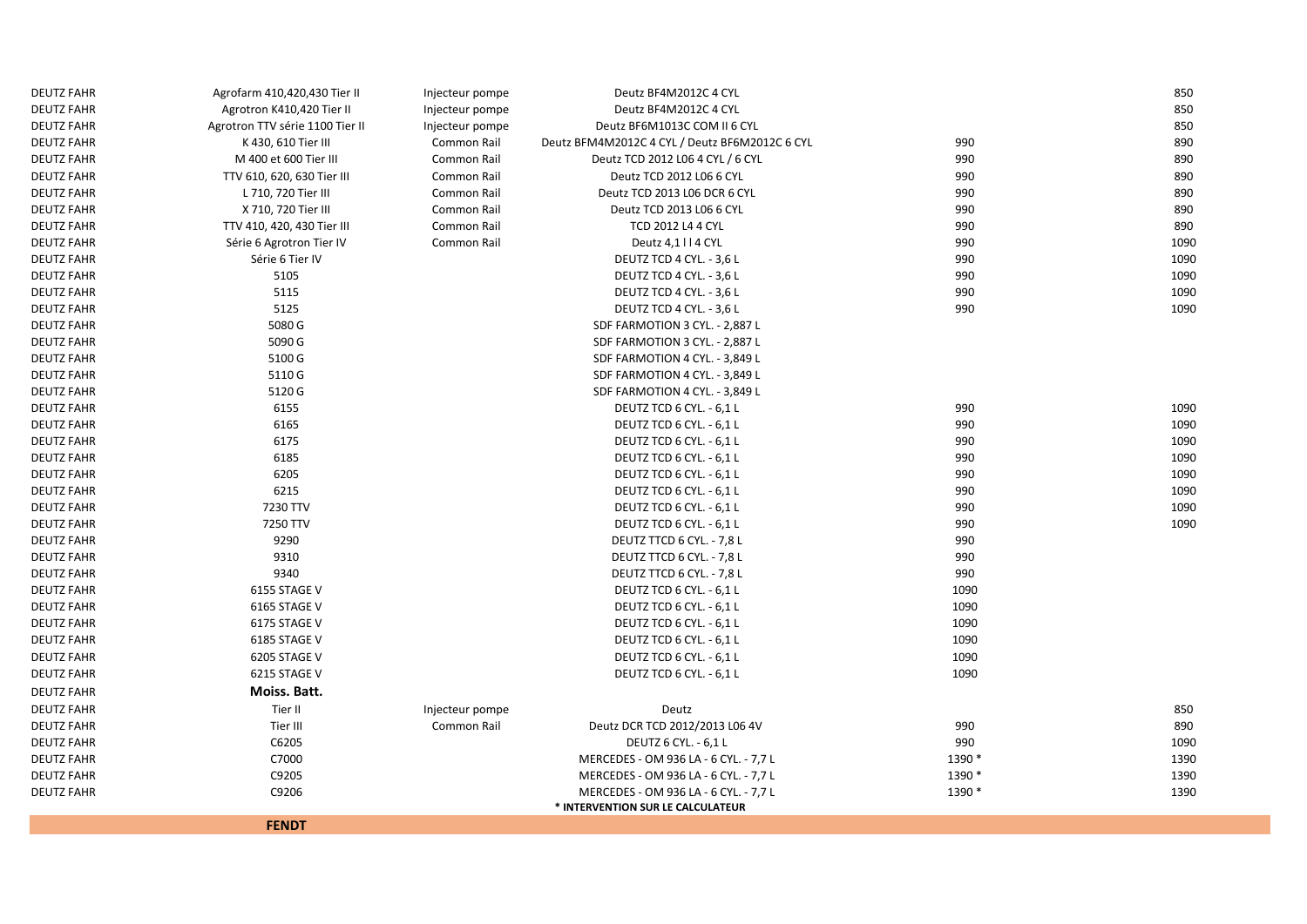| <b>FENDT</b> | 916 Vario Tier II               | VP Bosch    | Man                          | 790 | 850         |
|--------------|---------------------------------|-------------|------------------------------|-----|-------------|
| <b>FENDT</b> | 920 Vario Tier II               | VP Bosch    | Man                          | 790 | 850         |
| <b>FENDT</b> | 924 Vario Tier II               | VP Bosch    | Man                          | 790 | 850         |
| <b>FENDT</b> | 926 Vario Tier II               | VP Bosch    | Man                          | 790 | 850         |
| <b>FENDT</b> | 930 Vario Tier II               | VP Bosch    | Man                          | 790 | 850         |
| <b>FENDT</b> | 712 Vario Tier II               | Deutz       | Deutz                        |     | 850         |
| <b>FENDT</b> | 714 Vario Tier II               | Deutz       | Deutz                        |     | 850         |
| <b>FENDT</b> | 716 Vario Tier II               | Deutz       | Deutz                        |     | 850         |
| <b>FENDT</b> | 815 Vario Tier II               | Deutz       | Deutz                        |     | 850         |
| <b>FENDT</b> | 817 Vario Tier II               | Deutz       | Deutz                        |     | 850         |
| <b>FENDT</b> | 818 Vario Tier II               | Deutz       | Deutz                        |     | 850         |
| <b>FENDT</b> | Série 200 Vario Tier III        | Common Rail | Agco Sisu Power 33 CTA 3 CYL | 990 | 890 ou 1090 |
| <b>FENDT</b> | Série 300 et 400 Vario Tier III | Common Rail | Deutz TCD 2012 L04 4V 4 CYL  | 990 | 890         |
| <b>FENDT</b> | 712 Vario Tier III              | Common Rail | Deutz TCD 2012 L064V 6 CYL   | 990 | 890         |
| <b>FENDT</b> | 714 Vario Tier III              | Common Rail | Deutz TCD 2012 L064V 6 CYL   | 990 | 890         |
| <b>FENDT</b> | 716 Vario Tier III              | Common Rail | Deutz TCD 2012 L064V 6 CYL   | 990 | 890         |
| <b>FENDT</b> | 718 Vario Tier III              | Common Rail | Deutz TCD 2012 L064V 6 CYL   | 990 | 890         |
| <b>FENDT</b> | 818 Vario TMS Tier III          | Common Rail | Deutz TCD 2012 L064V 6 CYL   | 990 | 890         |
| <b>FENDT</b> | 819 Vario TMS Tier III          | Common Rail | Deutz TCD 2012 L064V 6 CYL   | 990 | 890         |
| <b>FENDT</b> | 820 Vario TMS Tier III          | Common Rail | Deutz TCD 2012 L064V 6 CYL   | 990 | 890         |
| <b>FENDT</b> | 822 Vario TMS Tier III          | Common Rail | Deutz TCD 2012 L064V 6 CYL   | 990 | 890         |
| <b>FENDT</b> | 824 Vario TMS Tier III          | Common Rail | Deutz TCD 2012 L064V 6 CYL   | 990 | 890         |
| <b>FENDT</b> | 826 Vario TMS Tier III          | Common Rail | Deutz TCD 2012 L064V 6 CYL   | 990 | 890         |
| <b>FENDT</b> | 828 Vario TMS Tier III          | Common Rail | Deutz TCD 2012 L064V 6 CYL   | 990 | 890         |
| <b>FENDT</b> | 922 Vario TMS Tier III          | Common Rail | Deutz TCD 2013 L064V 6 CYL   | 990 | 890         |
| <b>FENDT</b> | 924 Vario TMS Tier III          | Common Rail | Deutz TCD 2013 L064V 6 CYL   | 990 | 890         |
| <b>FENDT</b> | 927 Vario TMS Tier III          | Common Rail | Deutz TCD 2013 L064V 6 CYL   | 990 | 890         |
| <b>FENDT</b> | 930 Vario TMS Tier III          | Common Rail | Deutz TCD 2013 L064V 6 CYL   | 990 | 890         |
| <b>FENDT</b> | 933 Vario TMS Tier III          | Common Rail | Deutz TCD 2013 L064V 6 CYL   | 990 | 890         |
| <b>FENDT</b> | 936 Vario TMS Tier III          | Common Rail | Deutz TCD 2013 L064V 6 CYL   | 990 | 890         |
| FENDT        | 939 Vario TMS Tier III          | Common Rail | Deutz TCD 2013 L064V 6 CYL   | 990 | 890         |
| <b>FENDT</b> | 207                             |             | SISU 3 CYL. 3,3L             | 990 | 1090        |
| <b>FENDT</b> | 208                             |             | SISU 3 CYL. 3,3L             | 990 | 1090        |
| <b>FENDT</b> | 209                             |             | SISU 3 CYL. 3,3L             | 990 | 1090        |
| <b>FENDT</b> | 210                             |             | SISU 3 CYL. 3,3L             | 990 | 1090        |
| <b>FENDT</b> | 211                             |             | SISU 3 CYL. 3,3L             | 990 | 1090        |
| <b>FENDT</b> | Série 300 SCR Tier III B        |             | Deutz 4,1   4 CYL            | 990 | 1090        |
| <b>FENDT</b> | 310 S4                          |             | SISU 4CYL. - 4,4L            | 990 | 1090        |
| FENDT        | 311 S4                          |             | SISU 4CYL. - 4,4L            | 990 | 1090        |
| <b>FENDT</b> | 312 S4                          |             | SISU 4CYL. - 4,4L            | 990 | 1090        |
| <b>FENDT</b> | 313 S4                          |             | SISU 4CYL. - 4,4L            | 990 | 1090        |
| FENDT        | 512                             |             | <b>DEUTZ 4 CYL. - 4,1L</b>   | 990 | 1090        |
| <b>FENDT</b> | 513                             |             | <b>DEUTZ 4 CYL. - 4,1L</b>   | 990 | 1090        |
| <b>FENDT</b> | 514                             |             | <b>DEUTZ 4 CYL. - 4,1L</b>   | 990 | 1090        |
| <b>FENDT</b> | 516                             |             | <b>DEUTZ 4 CYL. - 4,1L</b>   | 990 | 1090        |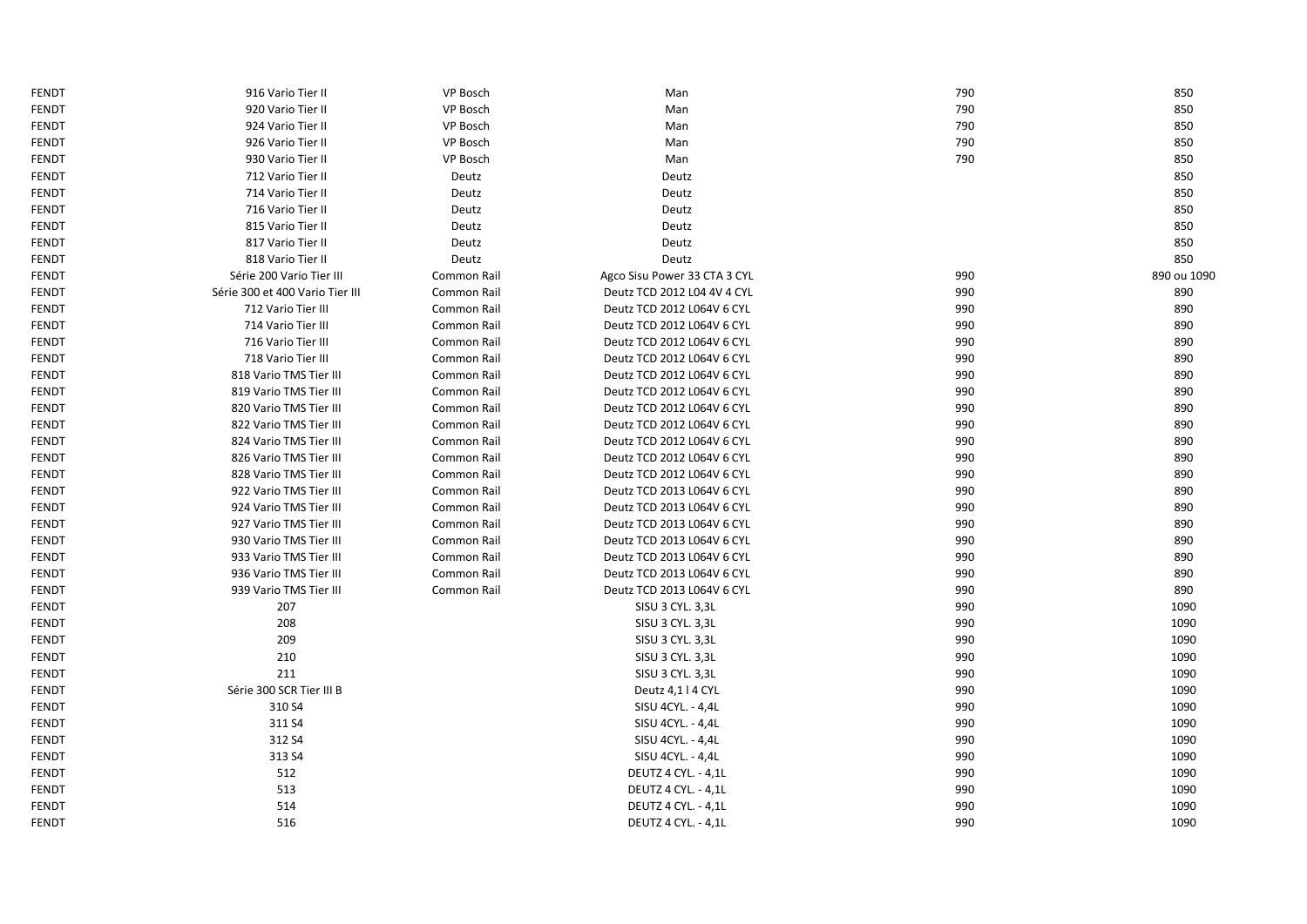| <b>FENDT</b> | 714 SCR Tier III B               | DEUTZ 6 CYL. - 6,1 L        | 990    | 1090           |
|--------------|----------------------------------|-----------------------------|--------|----------------|
| <b>FENDT</b> | 716 SCR Tier III B               | DEUTZ 6 CYL. - 6,1 L        | 990    | 1090           |
| <b>FENDT</b> | 718 SCR Tier III B               | <b>DEUTZ 6 CYL. - 6,1 L</b> | 990    | 1090           |
| <b>FENDT</b> | 720 SCR Tier III B               | <b>DEUTZ 6 CYL. - 6,1 L</b> | 990    | 1090           |
| <b>FENDT</b> | 722 SCR Tier III B               | DEUTZ 6 CYL. - 6,1 L        | 990    | 1090           |
| <b>FENDT</b> | 724 SCR Tier III B               | <b>DEUTZ 6 CYL. - 6,1 L</b> | 990    | 1090           |
| <b>FENDT</b> | 822 SCR Tier III B               | DEUTZ 6 CYL. - 6,1 L        | 990    | 1090           |
| <b>FENDT</b> | 824 SCR Tier III B               | DEUTZ 6 CYL. - 6,1 L        | 990    | 1090           |
| <b>FENDT</b> | 826 SCR Tier III B               | DEUTZ 6 CYL. - 6,1 L        | 990    | 1090           |
| <b>FENDT</b> | 828 SCR Tier III B               | DEUTZ 6 CYL. - 6,1 L        | 990    | 1090           |
| <b>FENDT</b> | 927 SCR Tier III B et S4 Tier IV | DEUTZ 6 CYL. - 7,8 L        | 990    | 1090           |
| FENDT        | 930 SCR Tier III B et S4 Tier IV | DEUTZ 6 CYL. - 7,8 L        | 990    | 1090           |
| <b>FENDT</b> | 933 SCR Tier III B et S4 Tier IV | DEUTZ 6 CYL. - 7,8 L        | 990    | 1090           |
| <b>FENDT</b> | 936 SCR Tier III B et S4 Tier IV | DEUTZ 6 CYL. - 7,8 L        | 990    | 1090           |
| <b>FENDT</b> | 939 SCR Tier III B et S4 Tier IV | DEUTZ 6 CYL. - 7,8 L        | 990    | 1090           |
| <b>FENDT</b> | 714 S4 Tier IV                   | <b>DEUTZ 6 CYL. - 6,1 L</b> | 990    | Nous consulter |
| <b>FENDT</b> | 716 S4 Tier IV                   | DEUTZ 6 CYL. - 6,1 L        | 990    | Nous consulter |
| <b>FENDT</b> | 718 S4 Tier IV                   | DEUTZ 6 CYL. - 6,1 L        | 990    | Nous consulter |
| <b>FENDT</b> | 720 S4 Tier IV                   | <b>DEUTZ 6 CYL. - 6,1 L</b> | 990    | Nous consulter |
| <b>FENDT</b> | 722 S4 Tier IV                   | DEUTZ 6 CYL. - 6,1 L        | 990    | Nous consulter |
| <b>FENDT</b> | 724 S4 Tier IV                   | DEUTZ 6 CYL. - 6,1 L        | 990    | Nous consulter |
| <b>FENDT</b> | 822 S4 Tier IV                   | <b>DEUTZ 6 CYL. - 6,1 L</b> | 990    | Nous consulter |
| <b>FENDT</b> | 824 S4 Tier IV                   | DEUTZ 6 CYL. - 6,1 L        | 990    | Nous consulter |
| <b>FENDT</b> | 826 S4 Tier IV                   | DEUTZ 6 CYL. - 6,1 L        | 990    | Nous consulter |
| <b>FENDT</b> | 828 S4 Tier IV                   | DEUTZ 6 CYL. - 6,1 L        | 990    | Nous consulter |
| <b>FENDT</b> | 207 Tier V                       | 3 CYL. - 3,3 L              | 1090*  |                |
| <b>FENDT</b> | 208 Tier V                       | 3 CYL. - 3,3 L              | 1090*  |                |
| <b>FENDT</b> | 209 Tier V                       | 3 CYL. - 3,3 L              | 1090*  |                |
| <b>FENDT</b> | 210 Tier V                       | 3 CYL. - 3,3 L              | 1090*  |                |
| <b>FENDT</b> | 211 Tier V                       | 3 CYL. - 3,3 L              | 1090*  |                |
| <b>FENDT</b> | 311 TIER V                       | 4 CYL, - 4,4 L              | 1090*  |                |
| <b>FENDT</b> | <b>312 TIER V</b>                | 4 CYL, - 4,4 L              | 1090*  |                |
| <b>FENDT</b> | 313 TIER V                       | 4 CYL, - 4,4 L              | 1090*  |                |
| <b>FENDT</b> | 314 TIER V                       | 4 CYL, - 4,4 L              | 1090*  |                |
| <b>FENDT</b> | <b>714 TIER V</b>                | DEUTZ 6 CYL. - 6,1 L        | 1090   | Nous consulter |
| <b>FENDT</b> | <b>716 TIER V</b>                | DEUTZ 6 CYL. - 6,1 L        | 1090   | Nous consulter |
| <b>FENDT</b> | <b>718 TIER V</b>                | <b>DEUTZ 6 CYL. - 6,1 L</b> | 1090   | Nous consulter |
| <b>FENDT</b> | <b>720 TIER V</b>                | DEUTZ 6 CYL. - 6,1 L        | 1090   | Nous consulter |
| <b>FENDT</b> | 722 TIER V                       | DEUTZ 6 CYL. - 6,1 L        | 1090   | Nous consulter |
| <b>FENDT</b> | 724 TIER V                       | DEUTZ 6 CYL. - 6,1 L        | 1090   | Nous consulter |
| <b>FENDT</b> | 822 Tier V                       | DEUTZ 6 CYL. - 6,1 L        | 1090   | Nous consulter |
| <b>FENDT</b> | 824 Tier V                       | DEUTZ 6 CYL. - 6,1 L        | 1090   | Nous consulter |
| <b>FENDT</b> | 826 Tier V                       | DEUTZ 6 CYL. - 6,1 L        | 1090   | Nous consulter |
| <b>FENDT</b> | 828 Tier V                       | <b>DEUTZ 6 CYL. - 6,1 L</b> | 1090   | Nous consulter |
| <b>FENDT</b> | 930 GEN 6 Tier V                 | MAN 6CYL. - 9,0L            | 1290 * |                |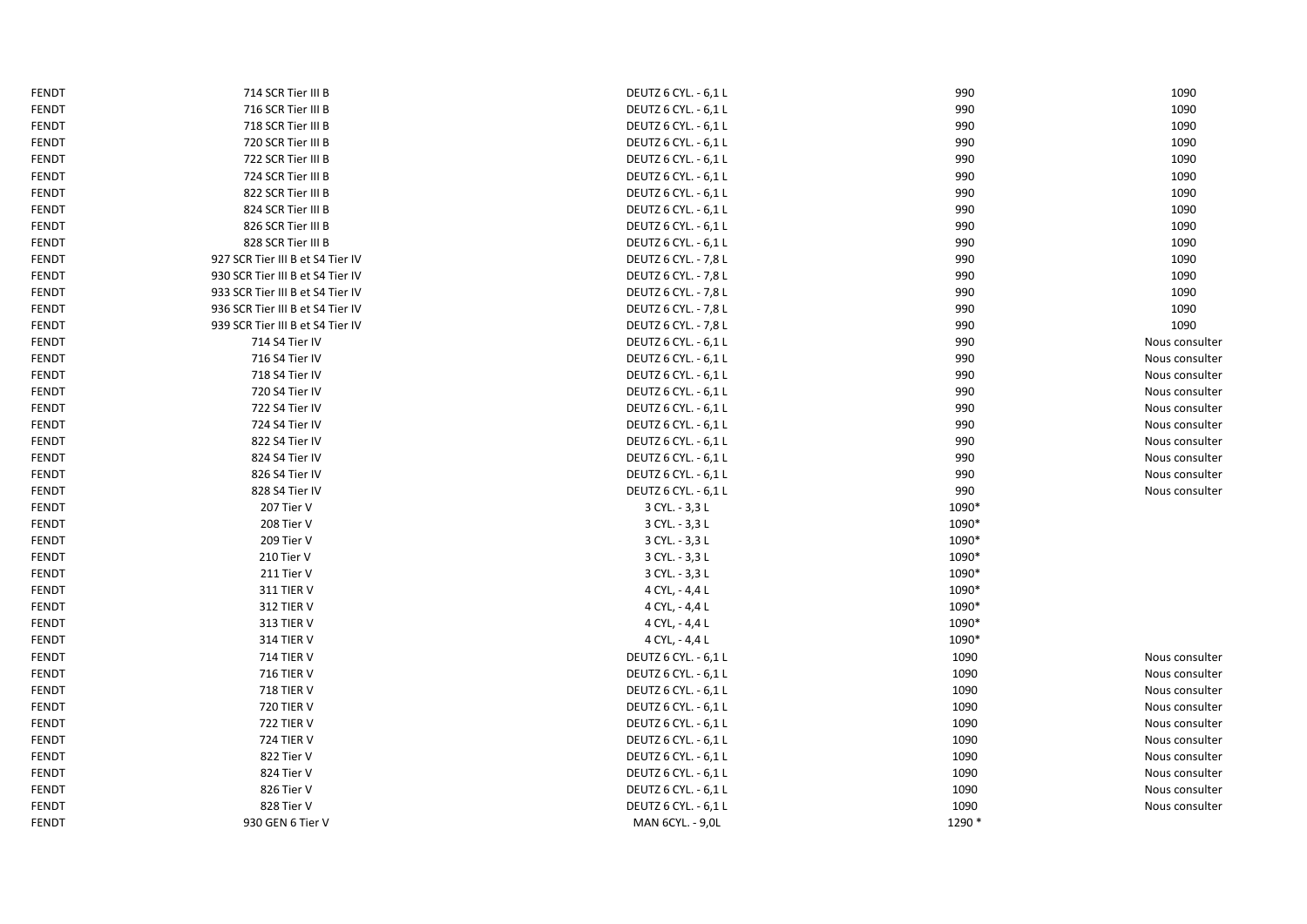| FENDT        | 933 GEN 6 Tier V                      |             | MAN 6CYL. - 9,0L                       | 1290 *           |                  |
|--------------|---------------------------------------|-------------|----------------------------------------|------------------|------------------|
| <b>FENDT</b> | 936 GEN 6 Tier V                      |             | MAN 6CYL. - 9,0L                       | 1290 *           |                  |
| FENDT        | 939 GEN 6 Tier V                      |             | MAN 6CYL. - 9,0L                       | 1290 *           |                  |
| FENDT        | 942 GEN 6 Tier V                      |             | MAN 6CYL. - 9,0L                       | 1290 *           |                  |
| <b>FENDT</b> | 1038 Tier V                           |             | MAN 6 CYL. - 12,4 L                    | 1290 *           |                  |
| FENDT        | 1042 Tier V                           |             | MAN 6 CYL. - 12,4 L                    | 1290 *           |                  |
| FENDT        | 1046 Tier V                           |             | MAN 6 CYL. - 12,4 L                    | 1290 *           |                  |
| FENDT        | 1050 Tier V                           |             | MAN 6 CYL. - 12,4 L                    | 1290 *           |                  |
| <b>FENDT</b> | Moiss. Batt.                          |             |                                        |                  |                  |
| <b>FENDT</b> | Série en Sisu Tier III                |             | Sisu                                   | 990              | 890              |
| <b>FENDT</b> | Série en Ivéco Tier III               |             | Ivéco                                  | 990              | 890              |
| <b>FENDT</b> | Séries 5000 6000 8000 Tier IV         | Common Rail | AGCO 6 CYL 6,6   7,4   8,4             | 990              | 1090             |
| <b>FENDT</b> | 8380 8410 P / P AL Tier IV            |             | AGCO POWER 8,4 I 6 CYL                 | 990              | 1090             |
| FENDT        | 9490 X / AL Tier IV                   |             | AGCO POWER 9,8 I 7 CYL                 | En développement | En développement |
| FENDT        | IDEAL 7 / 7PL STAGE V                 |             | 7 CYL - AGCO 9,8 L                     | 1290*            |                  |
| FENDT        | IDEAL 8 / 8 PL STAGE V                |             | 6 CYL - MAN 12,4 L                     | 1290*            |                  |
| FENDT        | <b>Ensileuses</b>                     |             |                                        |                  |                  |
| <b>FENDT</b> | Katana 65 SCR Tier IV                 |             | Mercedes avant Tier IV                 | 990              |                  |
| <b>FENDT</b> | Katana 65 S4 Tier IV                  |             | MERCEDES - OM 473 LA - 6 CYL. - 15,6 L | 1690             | 2390             |
| <b>FENDT</b> | Katana 85 Tier IV                     |             | <b>MTU BR 1600</b>                     | Nous consulter   | Nous consulter   |
|              |                                       |             | * INTERVENTION SUR LE CALCULATEUR      |                  |                  |
|              | <b>HURLIMANN</b>                      |             |                                        |                  |                  |
| HURLIMANN    | XT 115 Tier II                        | Same        |                                        |                  | 850              |
| HURLIMANN    | XT 130 Tier II                        | Same        |                                        |                  | 850              |
| HURLIMANN    | XM 100 Tier II                        | Deutz       |                                        |                  | 850              |
| HURLIMANN    | XM 110 Tier II                        |             |                                        |                  | Nous consulter   |
|              |                                       |             |                                        |                  |                  |
|              | <b>JCB</b>                            |             |                                        |                  |                  |
| JCB          | Fastrac 2140 Tier II                  | VP Bosch    | Perkins puis Cummins QSB 30 6 CYL      | 790              | 850              |
| JCB          | Fastrac 3170 Tier II                  | VP Bosch    | Perkins puis Cummins                   |                  | 850              |
| JCB          | Fastrac 3190 Tier II                  | VP Bosch    | Perkins puis Cummins                   |                  | 850              |
| JCB          | Fastrac 3220 Tier II                  | VP Bosch    | Perkins puis Cummins                   |                  | 850              |
| JCB          | Fastrac 3200, 3200 Xtra Tier III      | Common Rail | Cummins QSB 6.7 6 CYL                  | 990              | 890              |
| JCB          | Fastrac 3230, 3230 Xtra Tier III      | Common Rail | Cummins QSB 6.7 6 CYL                  | 990              | 890              |
| JCB          | Fastrac 2155 Tier III                 | Common Rail | Cummins QSB 30 6 CYL                   | 990              | 890              |
| JCB          | Fastrac 2170 Tier III                 | Common Rail | Cummins QSB 30 6 CYL                   | 990              | 890              |
| JCB          | Fastrac 7170 Tier III                 | Common Rail | Cummins QSB 6.7 6 CYL                  | 990              | 890              |
| JCB          | Fastrac 7200 Tier III                 | Common Rail | Cummins QSB 6.7 6 CYL                  | 990              | 890              |
| <b>JCB</b>   | Fastrac 7230 Tier III                 | Common Rail | Cummins QSB 6.7 6 CYL                  | 990              | 890              |
| JCB          | Fastrac 7270 Tier III                 | Common Rail | Cummins QSB 6.7 6 CYL                  | 990              | 890              |
| JCB          | Fastrac 8250 Tier III                 | Common Rail | Cummins QSB CM 850 6 CYL               | 990              | 890              |
| <b>JCB</b>   | Fastrac 3200 XTRA / 3230 XTRA Tier IV |             | AGCO SISU POWER 7,416 CYL              | 990              | 1090             |
| JCB          | Fastrac 4160 / 4190 / 4220            | Common Rail | SISU 6,616 CYL                         | 990              |                  |
| <b>JCB</b>   | Fastrac 8280 / 8310 Tier IV           |             | AGCO SISU POWER 8,416 CYL              | 990              | 1090             |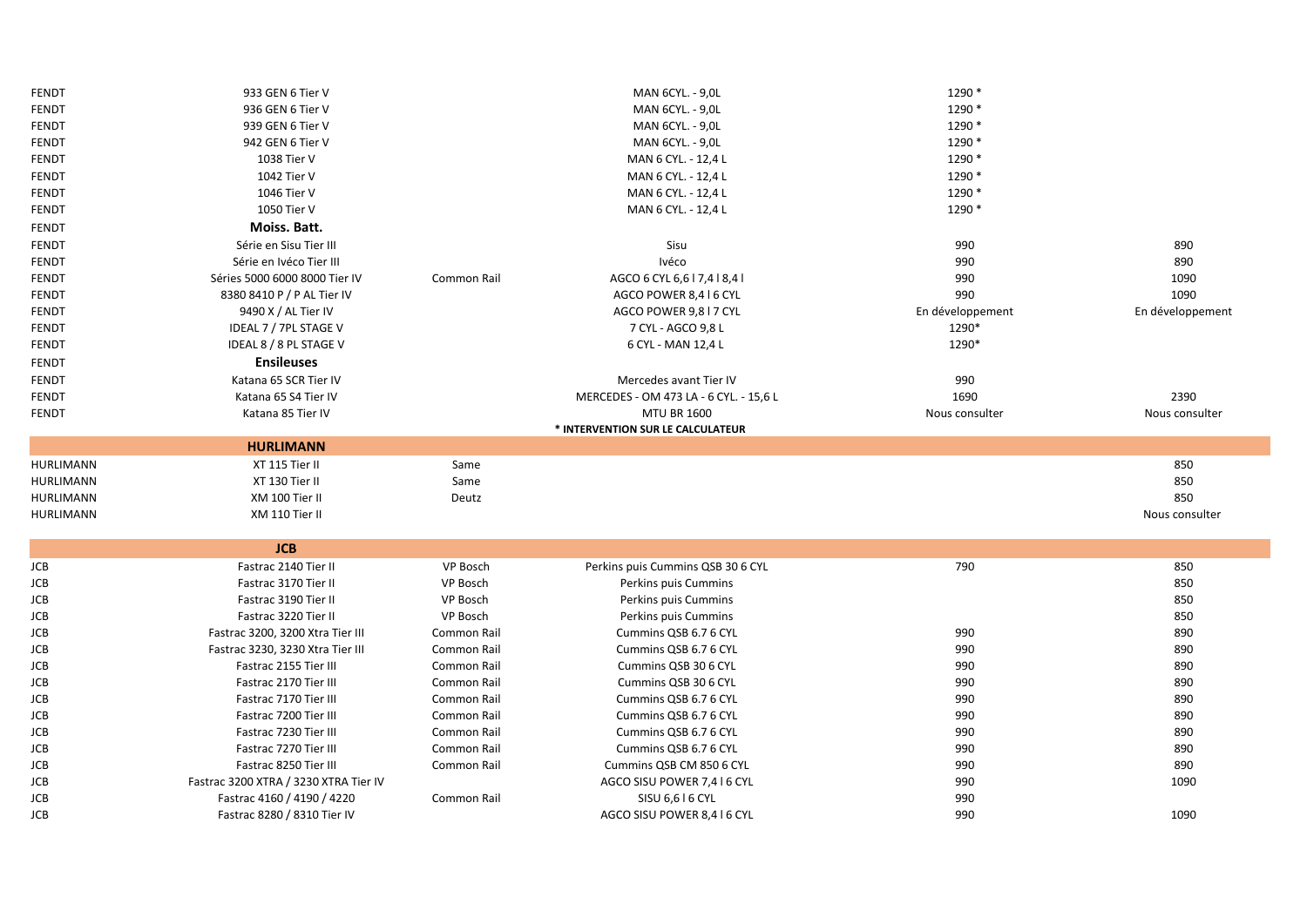| JCB | FASTRAC 4160                  | <b>180CV</b> | AGCO 6 CYL. - 6,6 L | 990  |     |
|-----|-------------------------------|--------------|---------------------|------|-----|
| JCB | FASTRAC 4190                  | 210 CV       | AGCO 6 CYL. - 6,6 L | 990  |     |
| JCB | FASTRAC 4220                  | 240 CV       | AGCO 6 CYL. - 6,6 L | 990  |     |
| JCB | <b>FASTRAC 4160 STAGE V</b>   |              | AGCO 6 CYL. - 6,6 L | 1090 |     |
| JCB | <b>FASTRAC 4190 STAGE V</b>   |              | AGCO 6 CYL. - 6,6 L | 1090 |     |
| JCB | <b>FASTRAC 4220 STAGE V</b>   |              | AGCO 6 CYL. - 6,6 L | 1090 |     |
| JCB | Téléscopiques 53X-70 Tier III |              |                     | 990  | 890 |
| JCB | Téléscopiques T4i Tier IV     |              |                     | 990  | 890 |
|     |                               |              |                     |      |     |

|                   | <b>JOHN DEERE</b> |             |                         |                |                |
|-------------------|-------------------|-------------|-------------------------|----------------|----------------|
| JOHN DEERE        | Série 5000 G      | Stanadyne   |                         |                | 920            |
| JOHN DEERE        | Série 5000 R      | Common Rail | PowerTech E 4 CYL 4,5 l | 990            | 1090           |
| JOHN DEERE        | Série 5000 G / M  | Common Rail |                         | Nous consulter | Nous consulter |
| JOHN DEERE        | 6120 / 6220 SE    | Stanadyne   |                         |                | 920            |
| JOHN DEERE        | 6420 SE           | Stanadyne   |                         |                | 920            |
| JOHN DEERE        | 6520 SE           | Stanadyne   |                         |                | 920            |
| <b>JOHN DEERE</b> | 6920 SE           | Stanadyne   |                         |                | 920            |
| JOHN DEERE        | 6120 Premium      | Common Rail |                         | 790            | 890            |
| JOHN DEERE        | 6220 Premium      | Common Rail |                         | 790            | 890            |
| JOHN DEERE        | 6130 Standard     | Common Rail |                         | 990            | 890            |
| JOHN DEERE        | 6130 Pemium       | Common Rail |                         | 990            | 1090           |
| JOHN DEERE        | 6230 Standard     | Common Rail |                         | 990            | 890            |
| JOHN DEERE        | 6230 Premium      | Common Rail |                         | 990            | 1090           |
| JOHN DEERE        | 6320              | Common Rail |                         | 790            | 890            |
| JOHN DEERE        | 6330 Standard     | Common Rail |                         | 990            | 890            |
| JOHN DEERE        | 6330 Premium      | Common Rail |                         | 990            | 1090           |
| JOHN DEERE        | 6410              | VP Bosch    |                         |                | 850            |
| JOHN DEERE        | 6420              | VP Bosch    |                         |                | 850            |
| JOHN DEERE        | $6420 - 6420S$    | Common Rail |                         | 790            | 890            |
| <b>JOHN DEERE</b> | 6430 Standard     | Common Rail |                         | 990            | 890            |
| JOHN DEERE        | 6430 Premium      | Common Rail |                         | 990            | 1090           |
| JOHN DEERE        | 6420 S            | EDC         |                         |                | 850            |
| JOHN DEERE        | 6420 S            | VP Bosch    |                         |                | 850            |
| <b>JOHN DEERE</b> | 6520              | VP Bosch    |                         |                | 850            |
| JOHN DEERE        | 6520              | Common Rail |                         | 790            | 890            |
| JOHN DEERE        | 6530 Standard     | Common Rail |                         | 990            | 1090           |
| JOHN DEERE        | 6530 Premium      | Common Rail |                         | 990            | 1090           |
| JOHN DEERE        | 6535              | Common Rail |                         | 990            | 1090           |
| JOHN DEERE        | 6534 Standard     | Common Rail |                         | 990            | 1090           |
| JOHN DEERE        | 6534 Premium      | Common Rail |                         | 990            | 1090           |
| JOHN DEERE        | 6620              | VP Bosch    |                         |                | 850            |
| JOHN DEERE        | 6630 Standard     | Common Rail |                         | 990            | 1090           |
| JOHN DEERE        | 6630 Premium      | Common Rail |                         | 990            | 1090           |
| JOHN DEERE        | $6620 - 6620$ S   | Common Rail |                         | 790            | 890            |
| <b>JOHN DEERE</b> | 6820              | VP Bosch    |                         |                | 850            |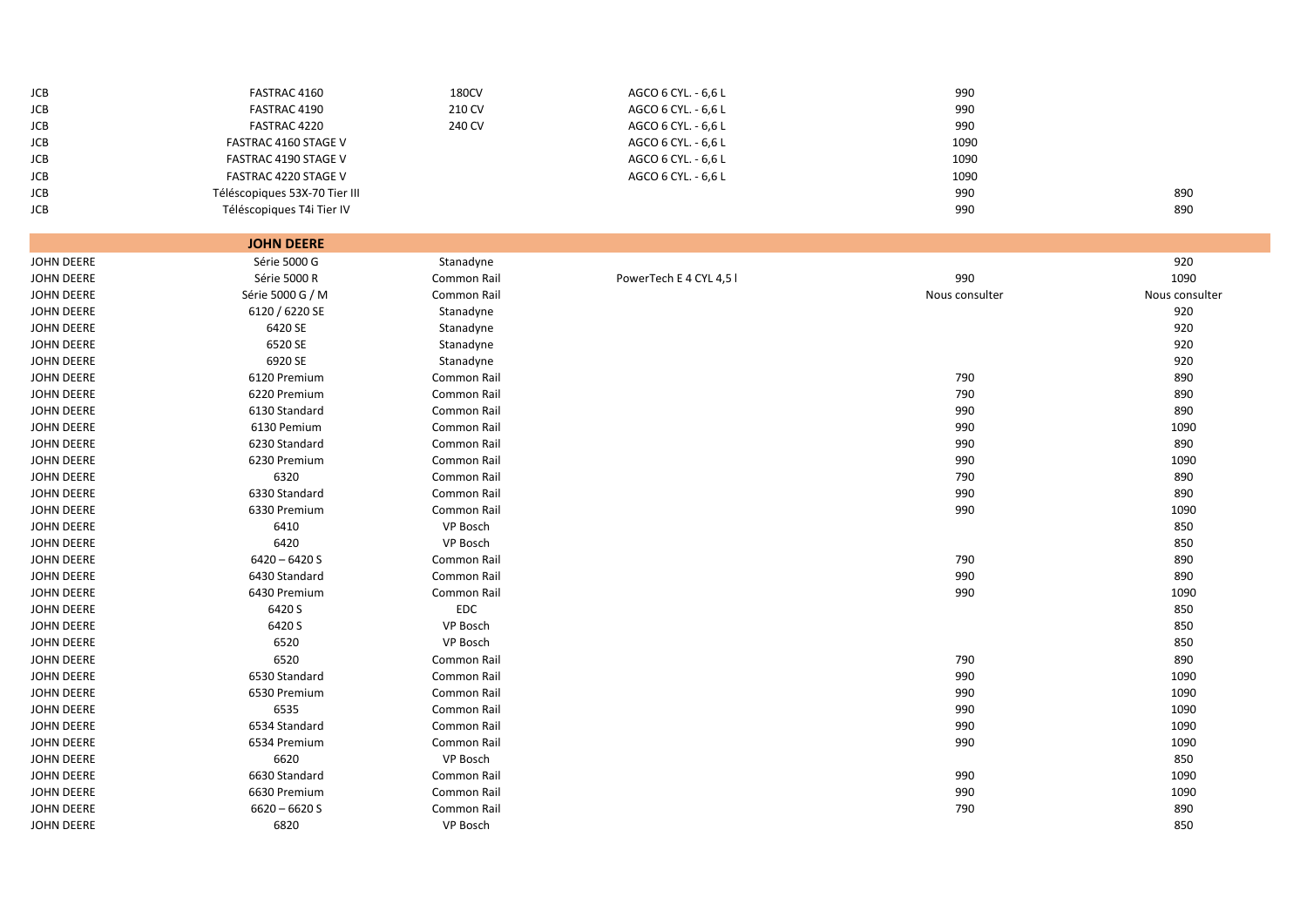| <b>JOHN DEERE</b> | 6830 Standard  | Common Rail |                            | 990 | 1090 |
|-------------------|----------------|-------------|----------------------------|-----|------|
| <b>JOHN DEERE</b> | 6830 Premium   | Common Rail |                            | 990 | 1090 |
| <b>JOHN DEERE</b> | $6820 - 6820S$ | Common Rail |                            | 790 | 890  |
| <b>JOHN DEERE</b> | 6910 S         | VP Bosch    |                            |     | 850  |
| <b>JOHN DEERE</b> | 6920           | Common Rail |                            | 790 | 890  |
| <b>JOHN DEERE</b> | 6830 Standard  | Common Rail |                            | 990 | 1090 |
| <b>JOHN DEERE</b> | 6930 Premium   | Common Rail |                            | 990 | 1090 |
| <b>JOHN DEERE</b> | 6920 S         | Common Rail |                            |     | 890  |
| <b>JOHN DEERE</b> | $6920 - 6920S$ | VP Bosch    |                            |     | 850  |
| <b>JOHN DEERE</b> | 6105R          | Common Rail | PowerTech Plus 4 CYL 4,5 l | 990 | 1090 |
| <b>JOHN DEERE</b> | 6115 R / M     | Common Rail | PowerTech Plus 4 CYL 4,5 l | 990 | 1090 |
| <b>JOHN DEERE</b> | 6125 R / M     | Common Rail | PowerTech Plus 4 CYL 4,5 l | 990 | 1090 |
| <b>JOHN DEERE</b> | 6130 R / M     | Common Rail | PowerTech Plus 4 CYL 4,5 l | 990 | 1090 |
| <b>JOHN DEERE</b> | 6140 R / M     | Common Rail | PowerTech Plus 6 CYL 6,8 I | 990 | 1090 |
| <b>JOHN DEERE</b> | 6150 R / M     | Common Rail | PowerTech Plus 6 CYL 6,8 l | 990 | 1090 |
| <b>JOHN DEERE</b> | 6170 R / M     | Common Rail | PowerTech Plus 6 CYL 6,8 l | 990 | 1090 |
| <b>JOHN DEERE</b> | 6175R          | Common Rail | PowerTech PVS 6 CYL 6,8 I  | 990 | 1090 |
| <b>JOHN DEERE</b> | 6190R          | Common Rail | PowerTech Plus 6 CYL 6,8 l | 990 | 1090 |
| <b>JOHN DEERE</b> | 6195R          | Common Rail | PowerTech PSS 6 CYL 6,8 l  | 990 | 1090 |
| <b>JOHN DEERE</b> | 6210R          | Common Rail | PowerTech Plus 6 CYL 6,8 I | 990 | 1090 |
| <b>JOHN DEERE</b> | 6215R          | Common Rail | PowerTech PSS 6 CYL 6,8 I  | 990 | 1090 |
| <b>JOHN DEERE</b> | 7130 Premium   | Common Rail |                            | 990 | 1090 |
| <b>JOHN DEERE</b> | 7430 E Premium | Common Rail |                            | 990 | 1090 |
| <b>JOHN DEERE</b> | 7430 Premium   | Common Rail |                            | 990 | 1090 |
| <b>JOHN DEERE</b> | 7530 E Premium | Common Rail |                            | 990 | 1090 |
| <b>JOHN DEERE</b> | 7530 Premium   | Common Rail |                            | 990 | 1090 |
| <b>JOHN DEERE</b> | 7710           | Common Rail |                            | 790 | 890  |
| <b>JOHN DEERE</b> | 7710           | <b>EDC</b>  |                            |     | 850  |
| <b>JOHN DEERE</b> | 7720           | Common Rail |                            | 790 | 890  |
| <b>JOHN DEERE</b> | 7730           | Common Rail |                            | 990 | 1090 |
| <b>JOHN DEERE</b> | $7810 - 7810S$ | <b>EDC</b>  |                            |     | 850  |
| <b>JOHN DEERE</b> | 7830           | Common Rail |                            | 990 | 1090 |
| <b>JOHN DEERE</b> | 7820           | Common Rail |                            | 790 | 890  |
| <b>JOHN DEERE</b> | 7920           | Common Rail |                            | 790 | 890  |
| <b>JOHN DEERE</b> | 7930           | Common Rail |                            | 990 | 1090 |
| <b>JOHN DEERE</b> | 7200 R         | Common Rail | PowerTech PSX 6 CYL 6,8 I  | 990 | 1090 |
| <b>JOHN DEERE</b> | 7210R          | Common Rail | PowerTech PSX 6 CYL 6,8 I  | 990 | 1090 |
| <b>JOHN DEERE</b> | 7215R          | Common Rail | PowerTech PSX 6 CYL 6,8 I  | 990 | 1090 |
| <b>JOHN DEERE</b> | 7230 R         | Common Rail | PowerTech PVX 6 CYL 9 I    | 990 | 1090 |
| <b>JOHN DEERE</b> | 7230R          | Common Rail | PowerTech PSX 6 CYL 6,8 I  | 990 | 1090 |
| <b>JOHN DEERE</b> | 7250R          | Common Rail | PowerTech PVX 6 CYL 9 I    | 990 | 1090 |
| <b>JOHN DEERE</b> | 7260R          | Common Rail | PowerTech PVX 6 CYL 9 I    | 990 | 1090 |
| <b>JOHN DEERE</b> | 7270R          | Common Rail | PowerTech PVX 6 CYL 9 I    | 990 | 1090 |
| <b>JOHN DEERE</b> | 7280R          | Common Rail | PowerTech PVX 6 CYL 9 I    | 990 | 1090 |
| <b>JOHN DEERE</b> | 7310R          | Common Rail | PowerTech PSX 6 CYL 9 I    | 990 | 1090 |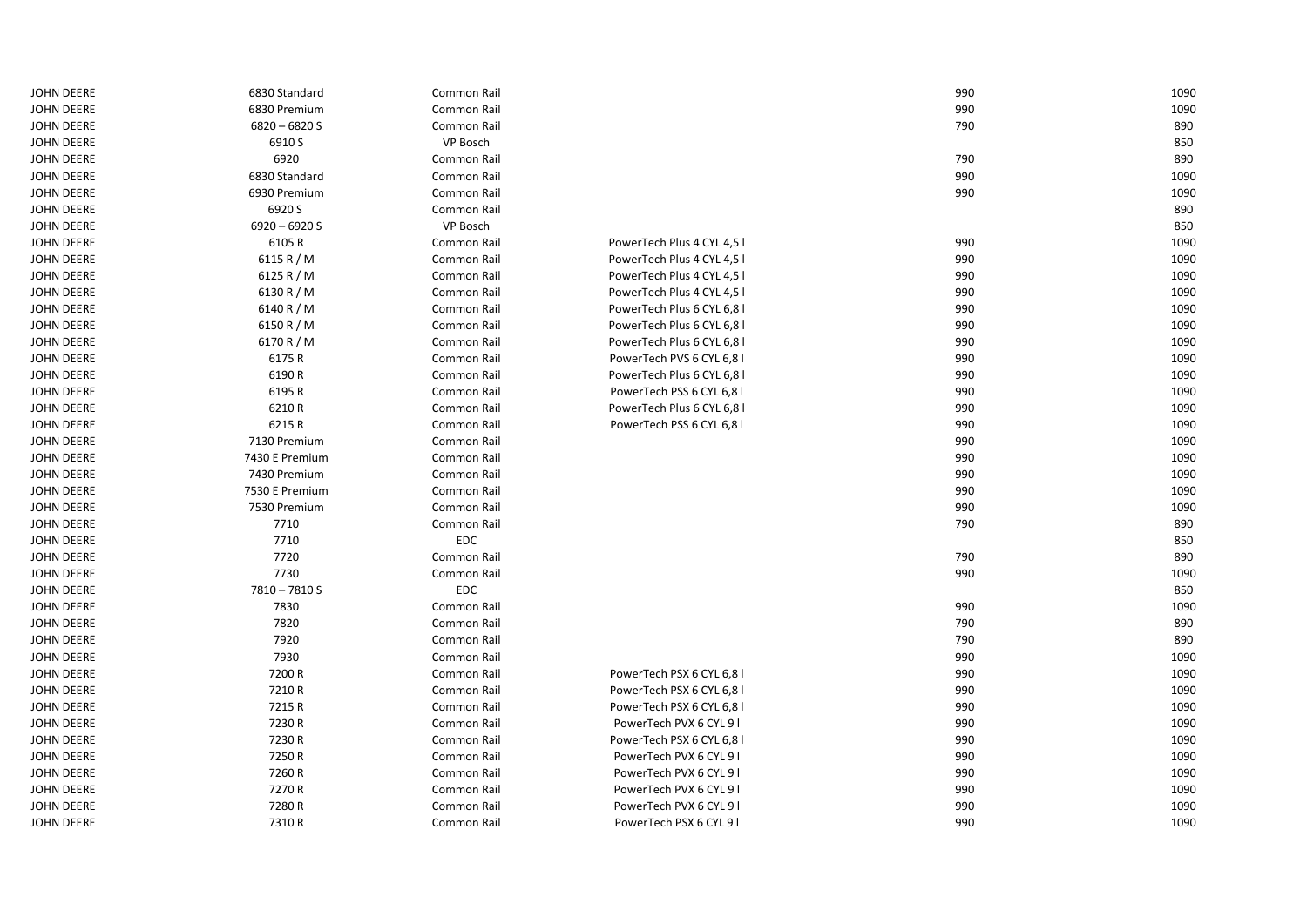| <b>JOHN DEERE</b> | 8245R       | Common Rail     | PowerTech PSX 6 CYL 9 I            | 990 | 1090 |
|-------------------|-------------|-----------------|------------------------------------|-----|------|
| <b>JOHN DEERE</b> | 8260R       | Common Rail     | PowerTech PSX 6 CYL 9 I            | 990 | 1090 |
| <b>JOHN DEERE</b> | 8270R       | Common Rail     | PowerTech PSX 6 CYL 9 I            | 990 | 1090 |
| JOHN DEERE        | 8285R       | Common Rail     | PowerTech PSX 6 CYL 9 I            | 990 | 1090 |
| <b>JOHN DEERE</b> | 8295R       | Common Rail     | PowerTech PSX 6 CYL 9 I            | 990 | 1090 |
| <b>JOHN DEERE</b> | 8310R       | Common Rail     | PowerTech PSX 6 CYL 9 I            | 990 | 1090 |
| JOHN DEERE        | 8320 R / RT | Common Rail     | PowerTech PSX 6 CYL 9 I            | 990 | 1090 |
| <b>JOHN DEERE</b> | 8335R       | Common Rail     | PowerTech PSX 6 CYL 9 I            | 990 | 1090 |
| <b>JOHN DEERE</b> | 8345 R / RT | Common Rail     | PowerTech PSX 6 CYL 9 I            | 990 | 1090 |
| <b>JOHN DEERE</b> | 8360R       | Common Rail     | PowerTech PSX 6 CYL 9 I            | 990 | 1090 |
| JOHN DEERE        | 8370 R / RT | Common Rail     | PowerTech PSX 6 CYL 9 I            | 990 | 1090 |
| <b>JOHN DEERE</b> | 8130        | Common Rail     |                                    | 990 | 1090 |
| JOHN DEERE        | 8230        | Common Rail     |                                    | 990 | 1090 |
| JOHN DEERE        | 8330        | Common Rail     |                                    | 990 | 1090 |
| <b>JOHN DEERE</b> | 8430        | Common Rail     |                                    | 990 | 1090 |
| JOHN DEERE        | 8530        | Common Rail     |                                    | 990 | 1090 |
| <b>JOHN DEERE</b> | 8100        | <b>EDC</b>      |                                    |     | 850  |
| JOHN DEERE        | 8110        | <b>EDC</b>      |                                    |     | 850  |
| JOHN DEERE        | 8120        | Common Rail     |                                    | 790 | 890  |
| JOHN DEERE        | 8200        | <b>EDC</b>      |                                    |     | 850  |
| <b>JOHN DEERE</b> | 8210        | <b>EDC</b>      |                                    |     | 850  |
| JOHN DEERE        | 8220        | Common Rail     |                                    | 790 | 890  |
| <b>JOHN DEERE</b> | 8300        | <b>EDC</b>      |                                    |     | 850  |
| JOHN DEERE        | 8310        | <b>EDC</b>      |                                    |     | 850  |
| <b>JOHN DEERE</b> | 8320        | Common Rail     |                                    | 790 | 890  |
| <b>JOHN DEERE</b> | 8400        | <b>EDC</b>      |                                    |     | 850  |
| JOHN DEERE        | 8410        | <b>EDC</b>      |                                    |     | 850  |
| <b>JOHN DEERE</b> | 8420        | Common Rail     |                                    | 790 | 890  |
| JOHN DEERE        | 8520        | Common Rail     |                                    | 790 | 890  |
| <b>JOHN DEERE</b> | 9330        | Injecteur pompe |                                    |     | 1090 |
| JOHN DEERE        | 9430        | Injecteur pompe |                                    |     | 1090 |
| <b>JOHN DEERE</b> | 9530        | Injecteur pompe |                                    |     | 1090 |
| JOHN DEERE        | 9410R       | Injecteur pompe | PowerTech PSX 13,5 l               | 990 |      |
| <b>JOHN DEERE</b> | 9460 R / RT | Injecteur pompe | PowerTech PSX 13,5 l               | 990 |      |
| <b>JOHN DEERE</b> | 9510 R / RT | Injecteur pompe | PowerTech PSX 13,5 l               | 990 |      |
| JOHN DEERE        | 9560 R / RT | Injecteur pompe | PowerTech PSX 13,51                | 990 |      |
| <b>JOHN DEERE</b> | 6095 MC     |                 | JD POWER SYSTEMS PWS 4 CYL. - 4,5L | 990 | 1090 |
| <b>JOHN DEERE</b> | 6105 MC     |                 | JD POWER SYSTEMS PWS 4 CYL. - 4,5L | 990 | 1090 |
| <b>JOHN DEERE</b> | 6115 MC     |                 | JD POWER SYSTEMS PWS 4 CYL. - 4,5L | 990 | 1090 |
| JOHN DEERE        | 6110R       |                 | JD POWER TECH PSS 4 CYL. - 4,5 L   | 990 | 1090 |
| <b>JOHN DEERE</b> | 6120R       |                 | JD POWER TECH PSS 4 CYL. - 4,5 L   | 990 | 1090 |
| JOHN DEERE        | 6130R       |                 | JD POWER TECH PSS 4 CYL. - 4,5 L   | 990 | 1090 |
| <b>JOHN DEERE</b> | 6135R       |                 | JD POWER TECH PSS 4 CYL. - 4,5 L   | 990 | 1090 |
| <b>JOHN DEERE</b> | 6145R       |                 | JD POWER TECH PVS 6 CYL. - 6,8 L   | 990 | 1090 |
| <b>JOHN DEERE</b> | 6155R       |                 | JD POWER TECH PVS 6 CYL. - 6,8 L   | 990 | 1090 |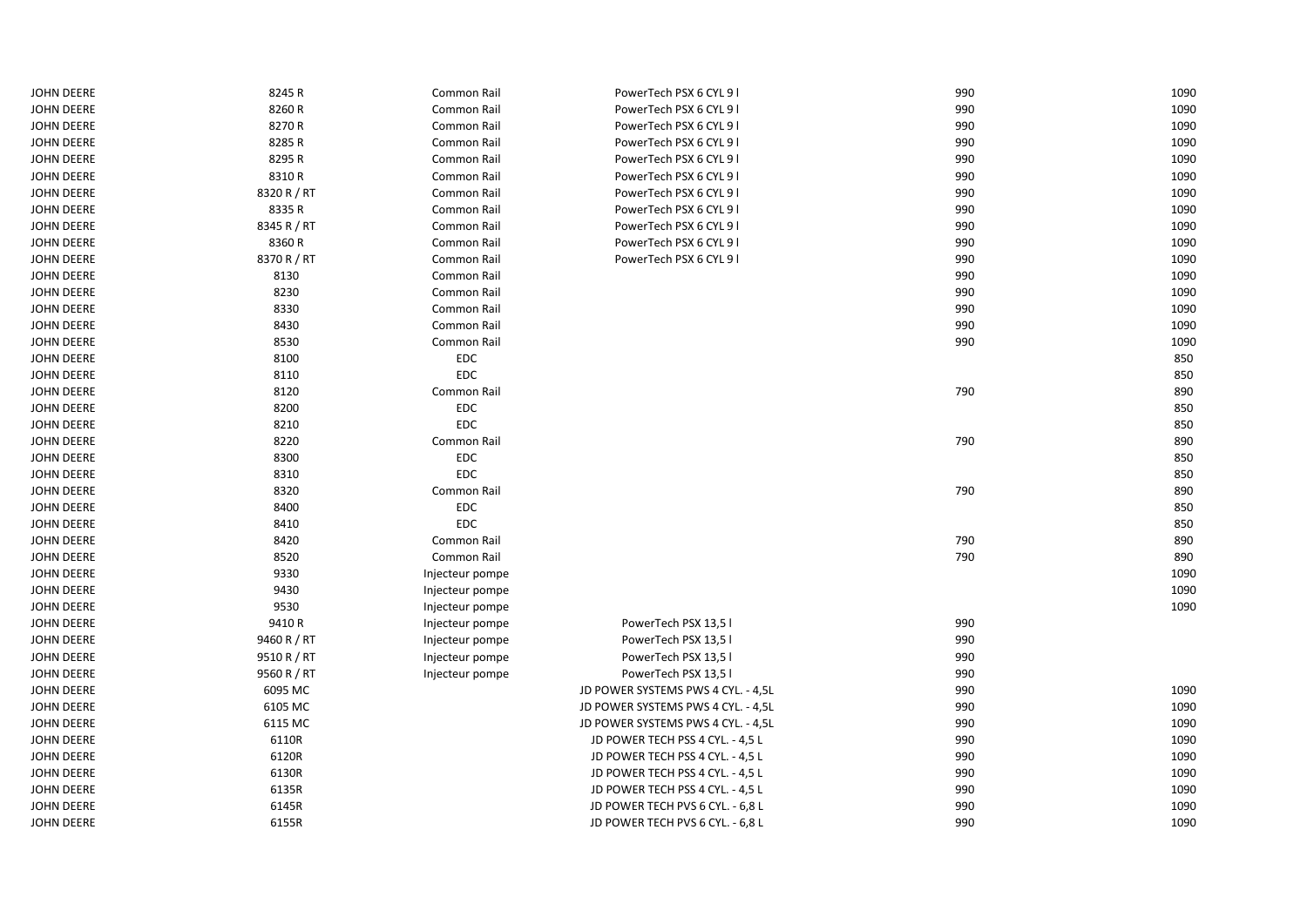| JOHN DEERE        | 6175R           |          | JD POWER TECH PVS 6 CYL. - 6,8 L  | 990            | 1090 |
|-------------------|-----------------|----------|-----------------------------------|----------------|------|
| <b>JOHN DEERE</b> | 6195R           |          | JD POWER TECH PVS 6 CYL. - 6,8 L  | 990            | 1090 |
| JOHN DEERE        | 6215R           |          | JD POWER TECH PVS 6 CYL. - 6,8 L  | 990            | 1090 |
| JOHN DEERE        | 6230R           |          | JD POWER TECH PVS 6 CYL. - 6,8 L  | 990            | 1090 |
| <b>JOHN DEERE</b> | 6250R           |          | JD POWER TECH PVS 6 CYL. - 6,8 L  | 990            | 1090 |
| <b>JOHN DEERE</b> | 7210R           |          | JD POWER TECH PVS 6 CYL. - 6,8 L  | 990            | 1090 |
| <b>JOHN DEERE</b> | 7230R           |          | JD POWER TECH PSS 6 CYL. - 6,8 L  | 990            | 1090 |
| <b>JOHN DEERE</b> | 7250R           |          | JD POWER TECH PSS 6 CYL. - 6,8 L  | 990            | 1090 |
| <b>JOHN DEERE</b> | 7270R           |          | JD POWER TECH PSS 6 CYL. - 6,8 L  | 990            | 1090 |
| <b>JOHN DEERE</b> | 7290R           |          | JD POWER TECH PSS 6 CYL. - 9,0 L  | 990            | 1090 |
| JOHN DEERE        | 7310R           |          | JD POWER TECH PSS 6 CYL. - 9,0 L  | 990            | 1090 |
| <b>JOHN DEERE</b> | 8245R           |          | JD POWER TECH PSS 6 CYL. - 9,0 L  | 990            | 1090 |
| <b>JOHN DEERE</b> | 8270R           |          | JD POWER TECH PSS 6 CYL. - 9,0 L  | 990            | 1090 |
| <b>JOHN DEERE</b> | 8295R           |          | JD POWER TECH PSS 6 CYL. - 9,0 L  | 990            | 1090 |
| <b>JOHN DEERE</b> | 8320R           |          | JD POWER TECH PSS 6 CYL. - 9,0 L  | 990            | 1090 |
| <b>JOHN DEERE</b> | 8345R           |          | JD POWER TECH PSS 6 CYL. - 9,0 L  | 990            | 1090 |
| <b>JOHN DEERE</b> | 8370R           |          | JD POWER TECH PSS 6 CYL. - 9,0 L  | 990            | 1090 |
| JOHN DEERE        | 8400R           |          | JD POWER TECH PSS 6 CYL. - 9,0 L  | 990            | 1090 |
| <b>JOHN DEERE</b> | 9370R           |          | JD POWER TECH PSS 6 CYL. - 9,0 L  | 990            | 1090 |
| <b>JOHN DEERE</b> | 9420R           |          | JD POWER TECH PSS 6 CYL. - 13,5 L | 990            |      |
| <b>JOHN DEERE</b> | 9470R           |          | JD POWER TECH PSS 6 CYL. - 13,5 L | 990            |      |
| <b>JOHN DEERE</b> | 9520R           |          | JD POWER TECH PSS 6 CYL. - 13,5 L | 990            |      |
| <b>JOHN DEERE</b> | 9570R           |          | CUMMINS 6 CYL. - 15,0 L           | Nous consulter |      |
| <b>JOHN DEERE</b> | 9620R           |          | CUMMINS 6 CYL. - 15,0 L           | Nous consulter |      |
| <b>JOHN DEERE</b> | 6R 110 STAGE V  |          | JD POWER TECH PSS 4 CYL. - 4,5 L  | 1090           |      |
| <b>JOHN DEERE</b> | 6R 120 STAGE V  |          | JD POWER TECH PSS 4 CYL. - 4,5 L  | 1090           |      |
| <b>JOHN DEERE</b> | 6R 130 STAGE V  |          | JD POWER TECH PSS 4 CYL. - 4,5 L  | 1090           |      |
| <b>JOHN DEERE</b> | 6R 140 STAGE V  |          | JD POWER TECH PSS 4 CYL. - 4,5 L  | 1090           |      |
| <b>JOHN DEERE</b> | 6R 150 STAGE V  |          | JD POWER TECH PSS 4 CYL. - 4,5 L  | 1090           |      |
| <b>JOHN DEERE</b> | 6R 145 STAGE V  |          | JD POWER TECH PVS 6 CYL. - 6,8 L  | 1090           |      |
| <b>JOHN DEERE</b> | 6R 155 STAGE V  |          | JD POWER TECH PVS 6 CYL. - 6,8 L  | 1090           |      |
| <b>JOHN DEERE</b> | 6R 165 STAGE V  |          | JD POWER TECH PVS 6 CYL. - 6,8 L  | 1090           |      |
| <b>JOHN DEERE</b> | 6R 185 STAGE V  |          | JD POWER TECH PVS 6 CYL. - 6,8 L  | 1090           |      |
| <b>JOHN DEERE</b> | 6R 175 STAGE V  |          | JD POWER TECH PVS 6 CYL. - 6,8 L  | 1090           |      |
| <b>JOHN DEERE</b> | 6R 195 STAGE V  |          | JD POWER TECH PVS 6 CYL. - 6,8 L  | 1090           |      |
| <b>JOHN DEERE</b> | 6R 215 STAGE V  |          | JD POWER TECH PVS 6 CYL. - 6,8 L  | 1090           |      |
| <b>JOHN DEERE</b> | 6R 230 STAGE V  |          | JD POWER TECH PVS 6 CYL. - 6,8 L  | 1090           |      |
| <b>JOHN DEERE</b> | 6R 250 STAGE V  |          | JD POWER TECH PVS 6 CYL. - 6,8 L  | 1090           |      |
| <b>JOHN DEERE</b> | 8R 280 STAGE V  |          | JD POWER TECH PSS 6 CYL. - 9,0 L  | 1190           |      |
| <b>JOHN DEERE</b> | 8R 310 STAGE V  |          | JD POWER TECH PSS 6 CYL. - 9,0 L  | 1190           |      |
| JOHN DEERE        | 8R 340 STAGE V  |          | JD POWER TECH PSS 6 CYL. - 9,0 L  | 1190           |      |
| <b>JOHN DEERE</b> | 8R 370 STAGE V  |          | JD POWER TECH PSS 6 CYL. - 9,0 L  | 1190           |      |
| <b>JOHN DEERE</b> | 8R 410 STAGE V  |          | JD POWER TECH PSS 6 CYL. - 9,0 L  | 1190           |      |
| <b>JOHN DEERE</b> | Moiss. batt.    |          |                                   |                |      |
| <b>JOHN DEERE</b> | <b>CWS 1450</b> | VP Bosch | JD 6068 H                         | 790            | 850  |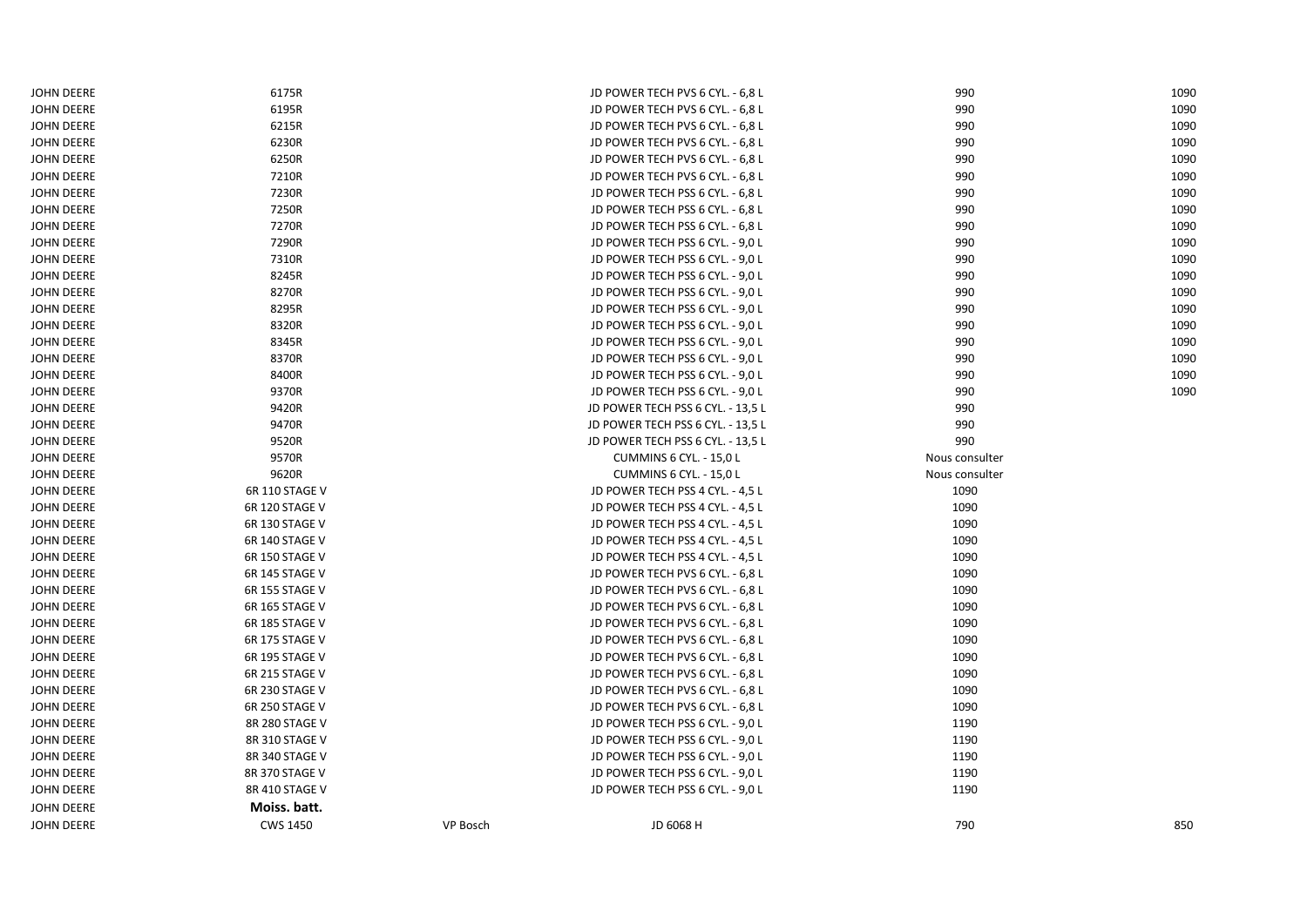| 850<br><b>JOHN DEERE</b><br><b>CTS</b><br><b>EDC</b><br><b>JOHN DEERE</b><br>CTS 9780 i<br>JD 6081 HZ019<br>790 ou 990<br>Common Rail<br><b>JOHN DEERE</b><br>STS 9560 i<br>IP puis CR<br>JD 9.01<br>790<br>890<br>790<br>STS 9880 i<br>JD 6125 HZ2004<br>Injecteur pompe<br><b>JOHN DEERE</b><br><b>WTS</b><br><b>VP Bosch</b><br>JD<br>850<br>JD<br><b>WTS</b><br>890<br>JOHN DEERE<br>Common Rail<br>990<br><b>JOHN DEERE</b><br>S 560 i<br>JD 9.01<br>1090<br>Common Rail<br>990<br><b>JOHN DEERE</b><br>S 660 Tier IV<br>PowerTech PSX 6 CYL 9 I<br>1090<br>Common Rail<br><b>JOHN DEERE</b><br>990<br>1090<br>S 670 Tier IV<br>Common Rail<br>PowerTech PSX 6 CYL 9 I<br><b>JOHN DEERE</b><br>S 680 Tier IV<br>PowerTech PSX 6 CYL 13,5 I<br>990<br>Injecteur pompe<br><b>JOHN DEERE</b><br>S 690 Tier IV<br>PowerTech PSX 6 CYL 13,5 I<br>990<br>Injecteur pompe<br>990<br><b>JOHN DEERE</b><br>1090<br>Autre séries Tier IV<br>Common Rail<br>PowerTech PSX 6 CYL 9 I<br><b>JOHN DEERE</b><br>S 690 i<br>JD 13.5 I<br>990<br>1090<br>Injecteur pompe<br>C 670 i<br>JD 9.01<br>990<br>JOHN DEERE<br>Common Rail<br>1090<br>990<br><b>JOHN DEERE</b><br>JD 6.81/91/91/91<br>1090<br>T550i, T560i, T660i et T670i<br>Common Rail<br>990<br><b>JOHN DEERE</b><br>1090<br>W540i, W550i, W650i et W660i<br>Common Rail<br>$JD 6.8$   $/6.8$   $/9$   $/9$  <br>990<br><b>JOHN DEERE</b><br>1450, 1550, 1470, 1570 CWS ou WTS<br>Common Rail<br>JD 6.81<br>1090<br><b>JOHN DEERE</b><br>W330<br>6 CYL. - 6,6 L<br><b>JOHN DEERE</b><br>W440<br>6 CYL. - 7,4 L<br>990<br><b>JOHN DEERE</b><br>W540<br>JD POWER TECH PSV 6 CYL. - 6,8 L<br>1090<br>990<br><b>JOHN DEERE</b><br>W550<br>JD POWER TECH PSS 6 CYL. - 6,8 L<br>1090<br>W650<br>990<br>JOHN DEERE<br>JD POWER TECH PSS 6 CYL. - 9,0 L<br>1090<br>990<br><b>JOHN DEERE</b><br>W660<br>JD POWER TECH PSS 6 CYL. - 9,0 L<br>1090<br><b>JOHN DEERE</b><br>T550<br>990<br>1090<br>JD POWER TECH PSS 6 CYL. - 6,8 L<br>T560<br>990<br>1090<br>JOHN DEERE<br>JD POWER TECH PSS 6 CYL. - 9,0 L<br>990<br><b>JOHN DEERE</b><br>T660<br>1090<br>JD POWER TECH PSS 6 CYL. - 9,0 L<br><b>JOHN DEERE</b><br>T670<br>990<br>1090<br>JD POWER TECH PSS 6 CYL. - 9,0 L<br>S660<br>990<br><b>JOHN DEERE</b><br>1090<br>JD POWER TECH PSS 6 CYL. - 9,0 L<br>S670<br>990<br><b>JOHN DEERE</b><br>JD POWER TECH PSS 6 CYL. - 9,0 L<br>1090<br>S680<br>990<br>JD POWER TECH PSS 6 CYL. - 13,5 L<br>S685<br>990<br><b>JOHN DEERE</b><br>JD POWER TECH PSS 6 CYL. - 13,5 L<br><b>JOHN DEERE</b><br>S690<br>990<br>JD POWER TECH PSS 6 CYL. - 13,5 L<br><b>JOHN DEERE</b><br>John Deere PowerTech™ PSS 6 CYL. - 9,0 L<br>1190<br>S760 Phase V<br>1190<br><b>JOHN DEERE</b><br>S770 Phase V<br>John Deere PowerTech™ PSS 6 CYL. - 9,0 L<br><b>JOHN DEERE</b><br>S780 Phase V<br>John Deere PowerTech™ PSS 6 CYL. - 13,5 L<br>1190<br>S785 Phase V<br>John Deere PowerTech™ PSS 6 CYL. - 13,5 L<br>1190<br>S790 Phase V<br>1190<br><b>JOHN DEERE</b><br>John Deere PowerTech™ PSS 6 CYL. - 13,5 L<br><b>Ensileuses</b><br>JOHN DEERE<br><b>JOHN DEERE</b><br>7200<br>890<br>Common Rail<br>JD 6081 HZ 8.1  <br><b>JOHN DEERE</b><br>7300<br>790<br>JD 6125 HZ 12.5 I<br>Injecteur pompe<br>7400<br>790<br>JOHN DEERE<br>JD 6125 HZ 12.5<br>Injecteur pompe<br><b>JOHN DEERE</b><br>7500<br>JD 6125 HZ 12.5 I<br>790<br>Injecteur pompe<br>7700<br>790<br>JOHN DEERE<br>JD 6125 HZ 12.5 I<br>Injecteur pompe<br>7800<br>790<br>JOHN DEERE<br>Cummins QSX 15 15 I<br>Injecteur pompe | JOHN DEERE        | <b>CWS 1550</b> | VP Bosch | JD 6068 H | 850         |
|--------------------------------------------------------------------------------------------------------------------------------------------------------------------------------------------------------------------------------------------------------------------------------------------------------------------------------------------------------------------------------------------------------------------------------------------------------------------------------------------------------------------------------------------------------------------------------------------------------------------------------------------------------------------------------------------------------------------------------------------------------------------------------------------------------------------------------------------------------------------------------------------------------------------------------------------------------------------------------------------------------------------------------------------------------------------------------------------------------------------------------------------------------------------------------------------------------------------------------------------------------------------------------------------------------------------------------------------------------------------------------------------------------------------------------------------------------------------------------------------------------------------------------------------------------------------------------------------------------------------------------------------------------------------------------------------------------------------------------------------------------------------------------------------------------------------------------------------------------------------------------------------------------------------------------------------------------------------------------------------------------------------------------------------------------------------------------------------------------------------------------------------------------------------------------------------------------------------------------------------------------------------------------------------------------------------------------------------------------------------------------------------------------------------------------------------------------------------------------------------------------------------------------------------------------------------------------------------------------------------------------------------------------------------------------------------------------------------------------------------------------------------------------------------------------------------------------------------------------------------------------------------------------------------------------------------------------------------------------------------------------------------------------------------------------------------------------------------------------------------------------------------------------------------------------------------------------------------------------------------------------------------------------------------------------------------------------------------------------------------------------------------------------------------------------------------------------------------------------------------------------------------|-------------------|-----------------|----------|-----------|-------------|
|                                                                                                                                                                                                                                                                                                                                                                                                                                                                                                                                                                                                                                                                                                                                                                                                                                                                                                                                                                                                                                                                                                                                                                                                                                                                                                                                                                                                                                                                                                                                                                                                                                                                                                                                                                                                                                                                                                                                                                                                                                                                                                                                                                                                                                                                                                                                                                                                                                                                                                                                                                                                                                                                                                                                                                                                                                                                                                                                                                                                                                                                                                                                                                                                                                                                                                                                                                                                                                                                                                                    |                   |                 |          |           |             |
|                                                                                                                                                                                                                                                                                                                                                                                                                                                                                                                                                                                                                                                                                                                                                                                                                                                                                                                                                                                                                                                                                                                                                                                                                                                                                                                                                                                                                                                                                                                                                                                                                                                                                                                                                                                                                                                                                                                                                                                                                                                                                                                                                                                                                                                                                                                                                                                                                                                                                                                                                                                                                                                                                                                                                                                                                                                                                                                                                                                                                                                                                                                                                                                                                                                                                                                                                                                                                                                                                                                    |                   |                 |          |           | 890 ou 1090 |
|                                                                                                                                                                                                                                                                                                                                                                                                                                                                                                                                                                                                                                                                                                                                                                                                                                                                                                                                                                                                                                                                                                                                                                                                                                                                                                                                                                                                                                                                                                                                                                                                                                                                                                                                                                                                                                                                                                                                                                                                                                                                                                                                                                                                                                                                                                                                                                                                                                                                                                                                                                                                                                                                                                                                                                                                                                                                                                                                                                                                                                                                                                                                                                                                                                                                                                                                                                                                                                                                                                                    |                   |                 |          |           |             |
|                                                                                                                                                                                                                                                                                                                                                                                                                                                                                                                                                                                                                                                                                                                                                                                                                                                                                                                                                                                                                                                                                                                                                                                                                                                                                                                                                                                                                                                                                                                                                                                                                                                                                                                                                                                                                                                                                                                                                                                                                                                                                                                                                                                                                                                                                                                                                                                                                                                                                                                                                                                                                                                                                                                                                                                                                                                                                                                                                                                                                                                                                                                                                                                                                                                                                                                                                                                                                                                                                                                    | <b>JOHN DEERE</b> |                 |          |           |             |
|                                                                                                                                                                                                                                                                                                                                                                                                                                                                                                                                                                                                                                                                                                                                                                                                                                                                                                                                                                                                                                                                                                                                                                                                                                                                                                                                                                                                                                                                                                                                                                                                                                                                                                                                                                                                                                                                                                                                                                                                                                                                                                                                                                                                                                                                                                                                                                                                                                                                                                                                                                                                                                                                                                                                                                                                                                                                                                                                                                                                                                                                                                                                                                                                                                                                                                                                                                                                                                                                                                                    |                   |                 |          |           |             |
|                                                                                                                                                                                                                                                                                                                                                                                                                                                                                                                                                                                                                                                                                                                                                                                                                                                                                                                                                                                                                                                                                                                                                                                                                                                                                                                                                                                                                                                                                                                                                                                                                                                                                                                                                                                                                                                                                                                                                                                                                                                                                                                                                                                                                                                                                                                                                                                                                                                                                                                                                                                                                                                                                                                                                                                                                                                                                                                                                                                                                                                                                                                                                                                                                                                                                                                                                                                                                                                                                                                    |                   |                 |          |           |             |
|                                                                                                                                                                                                                                                                                                                                                                                                                                                                                                                                                                                                                                                                                                                                                                                                                                                                                                                                                                                                                                                                                                                                                                                                                                                                                                                                                                                                                                                                                                                                                                                                                                                                                                                                                                                                                                                                                                                                                                                                                                                                                                                                                                                                                                                                                                                                                                                                                                                                                                                                                                                                                                                                                                                                                                                                                                                                                                                                                                                                                                                                                                                                                                                                                                                                                                                                                                                                                                                                                                                    |                   |                 |          |           |             |
|                                                                                                                                                                                                                                                                                                                                                                                                                                                                                                                                                                                                                                                                                                                                                                                                                                                                                                                                                                                                                                                                                                                                                                                                                                                                                                                                                                                                                                                                                                                                                                                                                                                                                                                                                                                                                                                                                                                                                                                                                                                                                                                                                                                                                                                                                                                                                                                                                                                                                                                                                                                                                                                                                                                                                                                                                                                                                                                                                                                                                                                                                                                                                                                                                                                                                                                                                                                                                                                                                                                    |                   |                 |          |           |             |
|                                                                                                                                                                                                                                                                                                                                                                                                                                                                                                                                                                                                                                                                                                                                                                                                                                                                                                                                                                                                                                                                                                                                                                                                                                                                                                                                                                                                                                                                                                                                                                                                                                                                                                                                                                                                                                                                                                                                                                                                                                                                                                                                                                                                                                                                                                                                                                                                                                                                                                                                                                                                                                                                                                                                                                                                                                                                                                                                                                                                                                                                                                                                                                                                                                                                                                                                                                                                                                                                                                                    |                   |                 |          |           |             |
|                                                                                                                                                                                                                                                                                                                                                                                                                                                                                                                                                                                                                                                                                                                                                                                                                                                                                                                                                                                                                                                                                                                                                                                                                                                                                                                                                                                                                                                                                                                                                                                                                                                                                                                                                                                                                                                                                                                                                                                                                                                                                                                                                                                                                                                                                                                                                                                                                                                                                                                                                                                                                                                                                                                                                                                                                                                                                                                                                                                                                                                                                                                                                                                                                                                                                                                                                                                                                                                                                                                    |                   |                 |          |           |             |
|                                                                                                                                                                                                                                                                                                                                                                                                                                                                                                                                                                                                                                                                                                                                                                                                                                                                                                                                                                                                                                                                                                                                                                                                                                                                                                                                                                                                                                                                                                                                                                                                                                                                                                                                                                                                                                                                                                                                                                                                                                                                                                                                                                                                                                                                                                                                                                                                                                                                                                                                                                                                                                                                                                                                                                                                                                                                                                                                                                                                                                                                                                                                                                                                                                                                                                                                                                                                                                                                                                                    |                   |                 |          |           |             |
|                                                                                                                                                                                                                                                                                                                                                                                                                                                                                                                                                                                                                                                                                                                                                                                                                                                                                                                                                                                                                                                                                                                                                                                                                                                                                                                                                                                                                                                                                                                                                                                                                                                                                                                                                                                                                                                                                                                                                                                                                                                                                                                                                                                                                                                                                                                                                                                                                                                                                                                                                                                                                                                                                                                                                                                                                                                                                                                                                                                                                                                                                                                                                                                                                                                                                                                                                                                                                                                                                                                    |                   |                 |          |           |             |
|                                                                                                                                                                                                                                                                                                                                                                                                                                                                                                                                                                                                                                                                                                                                                                                                                                                                                                                                                                                                                                                                                                                                                                                                                                                                                                                                                                                                                                                                                                                                                                                                                                                                                                                                                                                                                                                                                                                                                                                                                                                                                                                                                                                                                                                                                                                                                                                                                                                                                                                                                                                                                                                                                                                                                                                                                                                                                                                                                                                                                                                                                                                                                                                                                                                                                                                                                                                                                                                                                                                    |                   |                 |          |           |             |
|                                                                                                                                                                                                                                                                                                                                                                                                                                                                                                                                                                                                                                                                                                                                                                                                                                                                                                                                                                                                                                                                                                                                                                                                                                                                                                                                                                                                                                                                                                                                                                                                                                                                                                                                                                                                                                                                                                                                                                                                                                                                                                                                                                                                                                                                                                                                                                                                                                                                                                                                                                                                                                                                                                                                                                                                                                                                                                                                                                                                                                                                                                                                                                                                                                                                                                                                                                                                                                                                                                                    |                   |                 |          |           |             |
|                                                                                                                                                                                                                                                                                                                                                                                                                                                                                                                                                                                                                                                                                                                                                                                                                                                                                                                                                                                                                                                                                                                                                                                                                                                                                                                                                                                                                                                                                                                                                                                                                                                                                                                                                                                                                                                                                                                                                                                                                                                                                                                                                                                                                                                                                                                                                                                                                                                                                                                                                                                                                                                                                                                                                                                                                                                                                                                                                                                                                                                                                                                                                                                                                                                                                                                                                                                                                                                                                                                    |                   |                 |          |           |             |
|                                                                                                                                                                                                                                                                                                                                                                                                                                                                                                                                                                                                                                                                                                                                                                                                                                                                                                                                                                                                                                                                                                                                                                                                                                                                                                                                                                                                                                                                                                                                                                                                                                                                                                                                                                                                                                                                                                                                                                                                                                                                                                                                                                                                                                                                                                                                                                                                                                                                                                                                                                                                                                                                                                                                                                                                                                                                                                                                                                                                                                                                                                                                                                                                                                                                                                                                                                                                                                                                                                                    |                   |                 |          |           |             |
|                                                                                                                                                                                                                                                                                                                                                                                                                                                                                                                                                                                                                                                                                                                                                                                                                                                                                                                                                                                                                                                                                                                                                                                                                                                                                                                                                                                                                                                                                                                                                                                                                                                                                                                                                                                                                                                                                                                                                                                                                                                                                                                                                                                                                                                                                                                                                                                                                                                                                                                                                                                                                                                                                                                                                                                                                                                                                                                                                                                                                                                                                                                                                                                                                                                                                                                                                                                                                                                                                                                    |                   |                 |          |           |             |
|                                                                                                                                                                                                                                                                                                                                                                                                                                                                                                                                                                                                                                                                                                                                                                                                                                                                                                                                                                                                                                                                                                                                                                                                                                                                                                                                                                                                                                                                                                                                                                                                                                                                                                                                                                                                                                                                                                                                                                                                                                                                                                                                                                                                                                                                                                                                                                                                                                                                                                                                                                                                                                                                                                                                                                                                                                                                                                                                                                                                                                                                                                                                                                                                                                                                                                                                                                                                                                                                                                                    |                   |                 |          |           |             |
|                                                                                                                                                                                                                                                                                                                                                                                                                                                                                                                                                                                                                                                                                                                                                                                                                                                                                                                                                                                                                                                                                                                                                                                                                                                                                                                                                                                                                                                                                                                                                                                                                                                                                                                                                                                                                                                                                                                                                                                                                                                                                                                                                                                                                                                                                                                                                                                                                                                                                                                                                                                                                                                                                                                                                                                                                                                                                                                                                                                                                                                                                                                                                                                                                                                                                                                                                                                                                                                                                                                    |                   |                 |          |           |             |
|                                                                                                                                                                                                                                                                                                                                                                                                                                                                                                                                                                                                                                                                                                                                                                                                                                                                                                                                                                                                                                                                                                                                                                                                                                                                                                                                                                                                                                                                                                                                                                                                                                                                                                                                                                                                                                                                                                                                                                                                                                                                                                                                                                                                                                                                                                                                                                                                                                                                                                                                                                                                                                                                                                                                                                                                                                                                                                                                                                                                                                                                                                                                                                                                                                                                                                                                                                                                                                                                                                                    |                   |                 |          |           |             |
|                                                                                                                                                                                                                                                                                                                                                                                                                                                                                                                                                                                                                                                                                                                                                                                                                                                                                                                                                                                                                                                                                                                                                                                                                                                                                                                                                                                                                                                                                                                                                                                                                                                                                                                                                                                                                                                                                                                                                                                                                                                                                                                                                                                                                                                                                                                                                                                                                                                                                                                                                                                                                                                                                                                                                                                                                                                                                                                                                                                                                                                                                                                                                                                                                                                                                                                                                                                                                                                                                                                    |                   |                 |          |           |             |
|                                                                                                                                                                                                                                                                                                                                                                                                                                                                                                                                                                                                                                                                                                                                                                                                                                                                                                                                                                                                                                                                                                                                                                                                                                                                                                                                                                                                                                                                                                                                                                                                                                                                                                                                                                                                                                                                                                                                                                                                                                                                                                                                                                                                                                                                                                                                                                                                                                                                                                                                                                                                                                                                                                                                                                                                                                                                                                                                                                                                                                                                                                                                                                                                                                                                                                                                                                                                                                                                                                                    |                   |                 |          |           |             |
|                                                                                                                                                                                                                                                                                                                                                                                                                                                                                                                                                                                                                                                                                                                                                                                                                                                                                                                                                                                                                                                                                                                                                                                                                                                                                                                                                                                                                                                                                                                                                                                                                                                                                                                                                                                                                                                                                                                                                                                                                                                                                                                                                                                                                                                                                                                                                                                                                                                                                                                                                                                                                                                                                                                                                                                                                                                                                                                                                                                                                                                                                                                                                                                                                                                                                                                                                                                                                                                                                                                    |                   |                 |          |           |             |
|                                                                                                                                                                                                                                                                                                                                                                                                                                                                                                                                                                                                                                                                                                                                                                                                                                                                                                                                                                                                                                                                                                                                                                                                                                                                                                                                                                                                                                                                                                                                                                                                                                                                                                                                                                                                                                                                                                                                                                                                                                                                                                                                                                                                                                                                                                                                                                                                                                                                                                                                                                                                                                                                                                                                                                                                                                                                                                                                                                                                                                                                                                                                                                                                                                                                                                                                                                                                                                                                                                                    |                   |                 |          |           |             |
|                                                                                                                                                                                                                                                                                                                                                                                                                                                                                                                                                                                                                                                                                                                                                                                                                                                                                                                                                                                                                                                                                                                                                                                                                                                                                                                                                                                                                                                                                                                                                                                                                                                                                                                                                                                                                                                                                                                                                                                                                                                                                                                                                                                                                                                                                                                                                                                                                                                                                                                                                                                                                                                                                                                                                                                                                                                                                                                                                                                                                                                                                                                                                                                                                                                                                                                                                                                                                                                                                                                    |                   |                 |          |           |             |
|                                                                                                                                                                                                                                                                                                                                                                                                                                                                                                                                                                                                                                                                                                                                                                                                                                                                                                                                                                                                                                                                                                                                                                                                                                                                                                                                                                                                                                                                                                                                                                                                                                                                                                                                                                                                                                                                                                                                                                                                                                                                                                                                                                                                                                                                                                                                                                                                                                                                                                                                                                                                                                                                                                                                                                                                                                                                                                                                                                                                                                                                                                                                                                                                                                                                                                                                                                                                                                                                                                                    |                   |                 |          |           |             |
|                                                                                                                                                                                                                                                                                                                                                                                                                                                                                                                                                                                                                                                                                                                                                                                                                                                                                                                                                                                                                                                                                                                                                                                                                                                                                                                                                                                                                                                                                                                                                                                                                                                                                                                                                                                                                                                                                                                                                                                                                                                                                                                                                                                                                                                                                                                                                                                                                                                                                                                                                                                                                                                                                                                                                                                                                                                                                                                                                                                                                                                                                                                                                                                                                                                                                                                                                                                                                                                                                                                    |                   |                 |          |           |             |
|                                                                                                                                                                                                                                                                                                                                                                                                                                                                                                                                                                                                                                                                                                                                                                                                                                                                                                                                                                                                                                                                                                                                                                                                                                                                                                                                                                                                                                                                                                                                                                                                                                                                                                                                                                                                                                                                                                                                                                                                                                                                                                                                                                                                                                                                                                                                                                                                                                                                                                                                                                                                                                                                                                                                                                                                                                                                                                                                                                                                                                                                                                                                                                                                                                                                                                                                                                                                                                                                                                                    |                   |                 |          |           |             |
|                                                                                                                                                                                                                                                                                                                                                                                                                                                                                                                                                                                                                                                                                                                                                                                                                                                                                                                                                                                                                                                                                                                                                                                                                                                                                                                                                                                                                                                                                                                                                                                                                                                                                                                                                                                                                                                                                                                                                                                                                                                                                                                                                                                                                                                                                                                                                                                                                                                                                                                                                                                                                                                                                                                                                                                                                                                                                                                                                                                                                                                                                                                                                                                                                                                                                                                                                                                                                                                                                                                    |                   |                 |          |           |             |
|                                                                                                                                                                                                                                                                                                                                                                                                                                                                                                                                                                                                                                                                                                                                                                                                                                                                                                                                                                                                                                                                                                                                                                                                                                                                                                                                                                                                                                                                                                                                                                                                                                                                                                                                                                                                                                                                                                                                                                                                                                                                                                                                                                                                                                                                                                                                                                                                                                                                                                                                                                                                                                                                                                                                                                                                                                                                                                                                                                                                                                                                                                                                                                                                                                                                                                                                                                                                                                                                                                                    | <b>JOHN DEERE</b> |                 |          |           |             |
|                                                                                                                                                                                                                                                                                                                                                                                                                                                                                                                                                                                                                                                                                                                                                                                                                                                                                                                                                                                                                                                                                                                                                                                                                                                                                                                                                                                                                                                                                                                                                                                                                                                                                                                                                                                                                                                                                                                                                                                                                                                                                                                                                                                                                                                                                                                                                                                                                                                                                                                                                                                                                                                                                                                                                                                                                                                                                                                                                                                                                                                                                                                                                                                                                                                                                                                                                                                                                                                                                                                    |                   |                 |          |           |             |
|                                                                                                                                                                                                                                                                                                                                                                                                                                                                                                                                                                                                                                                                                                                                                                                                                                                                                                                                                                                                                                                                                                                                                                                                                                                                                                                                                                                                                                                                                                                                                                                                                                                                                                                                                                                                                                                                                                                                                                                                                                                                                                                                                                                                                                                                                                                                                                                                                                                                                                                                                                                                                                                                                                                                                                                                                                                                                                                                                                                                                                                                                                                                                                                                                                                                                                                                                                                                                                                                                                                    |                   |                 |          |           |             |
|                                                                                                                                                                                                                                                                                                                                                                                                                                                                                                                                                                                                                                                                                                                                                                                                                                                                                                                                                                                                                                                                                                                                                                                                                                                                                                                                                                                                                                                                                                                                                                                                                                                                                                                                                                                                                                                                                                                                                                                                                                                                                                                                                                                                                                                                                                                                                                                                                                                                                                                                                                                                                                                                                                                                                                                                                                                                                                                                                                                                                                                                                                                                                                                                                                                                                                                                                                                                                                                                                                                    |                   |                 |          |           |             |
|                                                                                                                                                                                                                                                                                                                                                                                                                                                                                                                                                                                                                                                                                                                                                                                                                                                                                                                                                                                                                                                                                                                                                                                                                                                                                                                                                                                                                                                                                                                                                                                                                                                                                                                                                                                                                                                                                                                                                                                                                                                                                                                                                                                                                                                                                                                                                                                                                                                                                                                                                                                                                                                                                                                                                                                                                                                                                                                                                                                                                                                                                                                                                                                                                                                                                                                                                                                                                                                                                                                    |                   |                 |          |           |             |
|                                                                                                                                                                                                                                                                                                                                                                                                                                                                                                                                                                                                                                                                                                                                                                                                                                                                                                                                                                                                                                                                                                                                                                                                                                                                                                                                                                                                                                                                                                                                                                                                                                                                                                                                                                                                                                                                                                                                                                                                                                                                                                                                                                                                                                                                                                                                                                                                                                                                                                                                                                                                                                                                                                                                                                                                                                                                                                                                                                                                                                                                                                                                                                                                                                                                                                                                                                                                                                                                                                                    |                   |                 |          |           |             |
|                                                                                                                                                                                                                                                                                                                                                                                                                                                                                                                                                                                                                                                                                                                                                                                                                                                                                                                                                                                                                                                                                                                                                                                                                                                                                                                                                                                                                                                                                                                                                                                                                                                                                                                                                                                                                                                                                                                                                                                                                                                                                                                                                                                                                                                                                                                                                                                                                                                                                                                                                                                                                                                                                                                                                                                                                                                                                                                                                                                                                                                                                                                                                                                                                                                                                                                                                                                                                                                                                                                    | <b>JOHN DEERE</b> |                 |          |           |             |
|                                                                                                                                                                                                                                                                                                                                                                                                                                                                                                                                                                                                                                                                                                                                                                                                                                                                                                                                                                                                                                                                                                                                                                                                                                                                                                                                                                                                                                                                                                                                                                                                                                                                                                                                                                                                                                                                                                                                                                                                                                                                                                                                                                                                                                                                                                                                                                                                                                                                                                                                                                                                                                                                                                                                                                                                                                                                                                                                                                                                                                                                                                                                                                                                                                                                                                                                                                                                                                                                                                                    |                   |                 |          |           |             |
|                                                                                                                                                                                                                                                                                                                                                                                                                                                                                                                                                                                                                                                                                                                                                                                                                                                                                                                                                                                                                                                                                                                                                                                                                                                                                                                                                                                                                                                                                                                                                                                                                                                                                                                                                                                                                                                                                                                                                                                                                                                                                                                                                                                                                                                                                                                                                                                                                                                                                                                                                                                                                                                                                                                                                                                                                                                                                                                                                                                                                                                                                                                                                                                                                                                                                                                                                                                                                                                                                                                    |                   |                 |          |           |             |
|                                                                                                                                                                                                                                                                                                                                                                                                                                                                                                                                                                                                                                                                                                                                                                                                                                                                                                                                                                                                                                                                                                                                                                                                                                                                                                                                                                                                                                                                                                                                                                                                                                                                                                                                                                                                                                                                                                                                                                                                                                                                                                                                                                                                                                                                                                                                                                                                                                                                                                                                                                                                                                                                                                                                                                                                                                                                                                                                                                                                                                                                                                                                                                                                                                                                                                                                                                                                                                                                                                                    |                   |                 |          |           |             |
|                                                                                                                                                                                                                                                                                                                                                                                                                                                                                                                                                                                                                                                                                                                                                                                                                                                                                                                                                                                                                                                                                                                                                                                                                                                                                                                                                                                                                                                                                                                                                                                                                                                                                                                                                                                                                                                                                                                                                                                                                                                                                                                                                                                                                                                                                                                                                                                                                                                                                                                                                                                                                                                                                                                                                                                                                                                                                                                                                                                                                                                                                                                                                                                                                                                                                                                                                                                                                                                                                                                    |                   |                 |          |           |             |
|                                                                                                                                                                                                                                                                                                                                                                                                                                                                                                                                                                                                                                                                                                                                                                                                                                                                                                                                                                                                                                                                                                                                                                                                                                                                                                                                                                                                                                                                                                                                                                                                                                                                                                                                                                                                                                                                                                                                                                                                                                                                                                                                                                                                                                                                                                                                                                                                                                                                                                                                                                                                                                                                                                                                                                                                                                                                                                                                                                                                                                                                                                                                                                                                                                                                                                                                                                                                                                                                                                                    |                   |                 |          |           |             |
|                                                                                                                                                                                                                                                                                                                                                                                                                                                                                                                                                                                                                                                                                                                                                                                                                                                                                                                                                                                                                                                                                                                                                                                                                                                                                                                                                                                                                                                                                                                                                                                                                                                                                                                                                                                                                                                                                                                                                                                                                                                                                                                                                                                                                                                                                                                                                                                                                                                                                                                                                                                                                                                                                                                                                                                                                                                                                                                                                                                                                                                                                                                                                                                                                                                                                                                                                                                                                                                                                                                    |                   |                 |          |           |             |
|                                                                                                                                                                                                                                                                                                                                                                                                                                                                                                                                                                                                                                                                                                                                                                                                                                                                                                                                                                                                                                                                                                                                                                                                                                                                                                                                                                                                                                                                                                                                                                                                                                                                                                                                                                                                                                                                                                                                                                                                                                                                                                                                                                                                                                                                                                                                                                                                                                                                                                                                                                                                                                                                                                                                                                                                                                                                                                                                                                                                                                                                                                                                                                                                                                                                                                                                                                                                                                                                                                                    |                   |                 |          |           |             |
|                                                                                                                                                                                                                                                                                                                                                                                                                                                                                                                                                                                                                                                                                                                                                                                                                                                                                                                                                                                                                                                                                                                                                                                                                                                                                                                                                                                                                                                                                                                                                                                                                                                                                                                                                                                                                                                                                                                                                                                                                                                                                                                                                                                                                                                                                                                                                                                                                                                                                                                                                                                                                                                                                                                                                                                                                                                                                                                                                                                                                                                                                                                                                                                                                                                                                                                                                                                                                                                                                                                    |                   |                 |          |           |             |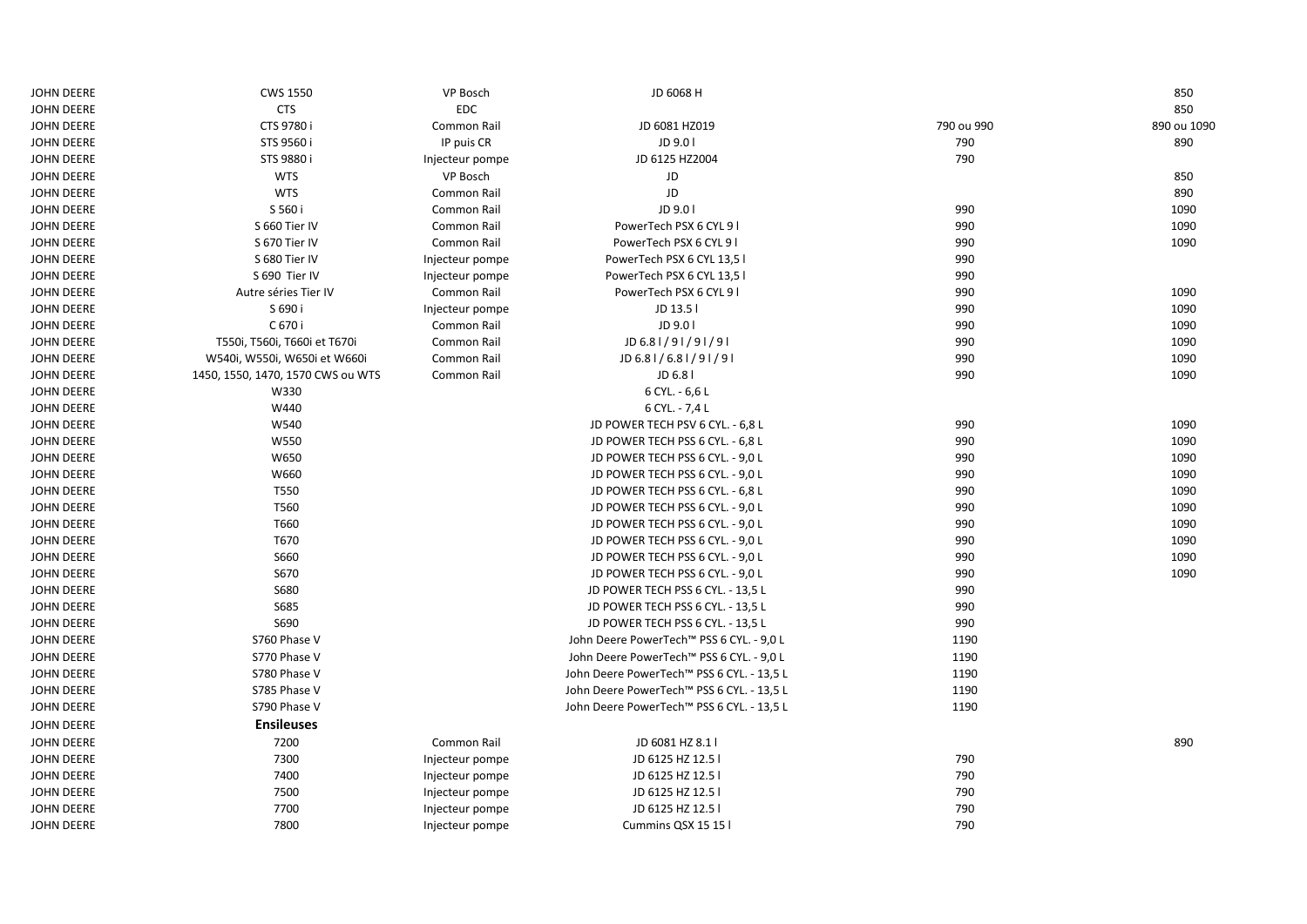| JOHN DEERE | 7250     | Common Rail     | JD 6090 HZ 9 I      | 990  | 1090 |
|------------|----------|-----------------|---------------------|------|------|
| JOHN DEERE | 7350 (i) | Injecteur pompe | JD 6135 HZ 13.51    | 990  | 1090 |
| JOHN DEERE | 7450 (i) | Injecteur pompe | JD 6135 HZ 13.51    | 990  | 1090 |
| JOHN DEERE | 7550 (i) | Injecteur pompe | JD 6135 HZ 13.5 I   | 990  | 1090 |
| JOHN DEERE | 7750 (i) | Injecteur pompe | JD 6135 HZ 13.5 I   | 990  | 1090 |
| JOHN DEERE | 7850 (i) | Injecteur pompe | Cummins QSX 15 15 I | 990  |      |
| JOHN DEERE | 7950     | Common Rail     | Cummins QSK 19191   | 990  |      |
| JOHN DEERE | 7180     | Common Rail     | JD 6090 HZ 9 I      | 990  | 1090 |
| JOHN DEERE | 7280     | Injecteur pompe | JD 6135 HZ 13.51    | 990  |      |
| JOHN DEERE | 7380     | Injecteur pompe | JD 6135 HZ 13.5 I   | 990  |      |
| JOHN DEERE | 7480     | Injecteur pompe | JD 6135 HZ 13.5 I   | 990  |      |
| JOHN DEERE | 7580     | Injecteur pompe | JD 6135 HZ 13.51    | 990  |      |
| JOHN DEERE | 7780     | Injecteur pompe | JD 6135 HZ 13.5 I   | 990  |      |
| JOHN DEERE | 7980     | Common Rail     | Cummins QSK 19191   | 990  |      |
| JOHN DEERE | 8100     | Common Rail     | PSX 6090HZ014 9 I   | 990  | 1090 |
| JOHN DEERE | 8200     | Common Rail     | PSX 6090HZ014 9 I   | 990  | 1090 |
| JOHN DEERE | 8400     | Injecteur pompe | PSX 6135HZ014 13,5  | 990  |      |
| JOHN DEERE | 8500     | Injecteur pompe | PSX 6135HZ014 13,5  | 990  |      |
| JOHN DEERE | 8600     | Injecteur pompe | PSX 6135HZ014 13,5  | 990  |      |
| JOHN DEERE | 8700     |                 | Cummins QSX 19      | 1590 |      |
| JOHN DEERE | 8800     |                 | Cummins QSX 19      | 1590 |      |

|               | <b>KUBOTA</b>  |             |                                      |       |                |
|---------------|----------------|-------------|--------------------------------------|-------|----------------|
| KUBOTA        | M 100          | Common Rail |                                      |       | 890            |
| <b>KUBOTA</b> | M 110          | Common Rail |                                      |       | 890            |
| KUBOTA        | M 126          | Common Rail |                                      |       | 890            |
| <b>KUBOTA</b> | M 135          | Common Rail |                                      |       | 890            |
| <b>KUBOTA</b> | M 108 S        | Common Rail | Kubota V3800 DI TI CRS 4 CYL         | 990   | 890            |
| <b>KUBOTA</b> | M 128 X        | Common Rail | Kubota V6108 4 CYL                   | 990   | 890            |
| <b>KUBOTA</b> | M 130 X        | Common Rail | Kubota V6108 4 CYL                   | 990   | 890            |
| <b>KUBOTA</b> | MK 5000        |             | 4 CYL. - 2,434 L                     |       |                |
| <b>KUBOTA</b> | M 6060         |             | KUBOTA V3307-CR-TE4 4 CYL. - 3,3 L   | 990   | 890            |
| <b>KUBOTA</b> | M 7060         |             | KUBOTA V3307-CR-TE4 4 CYL. - 3,3 L   | 990   | 890            |
| KUBOTA        | M5 091         |             | KUBOTA V3800-CR-TIEF4 4 CYL. 3,8 L   | 990   | 1290           |
| <b>KUBOTA</b> | M5 111         |             | KUBOTA V3800-CR-TIEF4 4 CYL. 3,8 L   | 990   | 1290           |
| <b>KUBOTA</b> | M5 092 STAGE V |             | KUBOTA V3800 - 4 CYL. 3,8 L STAGE V  | 1090* |                |
| KUBOTA        | M5 112 STAGE V |             | KUBOTA V3800 - 4 CYL. 3,8 L STAGE V  | 1090* |                |
| <b>KUBOTA</b> | M 9540         |             | KUBOTA V3800-CR-TIEF4 4 CYL. 3,8 L   |       | Nous consulter |
| <b>KUBOTA</b> | M 95 GX III    |             | KUBOTA V3800-CR-TIEF4 4 CYL. 3,8 L   |       | 1290           |
| KUBOTA        | M 105 GX III   |             | KUBOTA V3800-CR-TIEF4 4 CYL. 3,8 L   |       | 1290           |
| KUBOTA        | M 115 GX III   |             | KUBOTA V6108-CR-TIEF4 4 CYL. - 6,1 L |       | 1290           |
| <b>KUBOTA</b> | M 125 GX III   |             | KUBOTA V6108-CR-TIEF4 4 CYL. - 6,1 L |       | 1290           |
| <b>KUBOTA</b> | M 135 GX III   |             | KUBOTA V6108-CR-TIEF4 4 CYL. - 6,1 L |       | 1290           |
| <b>KUBOTA</b> | M4 062         |             | KUBOTA V3307-CRS-TE4 4CYL. - 3,331 L | 990   |                |
| KUBOTA        | M4 072         |             | KUBOTA V3307-CRS-TE4 4CYL. - 3,331 L | 990   |                |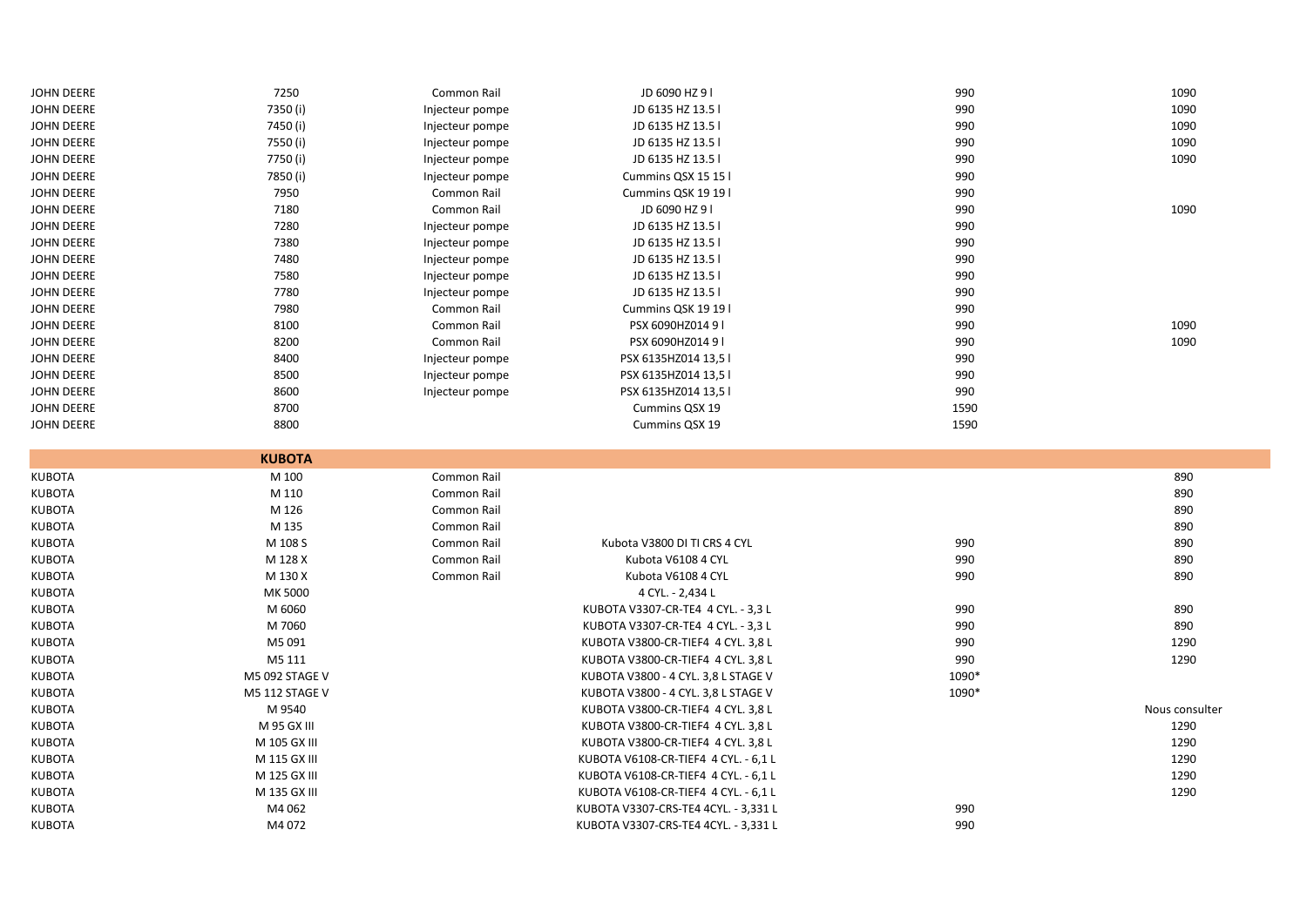| <b>KUBOTA</b> | M 6121                     |                 | KUBOTA V6108-CR-TIEF4 4 CYL. - 6,1 L | 990*           | 1390           |
|---------------|----------------------------|-----------------|--------------------------------------|----------------|----------------|
| <b>KUBOTA</b> | M6 122 STAGE V             |                 | KUBOTA V6108-CR-TIEF4 4 CYL. - 6,1 L | 1090*          | 1390           |
| <b>KUBOTA</b> | M7 131                     |                 | KUBOTA V6108-CR-TIEF4 4 CYL. - 6,1 L | 990*           | 1390           |
| <b>KUBOTA</b> | M7 151                     |                 | KUBOTA V6108-CR-TIEF4 4 CYL. - 6,1 L | 990*           | 1390           |
| <b>KUBOTA</b> | M7 171                     |                 | KUBOTA V6108-CR-TIEF4 4 CYL. - 6,1 L | 990*           | 1390           |
| <b>KUBOTA</b> | M7 132                     |                 | KUBOTA V6108-CR-TIEF4 4 CYL. - 6,1 L | 990*           | 1390           |
| <b>KUBOTA</b> | M7 152                     |                 | KUBOTA V6108-CR-TIEF4 4 CYL. - 6,1 L | 990*           | 1390           |
| <b>KUBOTA</b> | M7 172                     |                 | KUBOTA V6108-CR-TIEF4 4 CYL. - 6,1 L | 990*           | 1390           |
| <b>KUBOTA</b> | M7 133 STAGE V             |                 | KUBOTA V6108-CR-TIEF4 4 CYL. - 6,1 L | 1090*          |                |
| <b>KUBOTA</b> | M7 153 STAGE V             |                 | KUBOTA V6108-CR-TIEF4 4 CYL. - 6,1 L | 1090*          |                |
| <b>KUBOTA</b> | M7 173 STAGE V             |                 | KUBOTA V6108-CR-TIEF4 4 CYL. - 6,1 L | 1090*          |                |
|               |                            |                 | * INTERVENTION SUR LE CALCULATEUR    |                |                |
|               | <b>KRONE</b>               |                 |                                      |                |                |
| <b>KRONE</b>  | <b>Ensileuses</b>          |                 |                                      |                |                |
| <b>KRONE</b>  | <b>BIG X 500</b>           | Injecteur pompe | Mercedes OM460LA                     | 990            |                |
| <b>KRONE</b>  | <b>BIG X 650</b>           | Injecteur pompe | Mercedes OM502LA                     | 990            |                |
| <b>KRONE</b>  | <b>BIG X 700</b>           | Common Rail     | MAN V8 D 2868                        | 1290           |                |
| <b>KRONE</b>  | <b>BIG X 700</b>           | Common Rail     | MAN V12 double ECU                   | 1290           | 1690 si 2 ecus |
| <b>KRONE</b>  | <b>BIG X 800</b>           | Injecteur pompe | Mercedes OM926LA + 460LA             | 1485 si 2 ecus |                |
| <b>KRONE</b>  | <b>BIG X 850</b>           | Common Rail     | MAN V12 D 2862                       | 1290           |                |
| <b>KRONE</b>  | <b>BIG X 1000</b>          | Injecteur pompe | Mercedes 2 x OM460LA                 | 1635 si 2 ecus |                |
| <b>KRONE</b>  | <b>BIG X 1100</b>          | Common Rail     | MAN V12 D 2862                       | 1290           |                |
| <b>KRONE</b>  | BIG M 420, 500             |                 |                                      | Nous consulter |                |
| <b>KRONE</b>  | <b>BIG X 480</b>           |                 | OM 473 LA - 6 CYL. - 15,6 L          | 1690 *         | 2390           |
| <b>KRONE</b>  | <b>BIG X 530</b>           |                 | OM 473 LA - 6 CYL. - 15,6 L          | 1690 *         | 2390           |
| <b>KRONE</b>  | <b>BIG X 580</b>           |                 | OM 473 LA - 6 CYL. - 15,6 L          | 1690 *         | 2390           |
| <b>KRONE</b>  | <b>BIG X 630</b>           |                 | OM 471 LA - 6 CYL. - 12,8 L          | 1690 *         | 2390           |
|               |                            |                 |                                      |                |                |
|               | <b>LAVERDA</b>             |                 |                                      |                |                |
| LAVERDA       | Moiss.batt.                |                 |                                      |                |                |
| LAVERDA       |                            | Common Rail     | <b>FPT NEF</b>                       | 990            | 890            |
| LAVERDA       | Séries Tier III            | Common Rail     | <b>AGCO SISU POWER</b>               | 990            | 890            |
| LAVERDA       | Séries 200 300 400 Tier IV | Common Rail     | AGCO 6 CYL 6,6 L 7,4 L 8,4 L         | 990            | 1090           |
|               |                            |                 |                                      |                |                |
|               | <b>LAMBORGHINI</b>         |                 |                                      |                |                |
| LAMBORGHINI   | R4 105                     | Same            |                                      |                | 850            |
| LAMBORGHINI   | R4 110                     | Same            |                                      |                | 850            |
| LAMBORGHINI   | Champion 150               | Same            |                                      |                | 850            |
| LAMBORGHINI   | R5 115                     | Same            |                                      |                | 850            |
| LAMBORGHINI   | R5 130                     | Same            |                                      |                | 850            |
| LAMBORGHINI   | R3 85 EVO                  | Deutz           |                                      |                | 850            |
| LAMBORGHINI   | R3 100 EVO                 | Deutz           |                                      |                | 850            |
| LAMBORGHINI   | R3 110 EVO                 | Deutz           |                                      |                | 850            |
| LAMBORGHINI   | R6 100                     | Deutz           |                                      |                | 850            |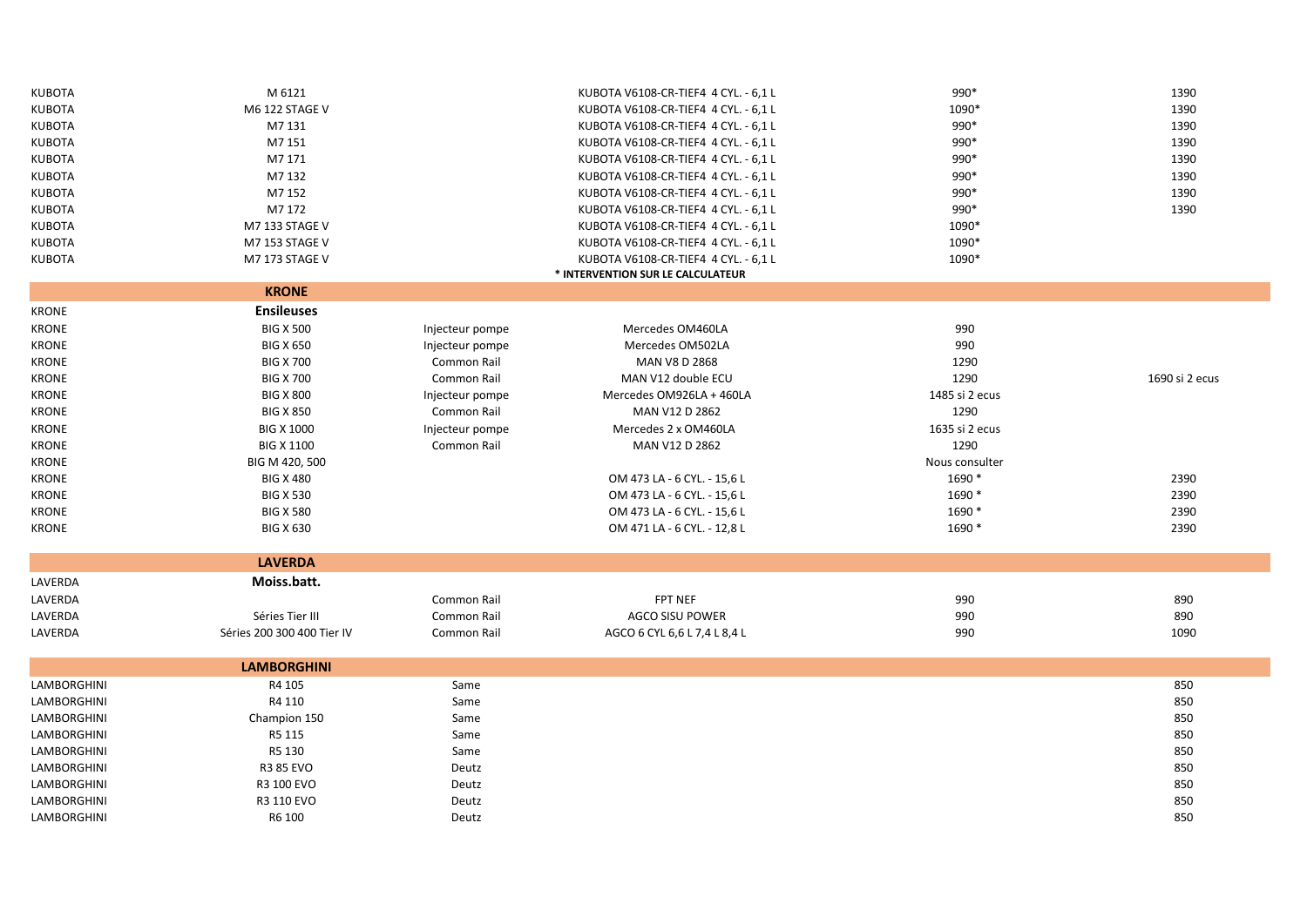| LAMBORGHINI | R6 110                 | Deutz       |                                |     | 850            |
|-------------|------------------------|-------------|--------------------------------|-----|----------------|
| LAMBORGHINI | R6 120                 | Deutz       |                                |     | 850            |
| LAMBORGHINI | R6 130                 | Deutz       |                                |     | 850            |
| LAMBORGHINI | R6 150                 | Deutz       |                                |     | 850            |
| LAMBORGHINI | R6 150.7               | Deutz       |                                |     | 850            |
| LAMBORGHINI | R6 VRT 150.7           | Deutz       |                                |     | 850            |
| LAMBORGHINI | R6 165.7               | Deutz       |                                |     | 850            |
| LAMBORGHINI | R6 VRT 165.7           | Deutz       |                                |     | 850            |
| LAMBORGHINI | R6 180.7               | Deutz       |                                |     | 850            |
| LAMBORGHINI | R7 200                 | Deutz       |                                |     | 850            |
| LAMBORGHINI | R8 215                 | Deutz       |                                |     | 850            |
| LAMBORGHINI | R8 265                 | Deutz       |                                |     | 850            |
| LAMBORGHINI | R <sub>6</sub>         | Common Rail |                                |     | 890            |
| LAMBORGHINI | R7 190, 210, 220       | Common Rail |                                |     | 890            |
| LAMBORGHINI | R 8 230 et 270         | Common Rail |                                |     | 890            |
| LAMBORGHINI | Autres modèles         |             |                                |     | Nous consulter |
| LAMBORGHINI | Spark 120              | Common Rail | SDF FARMOTION 4 CYL. - 3,849 L | 990 |                |
| LAMBORGHINI | Spark 130              | Common Rail | SDF FARMOTION 4 CYL. - 3,849 L | 990 |                |
| LAMBORGHINI | Spark 140              | Common Rail | SDF FARMOTION 4 CYL. - 3,849 L | 990 |                |
| LAMBORGHINI | Nitro 100              | Common Rail | DEUTZ TCD 4 CYL. - 3,6 L       | 990 |                |
| LAMBORGHINI | Nitro 110              | Common Rail | DEUTZ TCD 4 CYL. - 3,6 L       | 990 |                |
| LAMBORGHINI | Nitro 120              | Common Rail | DEUTZ TCD 4 CYL. - 3,6 L       | 990 |                |
|             |                        |             |                                | 990 |                |
| LAMBORGHINI | Nitro 130              | Common Rail | DEUTZ TCD 4 CYL. - 3,6 L       |     |                |
|             |                        |             |                                |     |                |
|             | <b>LANDINI</b>         |             |                                |     |                |
| LANDINI     | Legend / LandPower 125 | VP Bosch    |                                |     | 850            |
| LANDINI     | Legend / LandPower 135 | VP Bosch    |                                |     | 850            |
| LANDINI     | Legend / LandPower 145 | VP Bosch    |                                |     | 850            |
| LANDINI     | Legend / LandPower 165 | VP Bosch    |                                |     | 850            |
| LANDINI     | Legend / LandPower 185 | VP Bosch    |                                |     | 850            |
| LANDINI     | Mythos 115 TDI         | VP Bosch    |                                |     | 850            |
| LANDINI     | PowerFull 230          | Cummins     |                                |     | 850            |
| LANDINI     | PowerFull 260          | Cummins     |                                |     | 850            |
| LANDINI     | PowerFull 280          | Cummins     |                                |     | 850            |
| LANDINI     | Starland 210           | <b>EDC</b>  |                                |     | 850            |
| LANDINI     | Starland 240           | <b>EDC</b>  |                                |     | 850            |
| LANDINI     | Starland 270           | EDC         |                                |     | 850            |
| LANDINI     | Série PowerMaster      | Common Rail |                                | 990 | 890            |
| LANDINI     | Série PowerMax         | Common Rail |                                | 990 | 890            |
| LANDINI     | Série 7 Full-Tronic    | Common Rail | Cummins                        | 990 | 890            |
| LANDINI     | Série 7-145 Robo-Six   | Common Rail | FPT NEF 4 CYL. - 4,5 L         | 990 |                |
| LANDINI     | Série 7-165 Robo-Six   | Common Rail | FPT NEF 4 CYL. - 4,5 L         | 990 |                |
| LANDINI     | Série 7-175 Robo-Six   | Common Rail | FPT NEF 4 CYL. - 4,5 L         | 990 |                |
| LANDINI     | Série 7-160 Robo-Six   | Common Rail | FPT NEF 6 CYL. - 6,728 L       | 990 |                |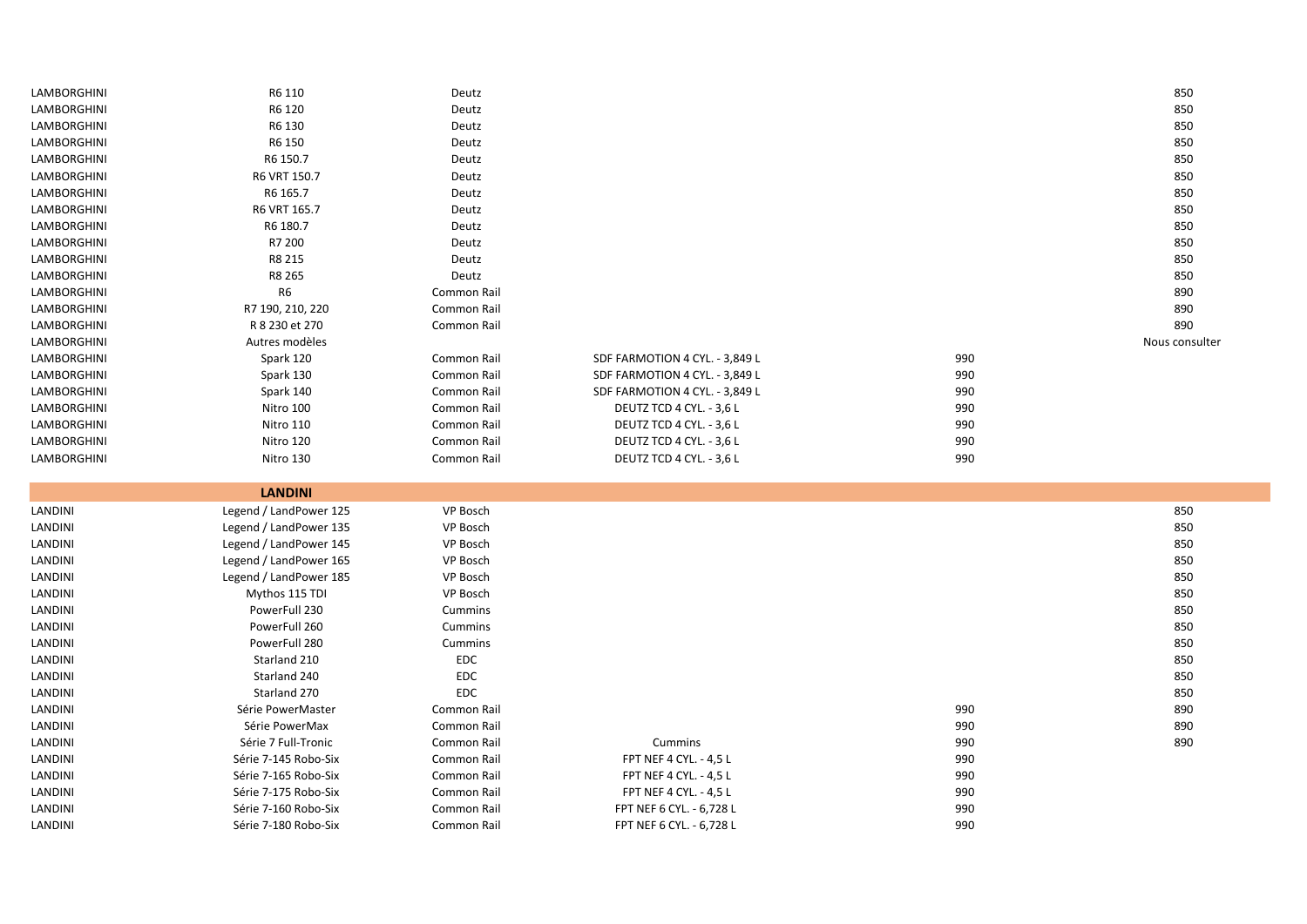| LANDINI | Série 7-200 Robo-Six      | Common Rail            | FPT NEF 6 CYL. - 6,728 L | 990   |                |
|---------|---------------------------|------------------------|--------------------------|-------|----------------|
| LANDINI | Série 7-230 Robo-Six      | Common Rail            | FPT NEF 6 CYL. - 6,728 L | 990   |                |
| LANDINI | LINTRAC 75 LS STAGE V     | Common Rail            | Perkins 4 CYL. - 3,6 L   | 1090  |                |
| LANDINI | LINTRAC 95 LS STAGE V     | Common Rail            | Perkins 4 CYL. - 3,6 L   | 1090  |                |
| LANDINI | LINTRAC 115 LS STAGE V    | <b>Common Rail</b>     | Perkins 4 CYL. - 3,6 L   | 1090  |                |
| LANDINI | <b>LINTRAC 80 STAGE V</b> | Common Rail            | Perkins 4 CYL. - 3,6 L   | 1090  |                |
| LANDINI | LINTRAC 100 STAGE V       | Common Rail            | Perkins 4 CYL. - 3,6 L   | 1090  |                |
| LANDINI | LINTRAC 130 STAGE V       | Common Rail            | Perkins 4 CYL. - 3,6 L   | 1090  |                |
| LANDINI | MISTRAL 2-055 STAGE V     | Common Rail            | Kholer 3 CYL. - 1,9 L    | 1090* |                |
| LANDINI | MISTRAL 2-060 STAGE V     | Common Rail            | Kholer 3 CYL. - 1,9 L    | 1090* |                |
| LANDINI | REX 3-070 STAGE V         | Common Rail            | Kholer 4 CYL. - 2,5 L    | 1090* |                |
| LANDINI | REX 3-080 STAGE V         | Common Rail            | Kholer 4 CYL. - 2,5 L    | 1090* |                |
| LANDINI | SERIE 4-060 STAGE V       | Common Rail            | Kholer 4 CYL. - 2,4 L    | 1090* |                |
| LANDINI | SERIE 4-070 STAGE V       | Common Rail            | Kholer 4 CYL. - 2,4 L    | 1090* |                |
| LANDINI | SERIE 4-080 STAGE V       | Common Rail            | Kholer 4 CYL. - 2,4 L    | 1090* |                |
| LANDINI | Powermondial 120          | mon Rail Caterpillar / | Perkins 1104D            |       | Nous consulter |
| LANDINI | Autres modèles            |                        |                          |       | Nous consulter |
|         |                           |                        |                          |       |                |

## **\* INTERVENTION SUR LE CALCULATEUR**

LINDNER GEOTRAC Common Rail Perkins Nous consulter 890

**LINDNER**

|                        | <b>MASSEY FERGUSON</b> |                 |                       |     |     |
|------------------------|------------------------|-----------------|-----------------------|-----|-----|
| <b>MASSEY FERGUSON</b> | MF 3625,35,45          | VP Bosch        | Sisu 3.3 l            |     | 850 |
| <b>MASSEY FERGUSON</b> | MF 4445                | VP Bosch        | Sisu 4.4              |     | 850 |
| <b>MASSEY FERGUSON</b> | MF 4455                | VP Bosch        | Sisu 4.4 l            |     | 850 |
| <b>MASSEY FERGUSON</b> | MF 5425                | <b>VP Bosch</b> | Perkins 4.4 l         |     | 850 |
| <b>MASSEY FERGUSON</b> | MF 5435                | VP Bosch        | Perkins 4.4 l         |     | 850 |
| <b>MASSEY FERGUSON</b> | MF 5445                | Common Rail     | Perkins 4.4 l         |     | 890 |
| <b>MASSEY FERGUSON</b> | MF 5455                | Common Rail     | Perkins 4.4 l         |     | 890 |
| <b>MASSEY FERGUSON</b> | MF 5460                | Common Rail     | Perkins 4.4 l         |     | 890 |
| <b>MASSEY FERGUSON</b> | MF 5465                | Common Rail     | Perkins 6.6 l         |     | 890 |
| <b>MASSEY FERGUSON</b> | MF 5465                | Common Rail     | Sisu 66 CTA 6 CYL 6.6 | 990 | 890 |
| <b>MASSEY FERGUSON</b> | MF 5470                | Common Rail     | Sisu 4.4 l            | 990 | 890 |
| <b>MASSEY FERGUSON</b> | MF 5475                | Common Rail     | Perkins 6.6 I         |     | 890 |
| <b>MASSEY FERGUSON</b> | MF 5480                | Common Rail     | Sisu 4.91             | 990 | 890 |
| <b>MASSEY FERGUSON</b> | MF 6445                | Common Rail     | Perkins 4.4 l         |     | 890 |
| <b>MASSEY FERGUSON</b> | MF 6455                | Common Rail     | Perkins 4.4 l         |     | 890 |
| <b>MASSEY FERGUSON</b> | MF 6460                | VP Bosch        | Perkins 4.4 l         |     | 850 |
| <b>MASSEY FERGUSON</b> | MF 6460                | Common Rail     | Sisu 4.4 l            | 990 | 890 |
| <b>MASSEY FERGUSON</b> | MF 6465                | <b>VP Bosch</b> | Perkins 6.0 l         |     | 850 |
| <b>MASSEY FERGUSON</b> | MF 6465                | Common Rail     | Perkins 6.6 I         |     | 890 |
| <b>MASSEY FERGUSON</b> | MF 6470                | <b>VP Bosch</b> | Perkins 4.4 l         |     | 850 |
| <b>MASSEY FERGUSON</b> | MF 6470                | Common Rail     | Sisu 4.4 l            | 990 | 890 |
| <b>MASSEY FERGUSON</b> | MF 6475                | VP Bosch        | Perkins 6.01          |     | 850 |
| <b>MASSEY FERGUSON</b> | MF 6475                | Common Rail     | Perkins 6.6 l         |     | 890 |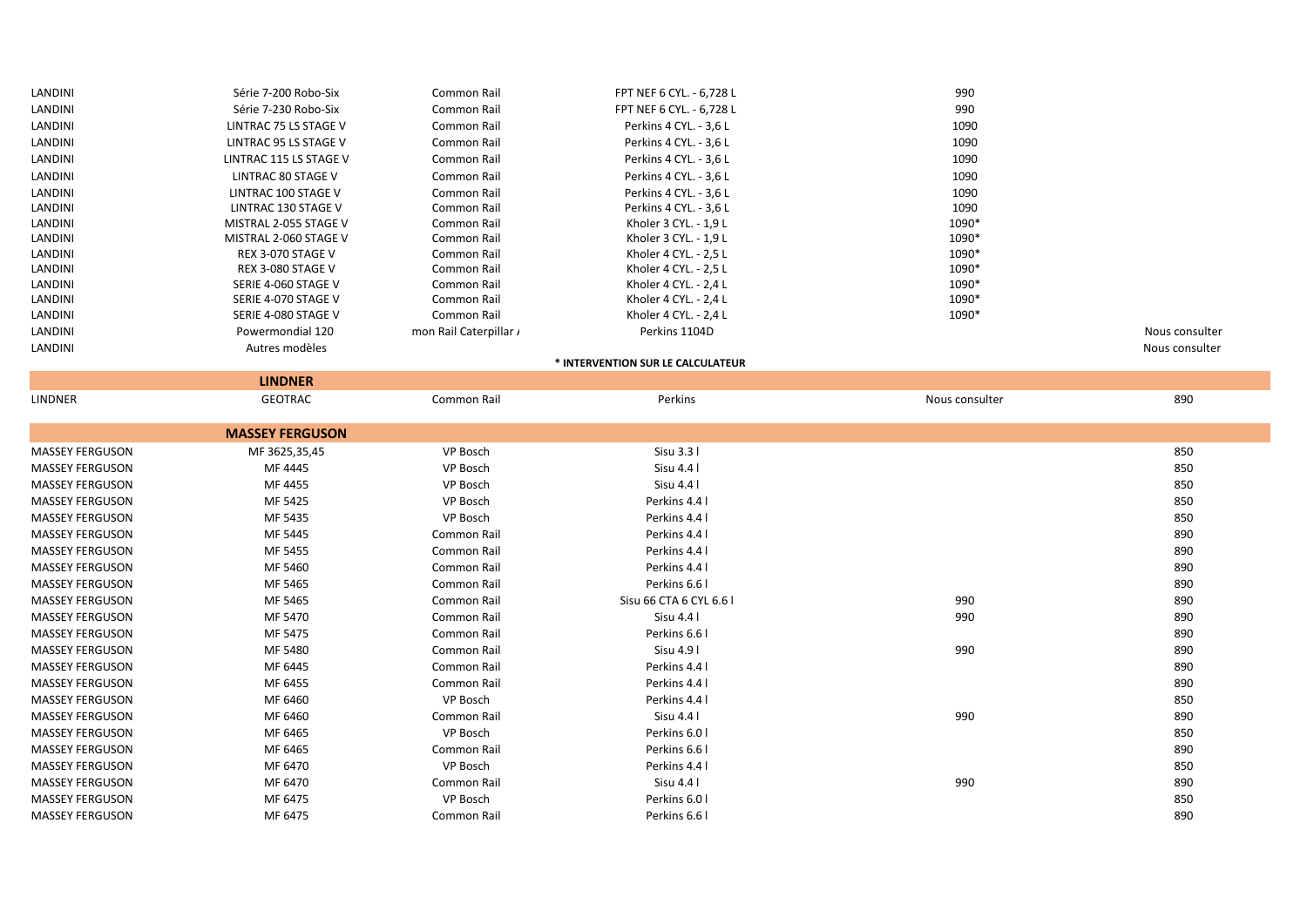| <b>MASSEY FERGUSON</b> | MF 6480                              | VP Bosch    | Perkins 6.0 l                                |     | 850  |
|------------------------|--------------------------------------|-------------|----------------------------------------------|-----|------|
| <b>MASSEY FERGUSON</b> | MF 6480                              | Common Rail | Perkins 6.6                                  |     | 890  |
| <b>MASSEY FERGUSON</b> | MF 6480                              | Common Rail | Sisu 66 CTA 6 CYL 6.6 I                      | 990 | 890  |
| <b>MASSEY FERGUSON</b> | MF 6485                              | VP Bosch    | Sisu 6.6 l                                   |     | 850  |
| <b>MASSEY FERGUSON</b> | MF 6485                              | Common Rail | Sisu 66 CTA 6 CYL 6.6 I                      | 990 | 890  |
| <b>MASSEY FERGUSON</b> | MF 6490                              | VP Bosch    | Sisu 6.6                                     |     | 850  |
| <b>MASSEY FERGUSON</b> | MF 6490                              | Common Rail | Sisu 66 CTA 6 CYL 6.6 I                      | 990 | 890  |
| <b>MASSEY FERGUSON</b> | MF 6495                              | VP Bosch    | Sisu 6.6 l                                   |     | 850  |
| <b>MASSEY FERGUSON</b> | MF 6495                              | Common Rail | Sisu 66 CTA 6 CYL 6.6 I                      | 990 | 890  |
| <b>MASSEY FERGUSON</b> | MF 6497                              | VP Bosch    | Sisu 6.6 l                                   |     | 850  |
| <b>MASSEY FERGUSON</b> | MF 6497                              | Common Rail | Sisu 74 CTA 6 CYL 7.4 l                      | 990 | 890  |
| <b>MASSEY FERGUSON</b> | MF 6499                              | VP Bosch    | Sisu 7.4 l                                   |     | 850  |
| <b>MASSEY FERGUSON</b> | MF 6499                              | Common Rail | Sisu 74 CTA 6 CYL 7.4 l                      | 990 | 890  |
| <b>MASSEY FERGUSON</b> | MF 7465                              | VP Bosch    | Perkins 6.0 l                                |     | 850  |
| <b>MASSEY FERGUSON</b> | MF 7465                              | Common Rail | Sisu 66 CTA 6 CYL 6.6   ou Perkins 6.0       | 990 | 890  |
| <b>MASSEY FERGUSON</b> | MF 7475                              | VP Bosch    | Perkins 6.0 l                                |     | 850  |
| <b>MASSEY FERGUSON</b> | MF 7475                              | Common Rail | Sisu 66 CTA 6 CYL 6.6 I                      | 990 | 890  |
| <b>MASSEY FERGUSON</b> | MF 7480                              | VP Bosch    | Perkins 6.0 l                                |     | 850  |
| <b>MASSEY FERGUSON</b> | MF 7480                              | Common Rail | Sisu 66 CTA 6 CYL 6.6 I                      | 990 | 890  |
| <b>MASSEY FERGUSON</b> | MF 7485                              | VP Bosch    | Sisu 6.6 l                                   |     | 850  |
| <b>MASSEY FERGUSON</b> | MF 7485                              | Common Rail | Sisu 66 CTA 6 CYL 6.6 I                      | 990 | 890  |
| <b>MASSEY FERGUSON</b> | MF 7490                              | VP Bosch    | Sisu 6.6 l                                   |     | 850  |
| <b>MASSEY FERGUSON</b> | MF 7490                              | Common Rail | Sisu 66 CTA 6 CYL 6.6 l                      | 990 | 890  |
| <b>MASSEY FERGUSON</b> | MF 7495                              | VP Bosch    | Sisu 6.6 l                                   |     | 850  |
| <b>MASSEY FERGUSON</b> | MF 7495                              | Common Rail | Sisu 66 CTA 6 CYL 6.6 I                      | 990 | 890  |
| <b>MASSEY FERGUSON</b> | MF 7497                              | Common Rail | Sisu 74 CTA 6 CYL 7.4 l                      | 990 | 890  |
| <b>MASSEY FERGUSON</b> | MF 7499                              | Common Rail | Sisu 74 CTA 6 CYL 7.4 l                      | 990 | 890  |
| <b>MASSEY FERGUSON</b> | MF 8210                              | VP Bosch    | Perkins 6.0 l                                |     | 850  |
| <b>MASSEY FERGUSON</b> | MF 8220 Xtra                         | VP Bosch    | Perkins 6.0 l                                |     | 850  |
| <b>MASSEY FERGUSON</b> | MF 8240 Xtra                         | VP Bosch    | Sisu 6.6 l                                   |     | 850  |
| <b>MASSEY FERGUSON</b> | MF 8250 Xtra                         | VP Bosch    | Sisu 7.4 l                                   |     | 850  |
| <b>MASSEY FERGUSON</b> | MF 8260 Xtra                         | VP Bosch    | Sisu 7.4 l                                   |     | 850  |
| <b>MASSEY FERGUSON</b> | MF 8270 Xtra                         | VP Bosch    | Sisu 8.4 l                                   |     | 850  |
| <b>MASSEY FERGUSON</b> | MF 8280 Xtra                         | VP Bosch    | Sisu 8.4 l                                   |     | 850  |
| <b>MASSEY FERGUSON</b> | MF 8450                              | VP Bosch    | Sisu                                         |     | 850  |
| <b>MASSEY FERGUSON</b> | MF 8450                              | Common Rail | Sisu 74 CTA 6 CYL 7.4 l                      | 990 | 890  |
| <b>MASSEY FERGUSON</b> | MF 8460                              | VP Bosch    | Sisu                                         |     | 850  |
| <b>MASSEY FERGUSON</b> | MF 8460                              | Common Rail | Sisu 74 CTA 6 CYL 7.4 I                      | 990 | 890  |
| <b>MASSEY FERGUSON</b> | MF 8470                              | VP Bosch    | Sisu                                         |     | 850  |
| <b>MASSEY FERGUSON</b> | MF 8480                              | VP Bosch    | Sisu                                         |     | 850  |
| <b>MASSEY FERGUSON</b> | MF 8480                              | Common Rail | Sisu                                         | 990 | 890  |
| <b>MASSEY FERGUSON</b> | MF série 8600                        | Common Rail | Sisu 84 CTA 6 CYL 8.4 L                      | 990 | 890  |
| <b>MASSEY FERGUSON</b> | MF série 8600 Tier IV                | Common Rail | Sisu 84 CTA 6 CYL 8,4 L                      | 990 | 1090 |
| <b>MASSEY FERGUSON</b> | MF série 7600 Tier IV                | Common Rail | Sisu 66 CTA 6 CYL 6,6 L / 74 CTA 6 CYL 7,4 L | 990 | 1090 |
| <b>MASSEY FERGUSON</b> | MF série 6600 en 4 cylindres Tier IV | Common Rail | Sisu 4,9   Tier IV                           | 990 | 1090 |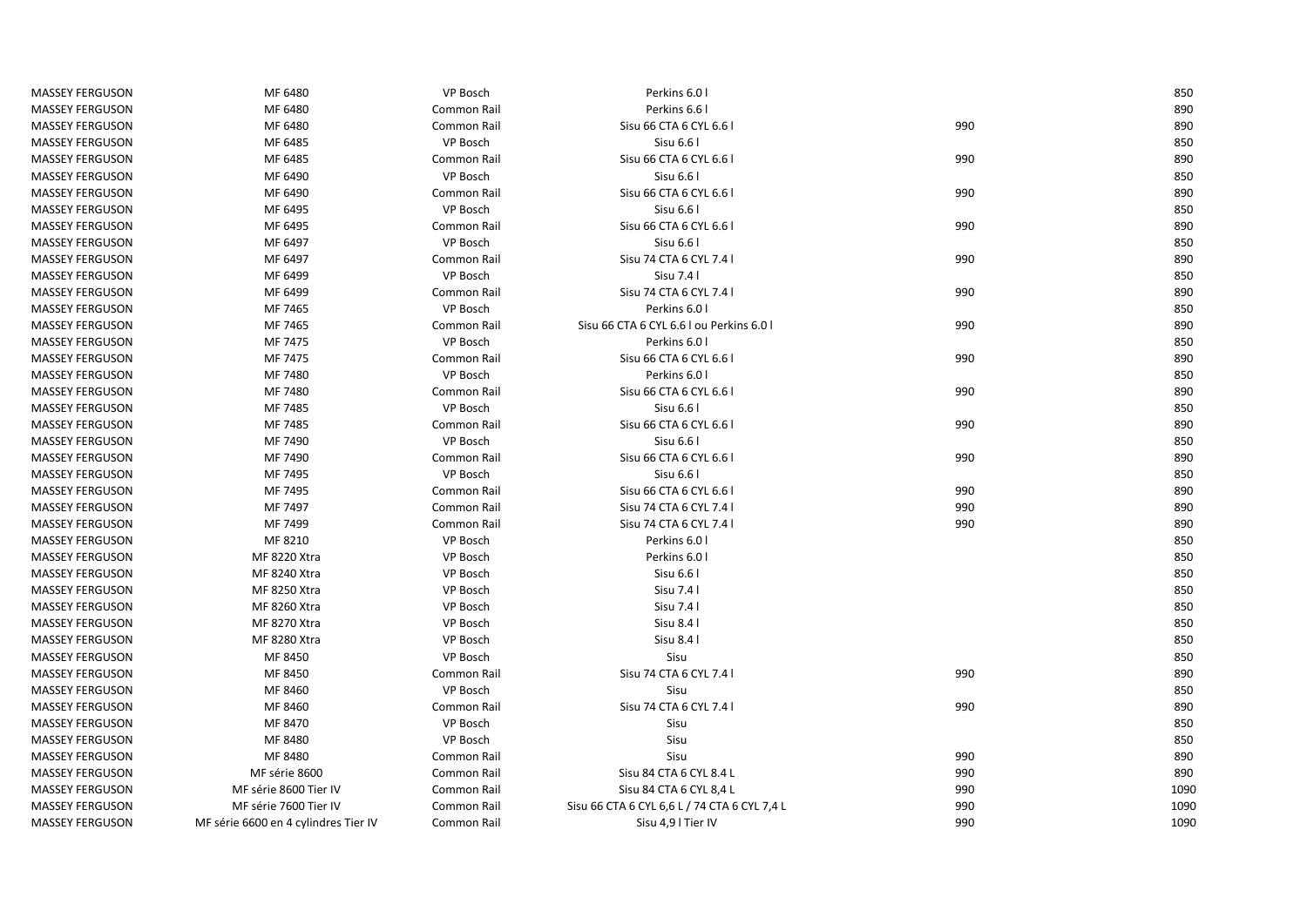| <b>MASSEY FERGUSON</b> | 3630                 | Common Rail | AGCO POWER 3 CYL. - 3,3 L | 990   | 1090           |
|------------------------|----------------------|-------------|---------------------------|-------|----------------|
| <b>MASSEY FERGUSON</b> | 3640                 | Common Rail | AGCO POWER 3 CYL. - 3,3 L | 990   | 1090           |
| <b>MASSEY FERGUSON</b> | 3650                 | Common Rail | AGCO POWER 3 CYL. - 3,3 L | 990   | 1090           |
| <b>MASSEY FERGUSON</b> | 3660                 | Common Rail | AGCO POWER 3 CYL. - 3,3 L | 990   | 1090           |
| <b>MASSEY FERGUSON</b> | 4707                 | Common Rail | AGCO POWER 3 CYL. - 3,3 L | 990   | 1090           |
| <b>MASSEY FERGUSON</b> | 4708                 | Common Rail | AGCO POWER 3 CYL. - 3,3 L | 990   | 1090           |
| <b>MASSEY FERGUSON</b> | 4709                 | Common Rail | AGCO POWER 3 CYL. - 3,3 L | 990   | 1090           |
| <b>MASSEY FERGUSON</b> | 5608 Dyna-4          | Common Rail | AGCO POWER 3 CYL. - 3,3 L | 990   | 1090           |
| <b>MASSEY FERGUSON</b> | 5609 Dyna-4          | Common Rail | AGCO POWER 3 CYL. - 3,3 L | 990   | 1090           |
| <b>MASSEY FERGUSON</b> | 5610 Dyna-4          | Common Rail | AGCO POWER 3 CYL. - 3,3 L | 990   | 1090           |
| <b>MASSEY FERGUSON</b> | 5710 Dyna-4/Dyna-6   | Common Rail | AGCO POWER 4 CYL. - 4,4 L | 990   | 1090           |
| <b>MASSEY FERGUSON</b> | 5710 SL              | Common Rail | AGCO POWER 4 CYL. - 4,4 L | 990   | Nous consulter |
| <b>MASSEY FERGUSON</b> | 5711 Dyna-4/Dyna-6   | Common Rail | AGCO POWER 4 CYL. - 4,4 L | 990   | 1090           |
| <b>MASSEY FERGUSON</b> | 5711 SL              | Common Rail | AGCO POWER 4 CYL. - 4,4 L | 990   | Nous consulter |
| <b>MASSEY FERGUSON</b> | 5712 Dyna-4/Dyna-6   | Common Rail | AGCO POWER 4 CYL. - 4,4 L | 990   | 1090           |
| <b>MASSEY FERGUSON</b> | 5712 SL              | Common Rail | AGCO POWER 4 CYL. - 4,4 L | 990   | Nous consulter |
| <b>MASSEY FERGUSON</b> | 5713 Dyna-4/Dyna-6   | Common Rail | AGCO POWER 4 CYL. - 4,4 L | 990   | 1090           |
| <b>MASSEY FERGUSON</b> | 5713 SL              | Common Rail | AGCO POWER 4 CYL. - 4,4 L | 990   | Nous consulter |
| <b>MASSEY FERGUSON</b> | 6712                 | Common Rail | AGCO POWER 4 CYL. - 4,4 L | 990   | 1090           |
| <b>MASSEY FERGUSON</b> | 6713                 | Common Rail | AGCO POWER 4 CYL. - 4,4 L | 990   | 1090           |
| <b>MASSEY FERGUSON</b> | 6712 S               | Common Rail | AGCO POWER 4 CYL. - 4,9 L | 990   | 1090           |
| <b>MASSEY FERGUSON</b> | 6713 S               | Common Rail | AGCO POWER 4 CYL. - 4,9 L | 990   | 1090           |
| <b>MASSEY FERGUSON</b> | 6714 S               | Common Rail | AGCO POWER 4 CYL. - 4,9 L | 990   | 1090           |
| <b>MASSEY FERGUSON</b> | 6715 S               | Common Rail | AGCO POWER 4 CYL. - 4,9 L | 990   | 1090           |
| <b>MASSEY FERGUSON</b> | 6716 S               | Common Rail | AGCO POWER 4 CYL. - 4,9 L | 990   | 1090           |
| <b>MASSEY FERGUSON</b> | 6718 S               | Common Rail | AGCO POWER 4 CYL. - 4,9 L | 990   | 1090           |
| <b>MASSEY FERGUSON</b> | 7714 Dyna-4          | Common Rail | AGCO POWER 6 CYL. - 6,6 L | 990   | 1090           |
| <b>MASSEY FERGUSON</b> | 7715 Dyna-4 / 6 / VT | Common Rail | AGCO POWER 6 CYL. - 6,6 L | 990   | 1090           |
| <b>MASSEY FERGUSON</b> | 7716 Dyna-6 / VT     | Common Rail | AGCO POWER 6 CYL. - 6,6 L | 990   | 1090           |
| <b>MASSEY FERGUSON</b> | 7718 Dyna-6 / VT     | Common Rail | AGCO POWER 6 CYL. - 6,6 L | 990   | 1090           |
| <b>MASSEY FERGUSON</b> | 7719 Dyna-6 / VT     | Common Rail | AGCO POWER 6 CYL. - 6,6 L | 990   | 1090           |
| <b>MASSEY FERGUSON</b> | 7720 Dyna-6 / VT     | Common Rail | AGCO POWER 6 CYL. - 6,6 L | 990   | 1090           |
| <b>MASSEY FERGUSON</b> | 7722 Dyna-6 / VT     | Common Rail | AGCO POWER 6 CYL. - 7,4 L | 990   | 1090           |
| <b>MASSEY FERGUSON</b> | 7724 Dyna-6 / VT     | Common Rail | AGCO POWER 6 CYL. - 7,4 L | 990   | 1090           |
| <b>MASSEY FERGUSON</b> | 7726 Dyna-6 / VT     | Common Rail | AGCO POWER 6 CYL. - 7,4 L | 990   | 1090           |
| <b>MASSEY FERGUSON</b> | 8727 Dyna-VT         | Common Rail | AGCO POWER 6 CYL. - 8,4 L | 990   | 1090           |
| <b>MASSEY FERGUSON</b> | 8730 Dyna-VT         | Common Rail | AGCO POWER 6 CYL. - 8,4 L | 990   | 1090           |
| <b>MASSEY FERGUSON</b> | 8732 Dyna-VT         | Common Rail | AGCO POWER 6 CYL. - 8,4 L | 990   | 1090           |
| <b>MASSEY FERGUSON</b> | 8735 Dyna-VT         | Common Rail | AGCO POWER 6 CYL. - 8,4 L | 990   | 1090           |
| <b>MASSEY FERGUSON</b> | 8737 Dyna-VT         | Common Rail | AGCO POWER 6 CYL. - 8,4 L | 990   | 1090           |
| <b>MASSEY FERGUSON</b> | 8740 Dyna-VT         | Common Rail | AGCO POWER 6 CYL. - 8,4 L | 990   | 1090           |
| <b>MASSEY FERGUSON</b> | 4708 M Stage V       | Common Rail | AGCO POWER 3 CYL. - 3,3 L | 1090* |                |
| <b>MASSEY FERGUSON</b> | 4709 M Stage V       | Common Rail | AGCO POWER 3 CYL. - 3,3 L | 1090* |                |
| <b>MASSEY FERGUSON</b> | 4710 M Stage V       | Common Rail | AGCO POWER 3 CYL. - 3,3 L | 1090* |                |
| <b>MASSEY FERGUSON</b> | 6713 S               | Common Rail | AGCO 4 CYL. - 4,9 L       | 1090* |                |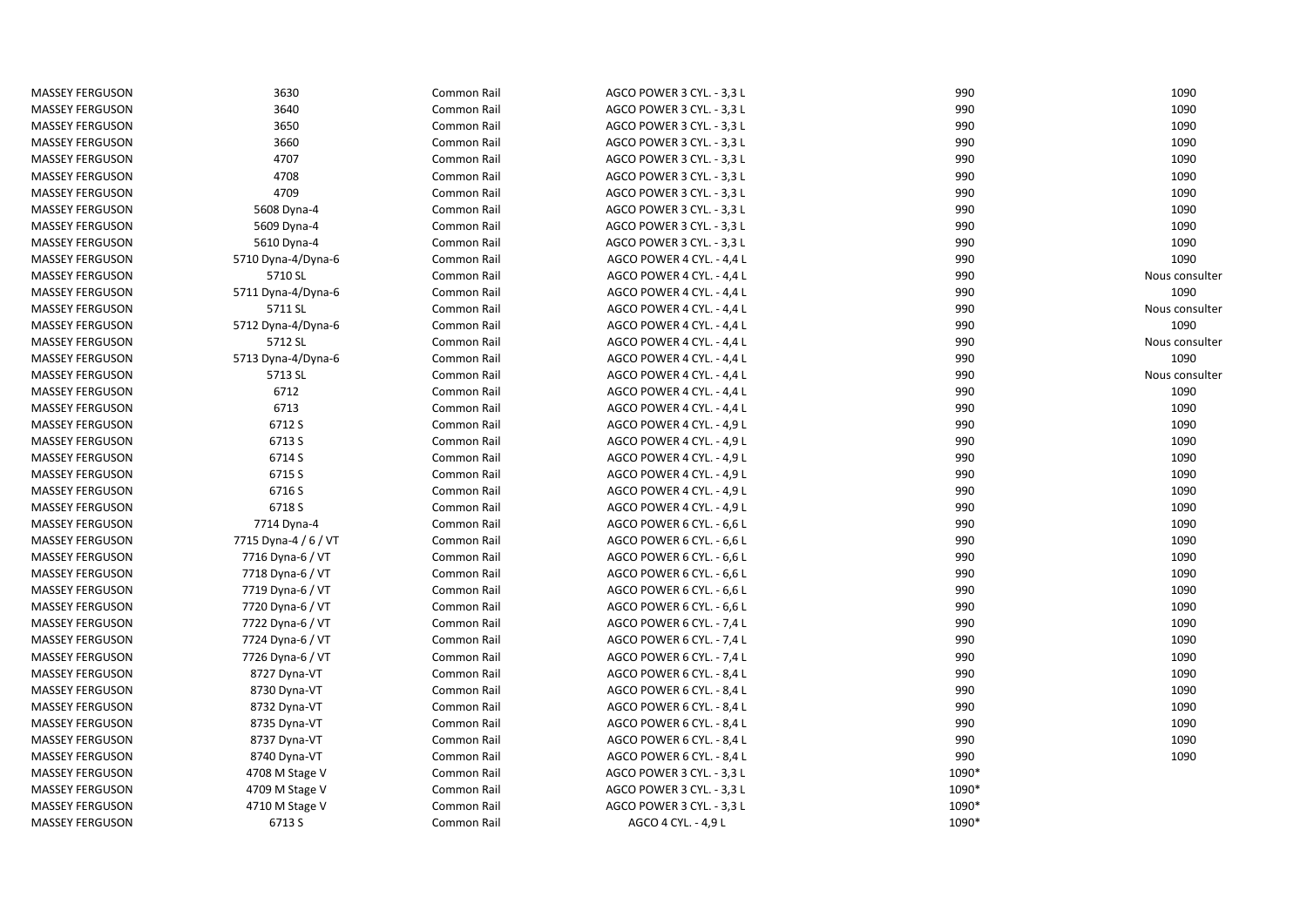| <b>MASSEY FERGUSON</b> | 6714 S                                   | Common Rail        | AGCO 4 CYL. - 4,9 L                     | 1090*          |                |
|------------------------|------------------------------------------|--------------------|-----------------------------------------|----------------|----------------|
| <b>MASSEY FERGUSON</b> | 6715 S                                   | Common Rail        | AGCO 4 CYL. - 4,9 L                     | 1090*          |                |
| <b>MASSEY FERGUSON</b> | 6716 S                                   | Common Rail        | AGCO 4 CYL. - 4,9 L                     | 1090*          |                |
| <b>MASSEY FERGUSON</b> | 6718 S                                   | Common Rail        | AGCO 4 CYL. - 4,9 L                     | 1090*          |                |
| <b>MASSEY FERGUSON</b> | 7715 S Dyna-6 / VT STAGE V               | Common Rail        | AGCO POWER 6 CYL. - 6,6 L               | 1090*          |                |
| <b>MASSEY FERGUSON</b> | 7716 S Dyna-6 / VT STAGE V               | Common Rail        | AGCO POWER 6 CYL. - 6,6 L               | 1090*          |                |
| <b>MASSEY FERGUSON</b> | 7718 S Dyna-6 / VT STAGE V               | Common Rail        | AGCO POWER 6 CYL. - 6,6 L               | 1090*          |                |
| <b>MASSEY FERGUSON</b> | 7719 S Dyna-VT STAGE V                   | <b>Common Rail</b> | AGCO POWER 6 CYL. - 6,6 L               | 1090*          |                |
| <b>MASSEY FERGUSON</b> | 8S.205 STAGE V                           | Common Rail        | AGCO POWER 6 CYL. - 7,4 L               | 1190*          |                |
| <b>MASSEY FERGUSON</b> | 8S.225 STAGE V                           | Common Rail        | AGCO POWER 6 CYL. - 7,4 L               | 1190*          |                |
| <b>MASSEY FERGUSON</b> | 8S.245 STAGE V                           | Common Rail        | AGCO POWER 6 CYL. - 7,4 L               | 1190*          |                |
| <b>MASSEY FERGUSON</b> | 8S.265 STAGE V                           | Common Rail        | AGCO POWER 6 CYL. - 7,4 L               | 1190*          |                |
| <b>MASSEY FERGUSON</b> | 8727 S Dyna-VT STAGE V                   | Common Rail        | AGCO POWER ALL IN ONE 6 CYL. - 8,4 L    | 1190*          |                |
| <b>MASSEY FERGUSON</b> | 8730 S Dyna-VT STAGE V                   | Common Rail        | AGCO POWER ALL IN ONE 6 CYL. - 8,4 L    | 1190*          |                |
| <b>MASSEY FERGUSON</b> | 8732 S Dyna-VT STAGE V                   | Common Rail        | AGCO POWER ALL IN ONE 6 CYL. - 8,4 L    | 1190*          |                |
| <b>MASSEY FERGUSON</b> | 8735 S Dyna-VT STAGE V                   | Common Rail        | AGCO POWER ALL IN ONE 6 CYL. - 8,4 L    | 1190*          |                |
| <b>MASSEY FERGUSON</b> | 8737 S Dyna-VT STAGE V                   | Common Rail        | AGCO POWER ALL IN ONE 6 CYL. - 8,4 L    | 1190*          |                |
| <b>MASSEY FERGUSON</b> | 8740 S Dyna-VT STAGE V                   | Common Rail        | AGCO POWER ALL IN ONE 6 CYL. - 8,4 L    | 1190*          |                |
| <b>MASSEY FERGUSON</b> | Moiss.batt.                              |                    |                                         |                |                |
| <b>MASSEY FERGUSON</b> | 7244, 7245, 7246 Activa                  | Common Rail        | Iveco NEF 6 cyl                         | 990            | 890            |
| <b>MASSEY FERGUSON</b> | 7345, 7347 Activa                        | Common Rail        | 66 CTA 6 CYL 6,6 L / 74 CTA 6 CYL 7,4 L | 990            | 1090           |
| <b>MASSEY FERGUSON</b> | 7270, 7274, 7278 Beta 7280, 7282 Centora | Common Rail        | Sisu 84 CTA 6 CYL 8.4 L                 | 990            | 890            |
| <b>MASSEY FERGUSON</b> | 7260, 7265 Beta                          | Common Rail        | Sisu 74 CTA 6 CYL 7.4 L                 | 990            | 890            |
| <b>MASSEY FERGUSON</b> | 7360, 7370 Beta                          | Common Rail        | 74 CTA 6 CYL 7,4 L / 84 CTA 6 CYL 8,4 L | 990            | 1090           |
| <b>MASSEY FERGUSON</b> | 7270 Beta, 7280, 7282 et 7283 Centora    | Common Rail        | Sisu 84 CTA 6 CYL 8.4 L                 | 990            | 890            |
| <b>MASSEY FERGUSON</b> | 9280                                     | Common Rail        | Sisu 7 CYL 9,8 L                        | Nous consulter | Nous consulter |
| <b>MASSEY FERGUSON</b> | 9695, 9795                               | Common Rail        | Sisu 84 CTA 6 CYL 8.4 L                 | 990            | 890            |
| <b>MASSEY FERGUSON</b> | 9530                                     | Common Rail        | Sisu 84 CTA 6 CYL 8.4 L                 | 990            | 1090           |
| <b>MASSEY FERGUSON</b> | 9895                                     | Caterpillar        | C13                                     | Nous consulter | 1135           |
| <b>MASSEY FERGUSON</b> | 8780                                     |                    | Cummins                                 | 990            |                |
| <b>MASSEY FERGUSON</b> | ACTIVA 7340                              | <b>Common Rail</b> | AGCO POWER 6 CYL. - 7,4 L               | 990            | 1090           |
| <b>MASSEY FERGUSON</b> | ACTIVA 7344                              | Common Rail        | AGCO POWER 6 CYL. - 7,4 L               | 990            | 1090           |
| <b>MASSEY FERGUSON</b> | ACTIVA S 7345                            | Common Rail        | AGCO POWER 6 CYL. - 7,4 L               | 990            | 1090           |
| <b>MASSEY FERGUSON</b> | ACTIVA S 7347                            | Common Rail        | AGCO POWER 6 CYL. - 7,4 L               | 990            | 1090           |
| <b>MASSEY FERGUSON</b> | <b>BETA 7360</b>                         | Common Rail        | AGCO POWER 6 CYL. - 7,4 L               | 990            | 1090           |
| <b>MASSEY FERGUSON</b> | <b>BETA 7370</b>                         | <b>Common Rail</b> | AGCO POWER 6 CYL. - 8,4 L               | 990            | 1090           |
| <b>MASSEY FERGUSON</b> | CENTORA 7380                             | Common Rail        | AGCO POWER 6 CYL. - 8,4 L               | 990            | 1090           |
| <b>MASSEY FERGUSON</b> | CENTORA 7382                             | Common Rail        | AGCO POWER 6 CYL. - 8,4 L               | 990            | 1090           |
| <b>MASSEY FERGUSON</b> | <b>DELTA 9380</b>                        | Common Rail        | AGCO POWER 7 CYL. - 9,8 L               | 990            | 1090           |
| <b>MASSEY FERGUSON</b> | IDEAL 7 / 7PL STAGE V                    |                    | 7 CYL - AGCO 9,8 L                      | 1290*          |                |
| <b>MASSEY FERGUSON</b> | IDEAL 8 / 8 PL STAGE V                   |                    | 6 CYL - MAN 12,4 L                      | 1290*          |                |
|                        |                                          |                    | * INTERVENTION SUR LE CALCULATEUR       |                |                |
|                        | <b>MC CORMICK</b>                        |                    |                                         |                |                |
| <b>MC CORMICK</b>      | MC 110                                   | VP Bosch           | Perkins                                 |                | 850            |
| <b>MC CORMICK</b>      | MC 115                                   | VP Bosch           | Perkins                                 |                | 850            |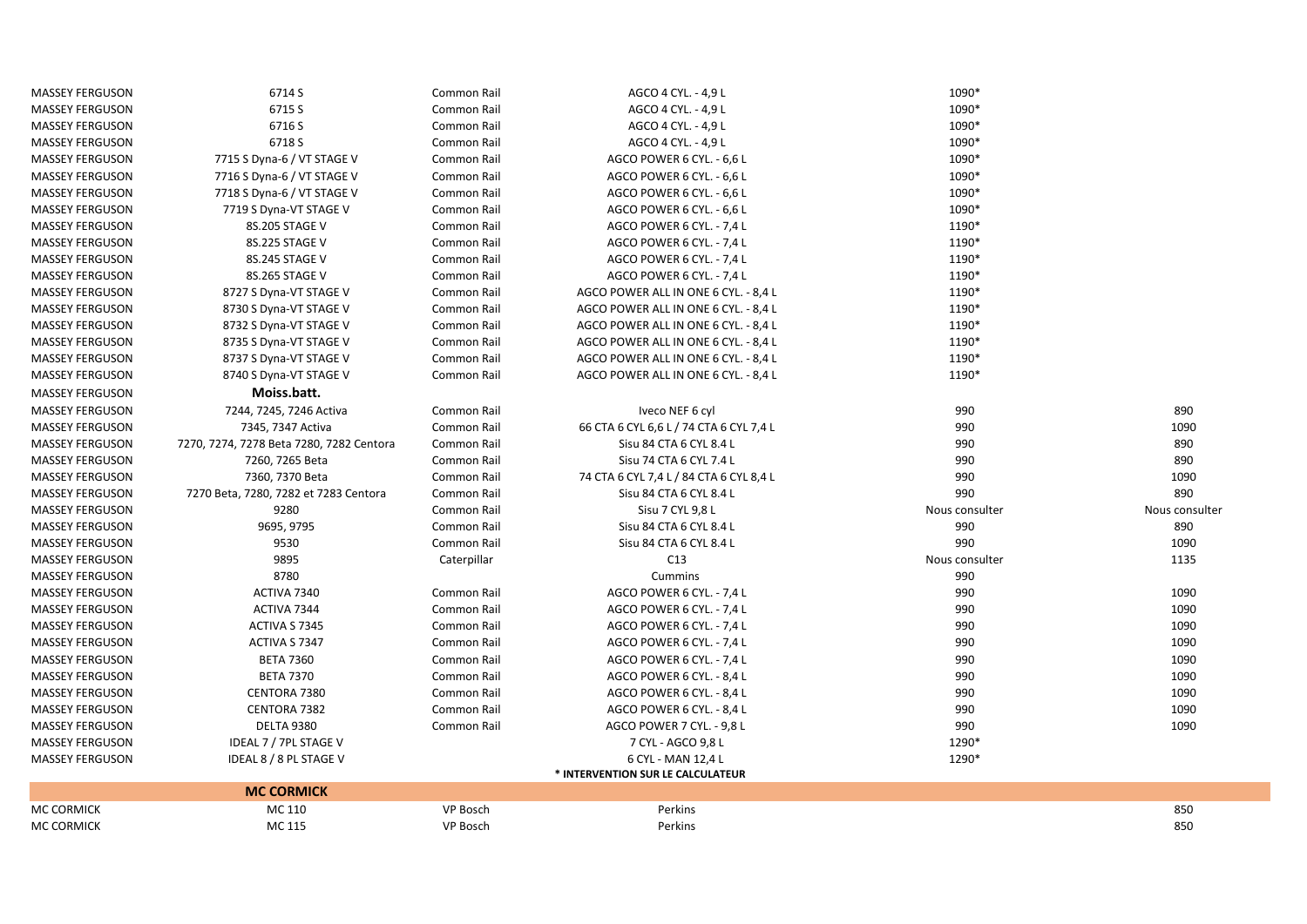| <b>MC CORMICK</b>  | MC 120                                       | VP Bosch           | Perkins                             |                | 850  |
|--------------------|----------------------------------------------|--------------------|-------------------------------------|----------------|------|
| <b>MC CORMICK</b>  | MC 135                                       | VP Bosch           | Perkins                             |                | 850  |
| MC CORMICK         | MC                                           | Common Rail        | Perkins                             |                | 890  |
| <b>MC CORMICK</b>  | MTX 120, 135, 145, 150                       | VP Bosch           | Cummins Bétapower 6 Cyl 6,75 l      |                | 850  |
| <b>MC CORMICK</b>  | MTX 165, 185                                 | Common Rail        | Cummins Bétapower 6 Cyl 6,75 l      | 990            | 890  |
| <b>MC CORMICK</b>  | TTX 190, 210, 230                            | Common Rail        | Cummins Bétapower 6 Cyl 6,75 l      | 990            | 890  |
| <b>MC CORMICK</b>  | MTX 200                                      | <b>Cummins</b>     | Cummins Bétapower 6 Cyl 6,75 l      | 990            | 850  |
| MC CORMICK         | XTX 145 M                                    | Common Rail        | Cummins Bétapower 6 Cyl 6,75 l      | 990            | 890  |
| MC CORMICK         | XTX 165 M                                    | Common Rail        | Cummins Bétapower 6 Cyl 6,75 l      | 990            | 890  |
| <b>MC CORMICK</b>  | XTX 185 M                                    | Common Rail        | Cummins Bétapower 6 Cyl 6,75 l      | 990            | 890  |
| <b>MC CORMICK</b>  | <b>XTX 200 M</b>                             | Common Rail        | Cummins Bétapower 6 Cyl 6,75 l      | 990            | 890  |
| MC CORMICK         | XTX 215 M                                    | Common Rail        | Cummins Bétapower 6 Cyl 6,75 l      | 990            | 890  |
| <b>MC CORMICK</b>  | <b>ZTX 230</b>                               | Common Rail (caps) | Cummins QSC 6 Cyl 8,3 l             |                | 920  |
| MC CORMICK         | <b>ZTX 260</b>                               | Common Rail (caps) | Cummins QSC 6 Cyl 8,3 l             |                | 920  |
| MC CORMICK         | <b>ZTX 280</b>                               | Common Rail (caps) | Cummins QSC 6 Cyl 8,3 l             |                | 920  |
| <b>MC CORMICK</b>  | X4 20/30/40                                  | Common Rail        | Deutz Fahr C4DT62/69/74 2,914 CYL   | Nous consulter | 1090 |
| MC CORMICK         | X4 50/60/70                                  | Common Rail        | Deutz Fahr C4DT62/69/74 3,6 I 4 CYL | 990            | 1090 |
| MC CORMICK         | X5 20/30/40/50                               | Common Rail        | Perkins 3,4 L / 4 CYL               | 990            |      |
| MC CORMICK         | X5 35/45/55                                  | Common Rail        | Deutz AG 3,6 L / 4 CYL              | 990            |      |
| <b>MC CORMICK</b>  | X6 35/45/55                                  | Common Rail        | Deutz AG 3,6 L / 4 CYL              | 990            |      |
| <b>MC CORMICK</b>  | X50 20M/30M/40M                              | Common Rail        | Perkins 854 E-E34TA 3,4   4 CYL     | Nous consulter | 1090 |
| <b>MC CORMICK</b>  | X6 420/430 X7 440/450/460                    | Common Rail        | BetaPower 4,5   4 CYL               | 990            | 1090 |
| <b>MC CORMICK</b>  | X7 660/670/680                               | Common Rail        | BetaPower 6,716 CYL                 | 990            | 1090 |
|                    | X7 620 / 621 / 623 / 624 VT-DRIVE / P6-DRIVE |                    |                                     |                |      |
| <b>MC CORMICK</b>  | <b>STAGE V</b>                               | Common Rail        | FPT 6 CYL / 6,7 L                   | 1090           |      |
| <b>MC CORMICK</b>  | <b>X2.055 STAGE V</b>                        | Common Rail        | Kholer 3 CYL. - 1,9 L               | 1090*          |      |
| <b>MC CORMICK</b>  | X2.060 STAGE V                               | Common Rail        | Kholer 3 CYL. - 1,9 L               | 1090*          |      |
| <b>MC CORMICK</b>  | X3.060 STAGE V                               | Common Rail        | Kholer 4 CYL. - 2,5 L               | 1090*          |      |
| <b>MC CORMICK</b>  | X3.070 STAGE V                               | Common Rail        | Kholer 4 CYL. - 2,5 L               | 1090*          |      |
| <b>MC CORMICK</b>  | X3.080 STAGE V                               | Common Rail        | Kholer 4 CYL. - 2,5 L               | 1090*          |      |
| <b>MC CORMICK</b>  | <b>X4.060 STAGE V</b>                        | Common Rail        | Kholer 4 CYL. - 2,4 L               | 1090*          |      |
| MC CORMICK         | X4.070 STAGE V                               | Common Rail        | Kholer 4 CYL. - 2,4 L               | 1090*          |      |
| <b>MC CORMICK</b>  | X4.080 STAGE V                               | Common Rail        | Kholer 4 CYL. - 2,4 L               | 1090*          |      |
|                    |                                              |                    | * INTERVENTION SUR LE CALCULATEUR   |                |      |
|                    | <b>NEW HOLLAND</b>                           |                    |                                     |                |      |
| <b>NEW HOLLAND</b> | TM 175                                       | VP Bosch           | CNH Powerstar 6 CYL 7,5 L           | 790            | 850  |
| <b>NEW HOLLAND</b> | TM 190                                       | VP Bosch           | CNH Powerstar 6 CYL 7,5 L           | 790            | 850  |
| <b>NEW HOLLAND</b> | <b>TVT 170</b>                               | VP Bosch           |                                     |                | 850  |
| <b>NEW HOLLAND</b> | <b>TVT 190</b>                               | VP Bosch           |                                     |                | 850  |
| <b>NEW HOLLAND</b> | <b>TVT 195</b>                               | Common Rail        | Sisu                                | 790            | 890  |
| <b>NEW HOLLAND</b> | <b>TG 230</b>                                | Cummins            |                                     | 790            | 850  |
| <b>NEW HOLLAND</b> | <b>TG 255</b>                                | Cummins            |                                     | 790            | 850  |
| <b>NEW HOLLAND</b> | <b>TG 285</b>                                | Cummins            |                                     | 790            | 850  |
| <b>NEW HOLLAND</b> | <b>TSA 110</b>                               | Common Rail        |                                     | 790            | 890  |
| <b>NEW HOLLAND</b> | <b>TSA 125</b>                               | Common Rail        |                                     | 790            | 890  |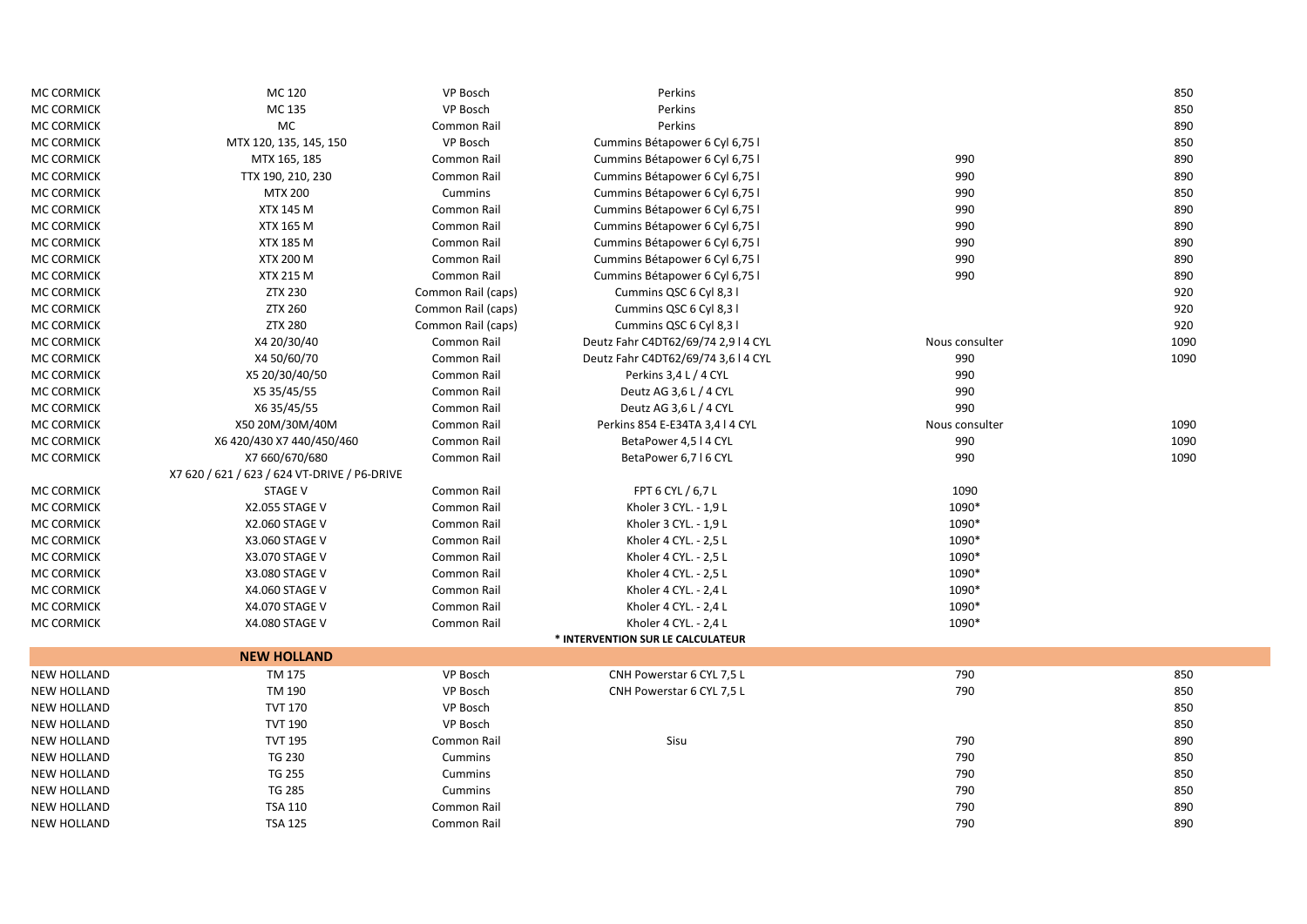| <b>NEW HOLLAND</b> | <b>TSA 135</b>               | Common Rail |                         | 790 | 890         |
|--------------------|------------------------------|-------------|-------------------------|-----|-------------|
| <b>NEW HOLLAND</b> | T 6020 Elite                 | Common Rail | NEF 4 CYL 4,485 I       | 990 | 890         |
| <b>NEW HOLLAND</b> | T 6030 et T 6030 Elite       | Common Rail | NEF 6 CYL 6,728 I       | 990 | 890         |
| <b>NEW HOLLAND</b> | T 6040 Elite et T 6060 Elite | Common Rail | NEF 4 CYL 4,485 I       | 990 | 890         |
| <b>NEW HOLLAND</b> | T 6050 et T 6050 Elite       | Common Rail | NEF 6 CYL 6,728 I       | 990 | 890         |
| <b>NEW HOLLAND</b> | T 6060 Elite                 | Common Rail | NEF 4 CYL 4,485 I       | 990 | 890         |
| <b>NEW HOLLAND</b> | T 6070 et T 6070 Elite       | Common Rail | NEF 6 CYL 6,728 I       | 990 | 890         |
| <b>NEW HOLLAND</b> | T 6080                       | Common Rail | NEF 6 CYL 6,728 I       | 990 | 890         |
| <b>NEW HOLLAND</b> | T 6090                       | Common Rail | NEF 6 CYL 6,728 I       | 990 | 890         |
| <b>NEW HOLLAND</b> | T 5 . 95 (sans EPM)          | Common Rail | F5C FPT 4 CYL 3,4 I     | 990 | 1090        |
| <b>NEW HOLLAND</b> | T 5 . 105 (sans EPM)         | Common Rail | F5C FPT 4 CYL 3,4 I     | 990 | 1090        |
| <b>NEW HOLLAND</b> | T 5 . 115 (sans EPM)         | Common Rail | F5C FPT 4 CYL 3,4 I     | 990 | 1090        |
| <b>NEW HOLLAND</b> | T 6 . 120 (sans EPM)         | Common Rail | NEF 4 CYL 4,485 I       | 990 | 890 ou 1090 |
| <b>NEW HOLLAND</b> | T6.140                       | Common Rail | NEF 4 CYL 4,485 I       | 990 | 890 ou 1090 |
| <b>NEW HOLLAND</b> | T6.150                       | Common Rail | NEF 4 CYL 4,485 I       | 990 | 890 ou 1090 |
| <b>NEW HOLLAND</b> | T6.160                       | Common Rail | NEF 4 CYL 4,485 I       | 990 | 890 ou 1090 |
| <b>NEW HOLLAND</b> | T6.155                       | Common Rail | NEF 6 CYL 6,728 I       | 990 | 1090        |
| <b>NEW HOLLAND</b> | T6.165                       | Common Rail | NEF 6 CYL 6,728 I       | 990 | 1090        |
| <b>NEW HOLLAND</b> | T6.175                       | Common Rail | NEF 6 CYL 6,728 I       | 990 | 1090        |
| <b>NEW HOLLAND</b> | T 7030                       | Common Rail | NEF 6 CYL 6,728 I       | 990 | 890         |
| <b>NEW HOLLAND</b> | T 7040                       | Common Rail | NEF 6 CYL 6,728 I       | 990 | 890         |
| <b>NEW HOLLAND</b> | T 7050                       | Common Rail | NEF 6 CYL 6,728 I       | 990 | 890         |
| <b>NEW HOLLAND</b> | T 7060                       | Common Rail | NEF 6 CYL 6,728 I       | 990 | 890         |
| <b>NEW HOLLAND</b> | T 7070                       | Common Rail | NEF 6 CYL 6,728 I       | 990 | 890         |
| <b>NEW HOLLAND</b> | T 8020                       | Common Rail | NH 6 CYL 8,31           | 990 | 890         |
| <b>NEW HOLLAND</b> | T 8030                       | Common Rail | NH 6 CYL 8,31           | 990 | 890         |
| <b>NEW HOLLAND</b> | T 8040                       | Common Rail | NH 6 CYL 8,31           | 990 | 890         |
| <b>NEW HOLLAND</b> | T 8050                       | Common Rail | NH 6 CYL 8,31           | 990 | 890         |
| <b>NEW HOLLAND</b> | T 7510                       | Common Rail | SISU STEYR 6 cyl 6,6 l  | 990 | 890         |
| <b>NEW HOLLAND</b> | T 7520                       | Common Rail | SISU STEYR 6 cyl 6,6 l  | 990 | 890         |
| <b>NEW HOLLAND</b> | T 7530                       | Common Rail | SISU STEYR 6 cyl 6,6 l  | 990 | 890         |
| <b>NEW HOLLAND</b> | T 7540                       | Common Rail | SISU STEYR 6 cyl 6,6 l  | 990 | 890         |
| <b>NEW HOLLAND</b> | T 7550                       | Common Rail | SISU STEYR 6 cyl 6,6 l  | 990 | 890         |
| <b>NEW HOLLAND</b> | T7.170                       | Common Rail | NEF 6 CYL 6,728 I       | 990 | 1090        |
| <b>NEW HOLLAND</b> | T7.185                       | Common Rail | NEF 6 CYL 6,728 I       | 990 | 1090        |
| <b>NEW HOLLAND</b> | T7.200                       | Common Rail | NEF 6 CYL 6,728 I       | 990 | 1090        |
| <b>NEW HOLLAND</b> | T7.210                       | Common Rail | NEF 6 CYL 6,728 I       | 990 | 1090        |
| <b>NEW HOLLAND</b> | T7.220                       | Common Rail | NEF 6 CYL 6,728 I       | 990 | 1090        |
| <b>NEW HOLLAND</b> | T7.235                       | Common Rail | NEF 6 CYL 6,728 I       | 990 | 1090        |
| <b>NEW HOLLAND</b> | T7.250                       | Common Rail | NEF 6 CYL 6,728 I       | 990 | 1090        |
| <b>NEW HOLLAND</b> | T7.260                       | Common Rail | NEF 6 CYL 6,728 I       | 990 | 1090        |
| <b>NEW HOLLAND</b> | T7.270                       | Common Rail | NEF 6 CYL 6,728 I       | 990 | 1090        |
| <b>NEW HOLLAND</b> | T 8.300                      | Common Rail | FPT CURSOR 9 6 CYL 8,71 | 990 | 1090        |
| <b>NEW HOLLAND</b> | T 8.330                      | Common Rail | FPT CURSOR 9 6 CYL 8,71 | 990 | 1090        |
| <b>NEW HOLLAND</b> | T 8.360                      | Common Rail | FPT CURSOR 9 6 CYL 8,71 | 990 | 1090        |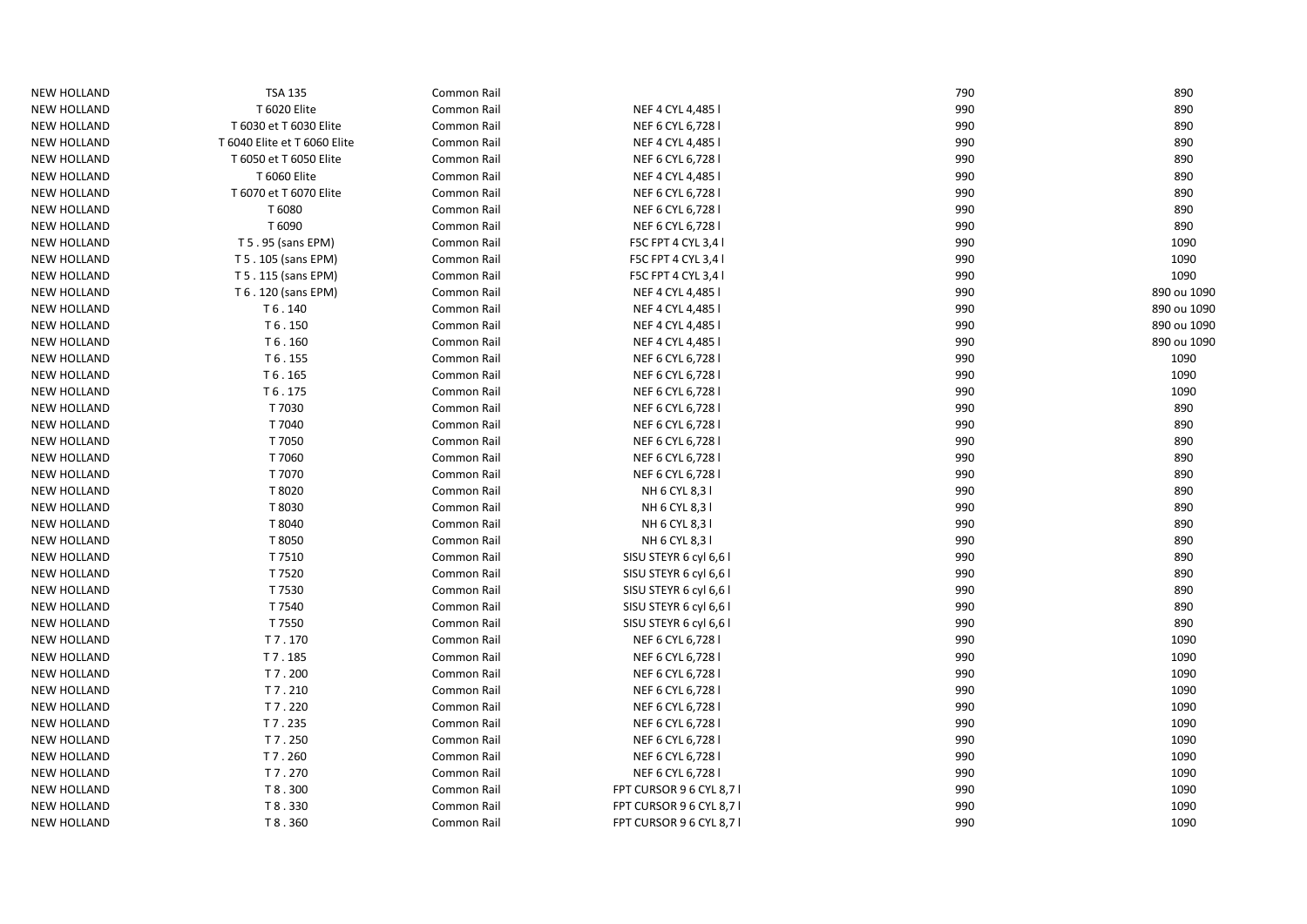| <b>NEW HOLLAND</b> | T 8.390           | Common Rail | FPT CURSOR 9 6 CYL 8,7 I      | 990  | 1090 |
|--------------------|-------------------|-------------|-------------------------------|------|------|
| <b>NEW HOLLAND</b> | T9.390            | Common Rail | FPT CURSOR 9 6 CYL 8,7 I      | 990  | 1090 |
| <b>NEW HOLLAND</b> | T9.450            | Common Rail | FPT CURSOR 9 6 CYL 8,71       | 990  | 1090 |
| <b>NEW HOLLAND</b> | T9.505            | Common Rail | FPT CURSOR 9 6 CYL 8,7 I      | 990  | 1090 |
| <b>NEW HOLLAND</b> | T9.560            | Common Rail | FPT CURSOR 9 6 CYL 8,71       | 990  | 1090 |
| <b>NEW HOLLAND</b> | T4.75 Tier IV A   | Common Rail | F5C 4 CYL. - 3,4 L            | 990  | 1090 |
| <b>NEW HOLLAND</b> | T4.85 Tier IV A   | Common Rail | F5C 4 CYL. - 3,4 L            | 990  | 1090 |
| <b>NEW HOLLAND</b> | T4.95 Tier IV A   | Common Rail | F5C 4 CYL. - 3,4 L            | 990  | 1090 |
| <b>NEW HOLLAND</b> | T4.105 Tier IV A  | Common Rail | F5C 4 CYL. - 3,4 L            | 990  | 1090 |
| <b>NEW HOLLAND</b> | T5.95 Tier IV A   | Common Rail | F5C 4 CYL. - 3,4 L            | 990  | 1090 |
| <b>NEW HOLLAND</b> | T5.105 Tier IV A  | Common Rail | F5C 4 CYL. - 3,4 L            | 990  | 1090 |
| <b>NEW HOLLAND</b> | T5.115 Tier IV A  | Common Rail | F5C 4 CYL. - 3,4 L            | 990  | 1090 |
| <b>NEW HOLLAND</b> | T5.100 Tier IV B  | Common Rail | F5C 4 CYL. - 3,4 L            | 990  |      |
| <b>NEW HOLLAND</b> | T5.110 Tier IV B  | Common Rail | F5C 4 CYL. - 3,4 L            | 990  |      |
| <b>NEW HOLLAND</b> | T5.120 Tier IV B  | Common Rail | F5C 4 CYL. - 3,4 L            | 990  |      |
| <b>NEW HOLLAND</b> | T6.120 Tier IV A  | Common Rail | FPT 4 CYL. - 4,485 L          | 990  | 1090 |
| <b>NEW HOLLAND</b> | T6.140 Tier IV A  | Common Rail | FPT 4 CYL. - 4,485 L          | 990  | 1090 |
| <b>NEW HOLLAND</b> | T6.150 Tier IV A  | Common Rail | FPT 4 CYL. - 4,485 L          | 990  | 1090 |
| <b>NEW HOLLAND</b> | T6.160 Tier IV A  | Common Rail | FPT 4 CYL. - 4,485 L          | 990  | 1090 |
| <b>NEW HOLLAND</b> | T6.155 Tier IV A  | Common Rail | FPT 6 CYL. - 6,728 L          | 990  | 1090 |
| <b>NEW HOLLAND</b> | T6.165 Tier IV A  | Common Rail | FPT 6 CYL. - 6,728 L          | 990  | 1090 |
| <b>NEW HOLLAND</b> | T6.175 Tier IV A  | Common Rail | FPT 6 CYL. - 6,728 L          | 990  | 1090 |
| <b>NEW HOLLAND</b> | T6.125 Tier IV B  | Common Rail | FPT 4 CYL. - 4,485 L          | 990  |      |
| <b>NEW HOLLAND</b> | T6.145 Tier IV B  | Common Rail | FPT 4 CYL. - 4,485 L          | 990  |      |
| <b>NEW HOLLAND</b> | T6.155 Tier IV B  | Common Rail | FPT 4 CYL. - 4,485 L          | 990  |      |
| <b>NEW HOLLAND</b> | T6.165 Tier IV B  | Common Rail | FPT 4 CYL. - 4,485 L          | 990  |      |
| <b>NEW HOLLAND</b> | T6.175 Tier IV B  | Common Rail | FPT 4 CYL. - 4,485 L          | 990  |      |
| <b>NEW HOLLAND</b> | T6.180 Tier IV B  | Common Rail | FPT 6 CYL. - 6,728 L          | 990  |      |
| <b>NEW HOLLAND</b> | T7.165 Tier IV B  | Common Rail | FPT 6 CYL. -                  | 990  |      |
| <b>NEW HOLLAND</b> | T7.175 Tier IV B  | Common Rail | FPT 6 CYL. - 6,728 L          | 990  |      |
| <b>NEW HOLLAND</b> | T7.190 Tier IV B  | Common Rail | FPT 6 CYL. - 6,728 L          | 990  |      |
| <b>NEW HOLLAND</b> | T7.210 Tier IV B  | Common Rail | FPT 6 CYL. - 6,728 L          | 990  |      |
| <b>NEW HOLLAND</b> | T7.225 Tier IV B  | Common Rail | FPT 6 CYL. - 6,728 L          | 990  |      |
| <b>NEW HOLLAND</b> | T7. 230 Tier IV B | Common Rail | FPT 6 CYL. - 6,728 L          | 990  |      |
| <b>NEW HOLLAND</b> | T7.245 Tier IV B  | Common Rail | FPT 6 CYL. - 6,728 L          | 990  |      |
| <b>NEW HOLLAND</b> | T7.290 Tier IV B  | Common Rail | FPT 6 CYL. - 6,728 L          | 990  |      |
| <b>NEW HOLLAND</b> | T8.320 Tier IV B  | Common Rail | FPT CURSOR 9 - 6 CYL. - 8,7 L | 990  |      |
| <b>NEW HOLLAND</b> | T8.350 Tier IV B  | Common Rail | FPT CURSOR 9 - 6 CYL. - 8,7 L | 990  |      |
| <b>NEW HOLLAND</b> | T8.380 Tier IV B  | Common Rail | FPT CURSOR 9 - 6 CYL. - 8,7 L | 990  |      |
| <b>NEW HOLLAND</b> | T8.410 Tier IV B  | Common Rail | FPT CURSOR 9 - 6 CYL. - 8,7 L | 990  |      |
| <b>NEW HOLLAND</b> | T8.435 Tier IV B  | Common Rail | FPT CURSOR 9 - 6 CYL. - 8,7 L | 990  |      |
| <b>NEW HOLLAND</b> | T3.60 Tier V      | Common Rail | FPT 3 CYL. - 2,9 L            | 1090 |      |
| <b>NEW HOLLAND</b> | T3.70 Tier V      | Common Rail | FPT 3 CYL. - 2,9 L            | 1090 |      |
| <b>NEW HOLLAND</b> | T3.80 Tier V      | Common Rail | FPT 3 CYL. - 2,9 L            | 1090 |      |
| <b>NEW HOLLAND</b> | T4.55 S Tier V    | Common Rail | FPT S8000 3 CYL - 2,930 L     | 1090 |      |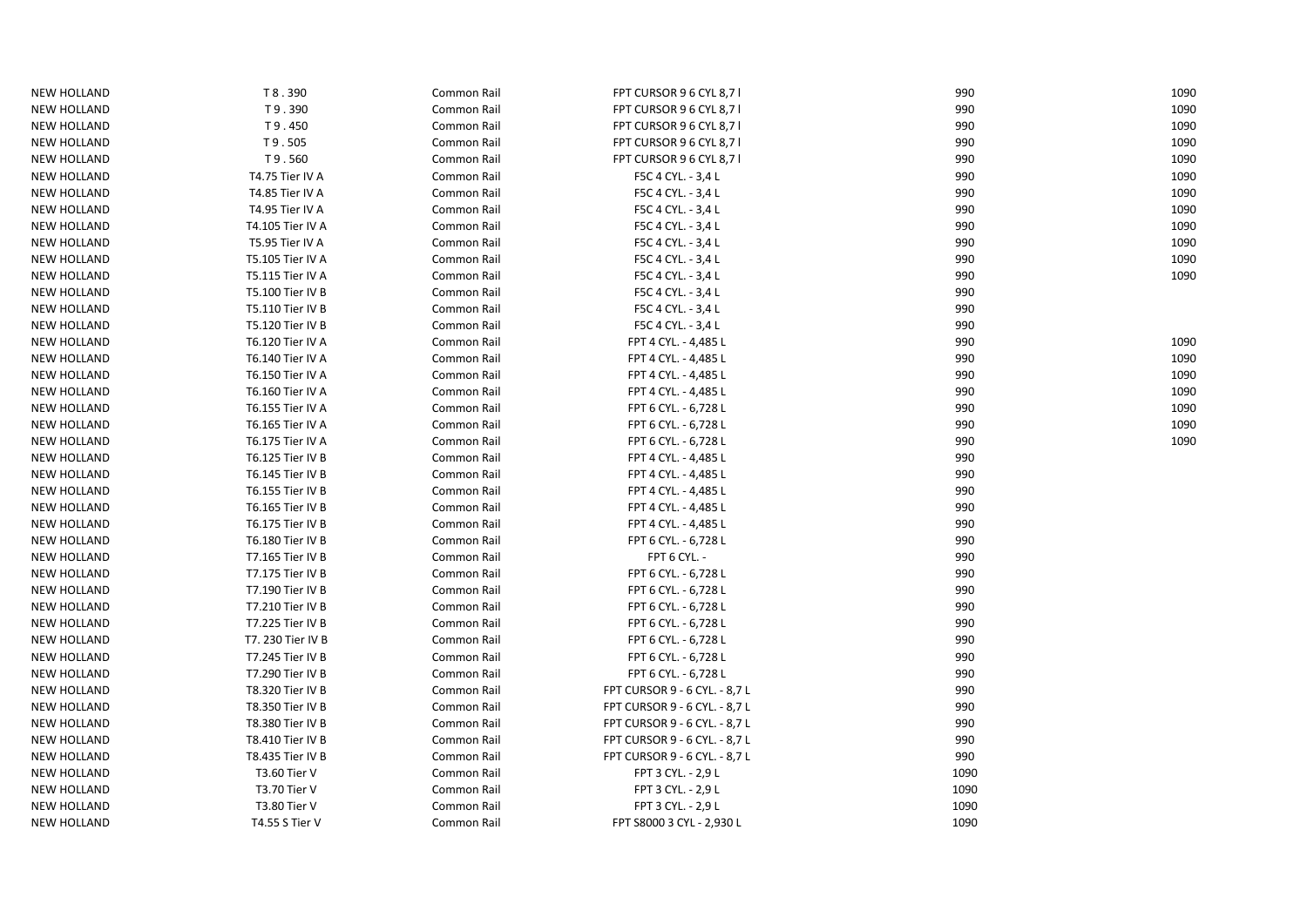| <b>NEW HOLLAND</b> | T4.65 S Tier V    | Common Rail     | FPT S8000 3 CYL - 2,930 L          | 1090           |                |
|--------------------|-------------------|-----------------|------------------------------------|----------------|----------------|
| <b>NEW HOLLAND</b> | T4.75 S Tier V    | Common Rail     | FPT S8000 3 CYL - 2,930 L          | 1090           |                |
| <b>NEW HOLLAND</b> | T5.110 Tier V     | Common Rail     | FPT NEF 4 CYL - 4,485 L            | 1090           |                |
| <b>NEW HOLLAND</b> | T5.120 Tier V     | Common Rail     | FPT NEF 4 CYL - 4,485 L            | 1090           |                |
| <b>NEW HOLLAND</b> | T5.130 Tier V     | Common Rail     | FPT NEF 4 CYL - 4,485 L            | 1090           |                |
| <b>NEW HOLLAND</b> | T5.140 Tier V     | Common Rail     | FPT NEF 4 CYL - 4,485 L            | 1090           |                |
| <b>NEW HOLLAND</b> | T6.145 Tier V     | Common Rail     | FPT 4 CYL. - 4,485 L               | 1090           |                |
| <b>NEW HOLLAND</b> | T6. 155 Tier V    | Common Rail     | FPT 4 CYL. - 4,485 L               | 1090           |                |
| <b>NEW HOLLAND</b> | T6.160 Tier V     | Common Rail     | FPT 6 CYL. - 6,728 L               | 1090           |                |
| <b>NEW HOLLAND</b> | T6 165 Tier V     | Common Rail     | FPT 4 CYL. - 4,485 L               | 1090           |                |
| <b>NEW HOLLAND</b> | T6.175 Tier V     | Common Rail     | FPT 4 CYL. - 4,485 L               | 1090           |                |
| <b>NEW HOLLAND</b> | T6.180 Tier V     | Common Rail     | FPT 6 CYL. - 6,728 L               | 1090           |                |
| <b>NEW HOLLAND</b> | T7.195 Tier V     | Common Rail     | FPT 6 CYL. - 6,728 L               | 1090           | 1190           |
| <b>NEW HOLLAND</b> | T7.210 Tier V     | Common Rail     | FPT 6 CYL. - 6,728 L               | 1090           | 1190           |
| <b>NEW HOLLAND</b> | T7.225 Tier V     | Common Rail     | FPT 6 CYL. - 6,728 L               | 1090           | 1190           |
| <b>NEW HOLLAND</b> | T7. 230 Tier V    | Common Rail     | FPT 6 CYL. - 6,728 L               | 1090           | 1190           |
| <b>NEW HOLLAND</b> | T7.245 Tier V     | Common Rail     | FPT 6 CYL. - 6,728 L               | 1090           | 1190           |
| <b>NEW HOLLAND</b> | T7.275 Tier V     | Common Rail     | FPT 6 CYL. - 6,728 L               | 1090           | 1190           |
| <b>NEW HOLLAND</b> | T7.290 Tier V     | Common Rail     | FPT 6 CYL. - 6,728 L               | 1090           | 1190           |
| <b>NEW HOLLAND</b> | T7.315 Tier V     | Common Rail     | FPT 6 CYL. - 6,728 L               | 1090           | 1190           |
| <b>NEW HOLLAND</b> | T8.350 Tier V     | Common Rail     | FPT CURSOR 9 - 6 CYL. - 8,7 L      | 1190           |                |
| <b>NEW HOLLAND</b> | T8.380 Tier V     | Common Rail     | FPT CURSOR 9 - 6 CYL. - 8,7 L      | 1190           |                |
| <b>NEW HOLLAND</b> | T8.410 Tier V     | Common Rail     | FPT CURSOR 9 - 6 CYL. - 8,7 L      | 1190           |                |
| <b>NEW HOLLAND</b> | T8.435 Tier V     | Common Rail     | FPT CURSOR 9 - 6 CYL. - 8,7 L      | 1190           |                |
| <b>NEW HOLLAND</b> | <b>Ensileuses</b> |                 |                                    |                |                |
| <b>NEW HOLLAND</b> | <b>FX 30</b>      |                 | Iveco Cursor 10                    | 790            |                |
| <b>NEW HOLLAND</b> | <b>FX40</b>       |                 | Iveco Cursor 13                    | 790            |                |
| <b>NEW HOLLAND</b> | <b>FX 50</b>      |                 | Iveco Cursor 13                    | 790            |                |
| <b>NEW HOLLAND</b> | FX 60             | Caterpillar     | C15                                |                | 1050           |
| <b>NEW HOLLAND</b> | FR 9040           | Injecteur pompe | Iveco Cursor 10                    | 990            |                |
| <b>NEW HOLLAND</b> | FR 9050           | Injecteur pompe | Iveco Cursor 13                    | 990            |                |
| <b>NEW HOLLAND</b> | FR 9060           | Injecteur pompe | Iveco Cursor 13 TCD                | 990            |                |
| <b>NEW HOLLAND</b> | FR 9080           | Caterpillar     | C 18 / C18 ACERT                   |                | 1135           |
| <b>NEW HOLLAND</b> | FR 9090           | Common Rail     | Iveco Vector 8                     |                | 890            |
| <b>NEW HOLLAND</b> | FR 450            | Common Rail     | FPT Cursor 9                       | 990            | 1090           |
| <b>NEW HOLLAND</b> | FR 500            | Injecteur pompe | FPT Cursor 13                      | 990            |                |
| <b>NEW HOLLAND</b> | FR 600            | Injecteur pompe | FPT Cursor 13 TCD                  | 990            |                |
| <b>NEW HOLLAND</b> | <b>FR 700</b>     | Caterpillar     | C18 ACERT                          |                | 1135           |
| <b>NEW HOLLAND</b> | FR 850            | Common Rail     | FPT Vector 20                      | Nous consulter | Nous consulter |
| <b>NEW HOLLAND</b> | <b>FR480</b>      | 476 CV          | FPT CURSOR 13 - 6 CYL. - 12,9 L    | 990            |                |
| <b>NEW HOLLAND</b> | FR 550            | 544 CV          | FPT CURSOR 13 HD - 6 CYL. - 12,9 L | 990            |                |
| <b>NEW HOLLAND</b> | FR 650            | 653 CV          | FPT CURSOR 16 - 6 CYL. - 15,9 L    | 990            |                |
| <b>NEW HOLLAND</b> | <b>FR 780</b>     | 775 CV          | FPT CURSOR 16 HD - 6 CYL. - 15,9 L | 990            |                |
| <b>NEW HOLLAND</b> | <b>FR 850</b>     | 824 CV          | FPT VECTOR 20 - 8 CYL. - 20,1 L    | Nous consulter |                |
| <b>NEW HOLLAND</b> | FR 480 Tier V     | 476 CV          | FPT CURSOR 13 - 6 CYL. - 12,9 L    | 1190           |                |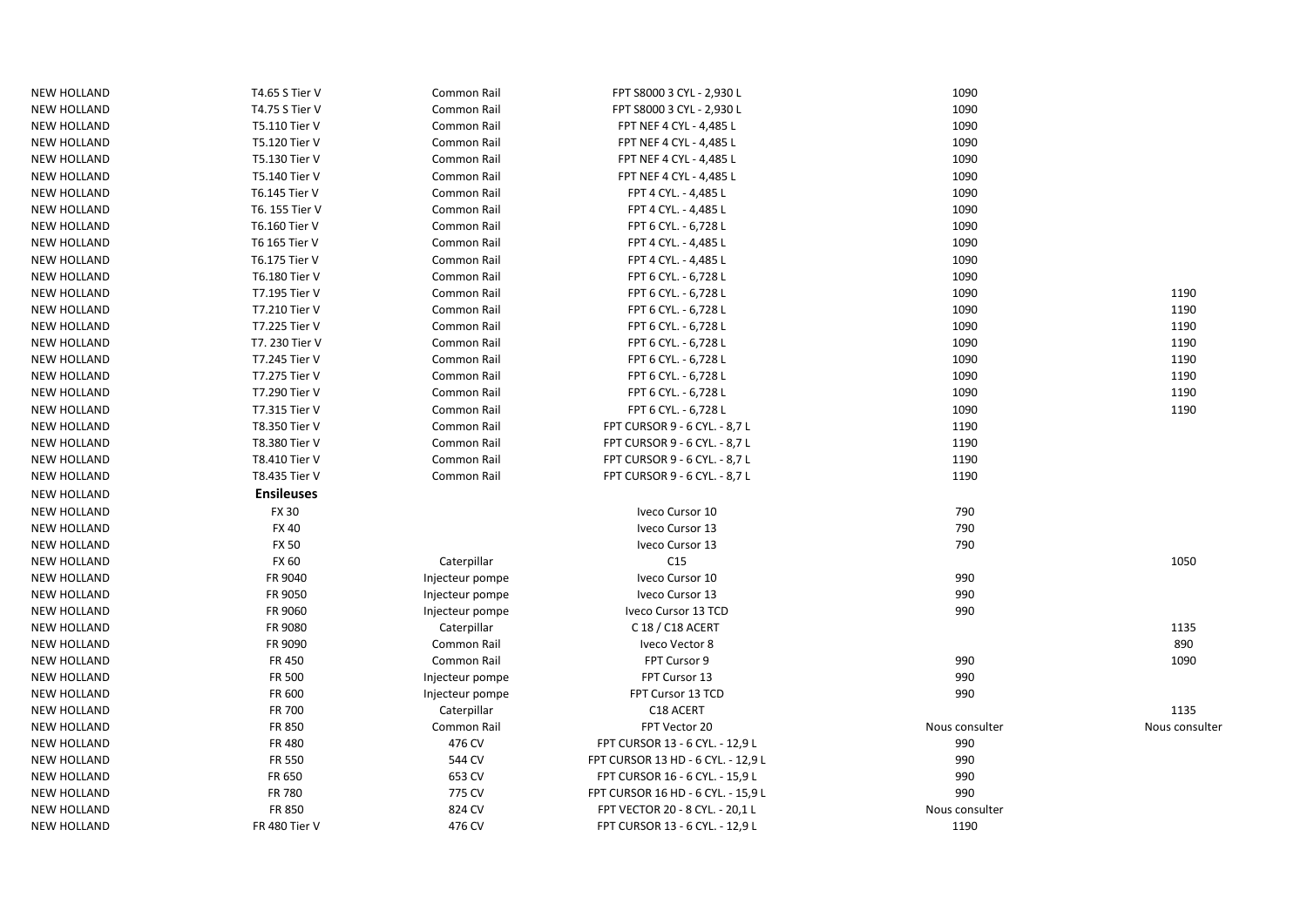| <b>NEW HOLLAND</b> | FR 550 Tier V                 | 544 CV          | FPT CURSOR 13 HD - 6 CYL. - 12,9 L | 1190           |      |
|--------------------|-------------------------------|-----------------|------------------------------------|----------------|------|
| <b>NEW HOLLAND</b> | FR 650 Tier V                 | 653 CV          | FPT CURSOR 16 - 6 CYL. - 15,9 L    | 1190           |      |
| <b>NEW HOLLAND</b> | FR 780 Tier V                 | 775 CV          | FPT CURSOR 16 HD - 6 CYL. - 15,9 L | 1190           |      |
| <b>NEW HOLLAND</b> | FR 920 Tier V                 | 911 CV          | FPT VECTOR 20 - 8 CYL. - 20,1 L    | Nous consulter |      |
| <b>NEW HOLLAND</b> | Moiss.batt.                   |                 |                                    |                |      |
| <b>NEW HOLLAND</b> | CR 960                        |                 |                                    | 790            |      |
| <b>NEW HOLLAND</b> | <b>CR 980</b>                 |                 |                                    | 790            |      |
| <b>NEW HOLLAND</b> | CX 720                        |                 |                                    | 790            |      |
| <b>NEW HOLLAND</b> | CX 740                        |                 |                                    | 790            |      |
| <b>NEW HOLLAND</b> | CX 760                        |                 |                                    | 790            |      |
| <b>NEW HOLLAND</b> | CX 780                        |                 |                                    | 790            |      |
| <b>NEW HOLLAND</b> | CX 820                        |                 |                                    | 790            |      |
| <b>NEW HOLLAND</b> | CX 840                        |                 |                                    | 790            |      |
| <b>NEW HOLLAND</b> | CX 860                        |                 |                                    | 790            |      |
| <b>NEW HOLLAND</b> | CX 880                        |                 |                                    | 790            |      |
| <b>NEW HOLLAND</b> | TC, TX                        |                 | FPT NEF 6 CYL 6,8 L                | 990            |      |
| <b>NEW HOLLAND</b> | CS 6050 Tier III              | Common Rail     | <b>NEF 6,7</b>                     | 990            | 890  |
| <b>NEW HOLLAND</b> | CS 6060 Latérale Tier III     | Common Rail     | <b>NEF 6,7</b>                     | 990            | 890  |
| <b>NEW HOLLAND</b> | CS 6080 Tier III              | Common Rail     | <b>NEF 6,7</b>                     | 990            | 890  |
| <b>NEW HOLLAND</b> | CSX 7040, 7050 Tier III       | Common Rail     | Iveco NEF 6 cyl                    | 990            | 890  |
| <b>NEW HOLLAND</b> | CSX 7060, 7070, 7080 Tier III | Common Rail     | Iveco Cursor 9                     | 990            | 1090 |
| <b>NEW HOLLAND</b> | CSX 7070 Tier III             | Common Rail     | Iveco NEF 6 cyl                    | 990            | 890  |
| <b>NEW HOLLAND</b> | CX 8030 Tier III              | Common Rail     | Iveco NEF 6 cyl                    | 990            | 890  |
| <b>NEW HOLLAND</b> | CX 8040 Tier III              | Common Rail     | Iveco Cursor 9                     | 990            | 1090 |
| <b>NEW HOLLAND</b> | CX 8050 Tier III              | Common Rail     | Iveco Cursor 9                     | 990            | 1090 |
| <b>NEW HOLLAND</b> | CX 8060 Tier III              | Common Rail     | Iveco Cursor 9                     | 990            | 1090 |
| <b>NEW HOLLAND</b> | CX 8070 Tier III              | Common Rail     | Iveco Cursor 9                     | 990            | 1090 |
| <b>NEW HOLLAND</b> | CX 8080 Tier III              | Common Rail     | Iveco Cursor 9                     | 990            | 1090 |
| <b>NEW HOLLAND</b> | CX 8090 Tier III              | Injecteur pompe | Iveco Cursor 10                    | 990            |      |
| <b>NEW HOLLAND</b> | CR 9060 / Elévation Tier III  | Common Rail     | Iveco Cursor 9                     | 990            | 1090 |
| <b>NEW HOLLAND</b> | CR 9070 Elévation Tier III    | Injecteur pompe | Iveco Cursor 10                    | 990            |      |
| <b>NEW HOLLAND</b> | CR 9080 Tier III              | Injecteur pompe | Iveco Cursor 10                    | 990            |      |
| <b>NEW HOLLAND</b> | CR 9080 Elévation Tier III    | Injecteur pompe | Iveco Cursor 13                    | 990            |      |
| <b>NEW HOLLAND</b> | CR 9090 Elévation Tier III    | Injecteur pompe | Iveco Cursor 13 TCD                | 990            |      |
| <b>NEW HOLLAND</b> | TC 5070 Tier IV               | Common Rail     | NEF FPT 6,81                       | 990            | 890  |
| <b>NEW HOLLAND</b> | TC 5080 Tier IV               | Common Rail     | NEF FPT 6,81                       | 990            | 890  |
| <b>NEW HOLLAND</b> | CX 5080 Tier IV               | Common Rail     | FPT 6,71                           | 990            | 890  |
| <b>NEW HOLLAND</b> | CX 5090 Tier IV               | Common Rail     | FPT 6,71                           | 990            | 890  |
| <b>NEW HOLLAND</b> | CX 6080 Tier IV               | Common Rail     | FPT 6,71                           | 990            | 890  |
| <b>NEW HOLLAND</b> | CX 6090 Tier IV               | Common Rail     | FPT 8,7 I CURSOR 9                 | 990            | 1090 |
| <b>NEW HOLLAND</b> | CX 8040 Tier IV               | Common Rail     | FPT 8,7 I CURSOR 9                 | 990            | 1090 |
| <b>NEW HOLLAND</b> | CX 8050 Tier IV               | Common Rail     | FPT 8,7 I CURSOR 9                 | 990            | 1090 |
| <b>NEW HOLLAND</b> | CX 8070 Tier IV               | Common Rail     | FPT 8,7 I CURSOR 9                 | 990            | 1090 |
| <b>NEW HOLLAND</b> | CX 8080 Tier IV               | Common Rail     | FPT 8,7 I CURSOR 9                 | 990            | 1090 |
| <b>NEW HOLLAND</b> | CX 8090 Tier IV               | Injecteur pompe | FPT 10,3 I CURSOR 10               | 990            |      |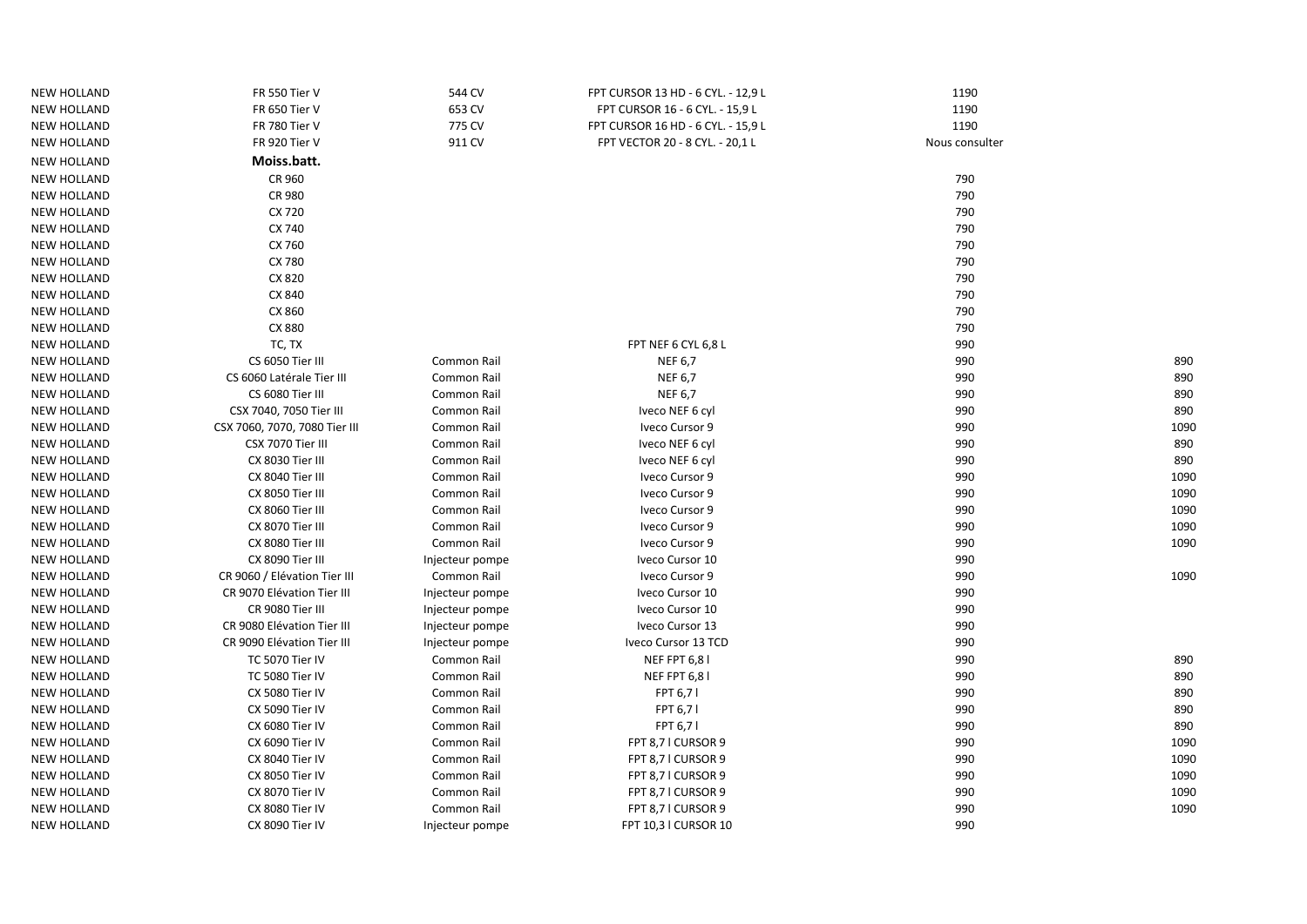| CANAE              | Antarkc 100 110 120                              | $S_{2mn}$       |                                    |      | O E <sub>O</sub> |
|--------------------|--------------------------------------------------|-----------------|------------------------------------|------|------------------|
|                    | <b>SAME</b>                                      |                 |                                    |      |                  |
| <b>NEW HOLLAND</b> | Téléscopiques                                    |                 |                                    | 990  | 890 ou 1090      |
| <b>NEW HOLLAND</b> | CR 10.90 Tier V                                  |                 | FPT CURSOR 16 - 6 CYL. - 15,9 L    | 1190 |                  |
| <b>NEW HOLLAND</b> | CR 9.90 Tier V                                   |                 | FPT CURSOR 13 - 6 CYL. - 12,9 L    | 1190 |                  |
| <b>NEW HOLLAND</b> | CR 9.80 Tier V                                   |                 | FPT CURSOR 13 - 6 CYL. - 12,9 L    | 1190 |                  |
| <b>NEW HOLLAND</b> | CR 8.90 Tier V                                   |                 | FPT CURSOR 13 - 6 CYL. - 12,9 L    | 1190 |                  |
| <b>NEW HOLLAND</b> | CR 8.80 Tier V                                   |                 | FPT CURSOR 11 - 6 CYL. - 11,1 L    | 1190 |                  |
| <b>NEW HOLLAND</b> | CR 7.90 Tier V                                   |                 | FPT CURSOR 9 - 6 CYL. - 8,7 L      | 1190 |                  |
| <b>NEW HOLLAND</b> | CR 7.80 Tier V                                   |                 | FPT CURSOR 9 - 6 CYL. - 8,7 L      | 1190 |                  |
| <b>NEW HOLLAND</b> | CX 8.90 Tier V                                   |                 | FPT CURSOR 9 - 6 CYL. - 8,7 L      | 1190 |                  |
| <b>NEW HOLLAND</b> | CX 8.80 Tier V                                   |                 | FPT CURSOR 9 - 6 CYL. - 8,7 L      | 1190 |                  |
| <b>NEW HOLLAND</b> | CH 7.70 / 7.70 LATERALE Tier V                   |                 | FPT CURSOR 9 - 6 CYL. - 8,7 L      | 1190 |                  |
| <b>NEW HOLLAND</b> | CR 10.90 Tier IV B                               |                 | FPT CURSOR 16 HD - 6 CYL. - 15,9 L | 990  |                  |
| <b>NEW HOLLAND</b> | CR 9.90 Tier IV B                                |                 | FPT CURSOR 13 - 6 CYL. - 12,9 L    | 990  |                  |
| <b>NEW HOLLAND</b> | CR 9.80 Tier IV B                                |                 | FPT CURSOR 13 - 6 CYL. - 12,9 L    | 990  |                  |
| <b>NEW HOLLAND</b> | CR 8.90 Tier IV B                                |                 | <b>FPT CURSOR 11 - 11,1L</b>       | 990  |                  |
| <b>NEW HOLLAND</b> | CR 8.80 Tier IV B                                |                 | FPT CURSOR 11 - 11,1 L             | 990  |                  |
| <b>NEW HOLLAND</b> | CR 7.90 Tier IV A                                |                 | FPT CURSOR 9 - 6 CYL. - 8,7 L      | 990  |                  |
| <b>NEW HOLLAND</b> | CX 8.90 Tier IV A                                |                 | <b>FPT CURSOR 10 - 10,3 L</b>      | 990  |                  |
| <b>NEW HOLLAND</b> | CX 8.85 Tier IV B                                |                 | FPT CURSOR 9 - 6 CYL. - 8,7 L      | 990  |                  |
| <b>NEW HOLLAND</b> | CX 8.80 Tier IV B                                |                 | FPT CURSOR 9 - 6 CYL. - 8,7 L      | 990  |                  |
| <b>NEW HOLLAND</b> | CX 8.70 Tier IV B                                |                 | FPT CURSOR 9 - 6 CYL. - 8,7 L      | 990  |                  |
| <b>NEW HOLLAND</b> | CX 7.90 Tier IV B                                |                 | FPT CURSOR 9 - 6 CYL. - 8,7 L      | 990  |                  |
| <b>NEW HOLLAND</b> | CX 7.80 Tier IV B                                |                 | FPT CURSOR 9 - 6 CYL. - 8,7 L      | 990  |                  |
| <b>NEW HOLLAND</b> | CX 6090 Tier IV B                                |                 | FPT CURSOR 9 - 6 CYL. - 8,7 L      | 990  |                  |
| <b>NEW HOLLAND</b> | CX 6080 Tier IV B                                |                 | NEF 6 CYL. - 6,728 L               | 990  |                  |
| <b>NEW HOLLAND</b> | CX 5090 Tier IV B                                |                 | NEF 6 CYL. - 6,728 L               | 990  |                  |
| <b>NEW HOLLAND</b> | CX 5080 Tier IV B                                |                 | NEF 6 CYL. - 6,728 L               | 990  |                  |
| <b>NEW HOLLAND</b> | TC5.90 Tier IV B                                 |                 | NEF 6 CYL. - 6,728 L               | 990  |                  |
| <b>NEW HOLLAND</b> | TC5.80 Tier IV B                                 |                 | NEF 6 CYL. - 6,728 L               | 990  |                  |
| <b>NEW HOLLAND</b> | TC5.70 Tier IV B                                 |                 | NEF 6 CYL. - 6,728 L               | 990  |                  |
| <b>NEW HOLLAND</b> | TC4.90 Tier IV B                                 |                 | NEF 6 CYL. - 6,728 L               | 990  |                  |
| <b>NEW HOLLAND</b> | CX 8090 Elévation Tier IV                        | Injecteur pompe | FPT CURSOR 10                      | 990  |                  |
| <b>NEW HOLLAND</b> | CX 7080 / 7090 / 8070 / 8080 Elévation Tier IV A | Injecteur pompe | FPT CURSOR 9                       | 990  | 1090             |
| <b>NEW HOLLAND</b> | CR 9090 Tier IV                                  | Injecteur pompe | FPT 12,9 I CURSOR 13               | 990  |                  |
| <b>NEW HOLLAND</b> | CR 9080 Tier IV                                  | Injecteur pompe | FPT 12,9 I CURSOR 13               | 990  |                  |
| <b>NEW HOLLAND</b> | CR 9070 Tier IV                                  | Injecteur pompe | FPT 10,3 I CURSOR 10               | 990  |                  |
| <b>NEW HOLLAND</b> | CR 8080 Tier IV                                  | Injecteur pompe | FPT 10,3 I CURSOR 10               | 990  |                  |
| <b>NEW HOLLAND</b> | CR 8070 Tier IV                                  | Common Rail     | FPT 8,7 I CURSOR 9                 | 990  | 1090             |

| SAME | Antarès 100 110 130 | Same        | 850 |
|------|---------------------|-------------|-----|
| SAME | Diamond 215         | Deutz       | 850 |
| SAME | Diamond 265         | Deutz       | 850 |
| SAME | Diamond 210 230 270 | Common Rail | 890 |
| SAME | Explorer 85         | Same        | 850 |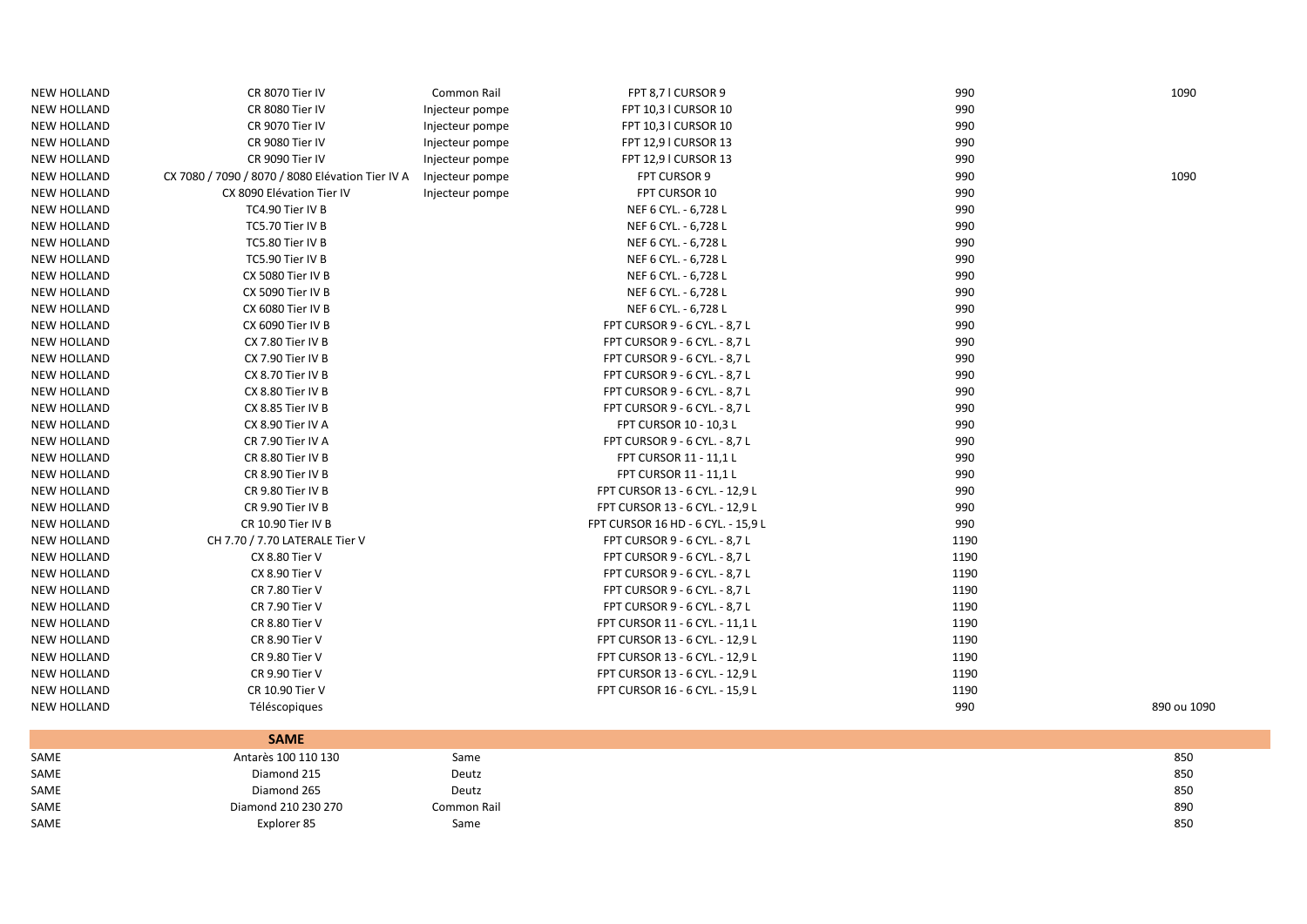| SAME         | Explorer 95                    | Same        |                            |     | 850  |
|--------------|--------------------------------|-------------|----------------------------|-----|------|
| SAME         | Explorer3 85 100 110           | Deutz       | Deutz BF4M2012C 4 CYL      |     | 850  |
| SAME         | Iron 100                       | Deutz       | Deutz BF4M2012C 4 CYL      |     | 850  |
| SAME         | Iron 110                       | Deutz       | Deutz BF4M2012C 4 CYL      |     | 850  |
| SAME         | Iron 115                       | Common Rail | Deutz BF4M2012C 4 CYL      | 990 | 890  |
| SAME         | Iron 120                       | Common Rail | Deutz BF4M2012C 6 CYL      | 990 | 890  |
| SAME         | Iron 125                       | Deutz       | Deutz BF4M2012C 4 CYL      |     | 850  |
| SAME         | Iron 130                       | Common Rail | Deutz TCD 2012 6 CYL       | 990 | 890  |
| SAME         | Iron 135                       | Common Rail | Deutz TCD 2012 4 CYL       | 990 | 890  |
| SAME         | Iron 140                       | Common Rail | Deutz TCD 2012 6 CYL       | 990 | 890  |
| SAME         | <b>Iron 150</b>                | Deutz       |                            |     | 850  |
| SAME         | Iron 155                       | Common Rail | Deutz TCD 2012 4 CYL       | 990 | 890  |
| SAME         | Iron 150.7                     | Deutz       |                            |     | 850  |
| SAME         | Iron 160                       | Common Rail | Deutz TCD 2012 6 CYL       | 990 | 890  |
| SAME         | Iron 165.7                     | Deutz       |                            |     | 850  |
| SAME         | Iron 175                       | Common Rail | Deutz TCD 2012 6 CYL       | 990 | 890  |
| SAME         | Iron 180.7                     | Deutz       |                            |     | 850  |
| SAME         | <b>Iron 185</b>                | Common Rail | Deutz TCD 2012 6 CYL       | 990 | 890  |
| SAME         | Iron 190                       | Common Rail | Deutz TCD 2013 6 CYL       | 990 | 890  |
| SAME         | Iron 200                       | Deutz       |                            |     | 850  |
| SAME         | <b>Iron 210</b>                | Common Rail | Deutz TCD 2013 6 CYL       | 990 | 890  |
| SAME         | Iron 220                       | Common Rail | Deutz TCD 2013 6 CYL       | 990 | 890  |
| SAME         | Silver 85                      | Same        |                            |     | 850  |
| SAME         | Silver 95                      | Same        |                            |     | 850  |
| SAME         | Silver 100                     | Deutz       | Deutz BF4M2012C 4 CYL      |     | 850  |
| SAME         | Silver 105                     | Same        |                            |     | 850  |
| SAME         | Silver 110                     | Deutz       | Deutz BF4M2012C 4 CYL      |     | 850  |
| SAME         | Silver 115                     | Same        |                            |     | 850  |
| SAME         | Silver 130                     | Same        |                            |     | 850  |
| SAME         | Silver 160                     | Same        |                            |     | 850  |
| SAME         | Silver 180                     | Same        |                            |     | 850  |
| SAME         | Iron 115                       | Common Rail | Deutz BF6M2012C 6 CYL      | 990 | 890  |
| SAME         | Iron 120                       | Common Rail | Deutz BF4M2012C 4 CYL      | 990 | 890  |
| SAME         | Iron 130                       | Common Rail | Deutz TCD 2012 L062V 6 CYL | 990 | 890  |
| SAME         | Iron 140                       | Common Rail | Deutz TCD 2012 L062V 6 CYL | 990 | 890  |
| SAME         | <b>Iron 160</b>                | Common Rail | Deutz TCD 2012 L062V 6 CYL | 990 | 890  |
| SAME         | Iron 175                       | Common Rail | Deutz TCD 2012 L062V 6 CYL | 990 | 890  |
| SAME         | Iron 185                       | Common Rail | Deutz TCD 2012 L062V 6 CYL | 990 | 890  |
| SAME         | Iron 210 DCR                   | Common Rail | Deutz TCD 2012 L062V 6 CYL | 990 | 890  |
| SAME         | Virtus 100 110 120 130 Tier IV | Common Rail | Deutz 3,6 I 4 CYL          | 990 | 1090 |
|              | <b>STEYR</b>                   |             |                            |     |      |
| <b>STEYR</b> | 4100                           | VP Bosch    |                            |     | 850  |
| <b>STEYR</b> | 4115                           | VP Bosch    |                            |     | 850  |
| <b>STEYR</b> | 6115                           | EDC         |                            |     | 850  |
| <b>STEYR</b> | 6135                           | EDC         |                            |     | 850  |
|              |                                |             |                            |     |      |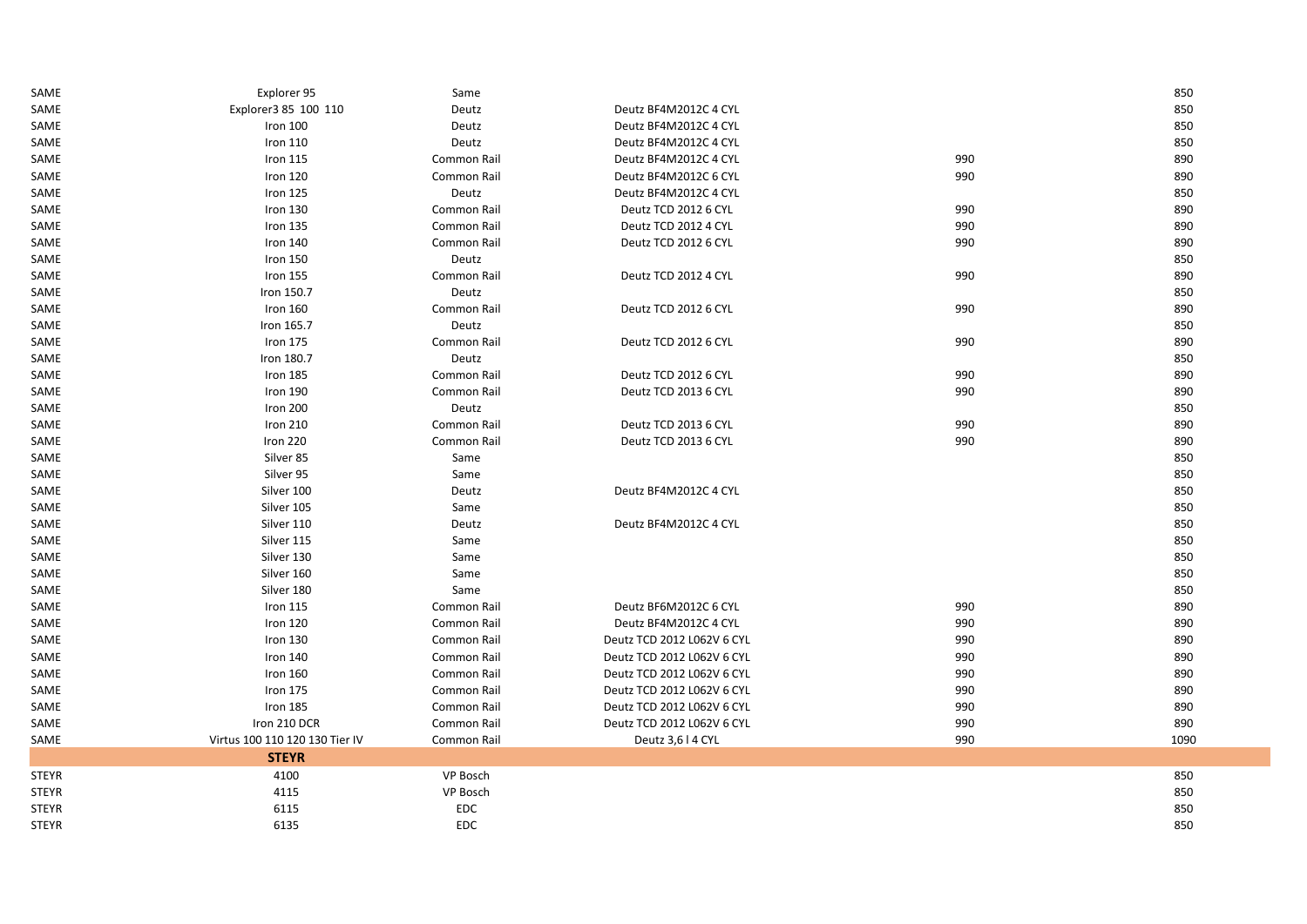| <b>STEYR</b> | 6135 CVT              | VP Bosch    |                                                   |     | 850  |
|--------------|-----------------------|-------------|---------------------------------------------------|-----|------|
| <b>STEYR</b> | 6145 CVT              | VP Bosch    |                                                   |     | 850  |
| <b>STEYR</b> | 6155 CVT              | VP Bosch    |                                                   |     | 850  |
| <b>STEYR</b> | 6170 CVT              | VP Bosch    |                                                   |     | 850  |
| <b>STEYR</b> | 6190 CVT              | VP Bosch    |                                                   |     | 850  |
| <b>STEYR</b> | <b>CVT</b>            | Stanadyne   |                                                   |     | 890  |
| <b>STEYR</b> | Séries CVT            | Common Rail |                                                   |     | 890  |
| STEYR        | Série Profi           | Common Rail |                                                   |     | 890  |
|              |                       |             |                                                   |     |      |
|              | <b>VALTRA</b>         |             |                                                   |     |      |
| VALTRA       | 6400                  | VP Bosch    | SISU 44ET                                         |     | 850  |
| VALTRA       | 6550                  | VP Bosch    | SISU 44ET                                         |     | 850  |
| VALTRA       | 6850                  | VP Bosch    | SISU 44ET                                         |     | 850  |
| VALTRA       | C120                  | VP Bosch    | SISU44EWA                                         |     | 850  |
| VALTRA       | C120e                 | VP Bosch    | 45EWA                                             |     | 850  |
| VALTRA       | C130                  | VP Bosch    | 46EWA                                             |     | 850  |
| VALTRA       | C150                  | VP Bosch    | 47EWA                                             |     | 850  |
| VALTRA       | M120                  | VP Bosch    | 48EWA                                             |     | 850  |
| VALTRA       | M120e                 | VP Bosch    | 49EWA                                             |     | 850  |
| VALTRA       | M130                  | VP Bosch    | 50EWA                                             |     | 850  |
| VALTRA       | M150                  | VP Bosch    | 51EWA                                             |     | 850  |
| VALTRA       | XM130                 | VP Bosch    | 52EWA                                             |     | 850  |
| VALTRA       | XM150                 | VP Bosch    | 53EWA                                             |     | 850  |
| VALTRA       | S230                  | <b>EDC</b>  |                                                   |     | 850  |
| VALTRA       | S240                  | VP Bosch    | 84ETA                                             |     | 850  |
| VALTRA       | S260                  | <b>EDC</b>  |                                                   |     | 850  |
| VALTRA       | S280                  | VP Bosch    | 84ETA                                             |     | 850  |
| VALTRA       | T120                  | VP Bosch    | 66ET 6.6 I                                        |     | 850  |
| VALTRA       | T130                  | VP Bosch    | 66ET                                              |     | 850  |
| VALTRA       | T140                  | VP Bosch    | 66ETA                                             |     | 850  |
| VALTRA       | T150                  | VP Bosch    | 66ET 6.61                                         |     | 850  |
| VALTRA       | T160                  | VP Bosch    | 66ETA                                             |     | 850  |
| VALTRA       | T170                  | VP Bosch    | 74ETA 7.41                                        |     | 850  |
| VALTRA       | T170                  | Common Rail | 7.4                                               |     | 890  |
| VALTRA       | T180                  | VP Bosch    | 74ETA                                             |     | 850  |
| VALTRA       | T190                  | VP Bosch    | 74ETA                                             |     | 850  |
| VALTRA       | Série N               | VP Bosch    | Sisu                                              |     | 850  |
| VALTRA       | Série T séries 1 et 2 | Common Rail | Sisu                                              | 990 | 890  |
| VALTRA       | Série N séries 1 et 2 | Common Rail | Sisu                                              | 990 | 890  |
| VALTRA       | Série S séries 1 et 2 | Common Rail | Sisu                                              | 990 | 890  |
| VALTRA       | Séries T série 3      | Common Rail | Sisu 74 CTA 6 CYL 7,4 I                           | 990 | 1090 |
| VALTRA       | Séries T série 3      | Common Rail | Sisu 66 CTA 6 CYL 6,6 I                           | 990 | 1090 |
| VALTRA       | N 103 / N 113 / N 123 | Common Rail | Sisu 3 cylindres en 3,3 l et 4 cylindres en 4,4 l | 990 | 1090 |
| VALTRA       | N 143 / N 163         | Common Rail | Sisu 4,91                                         | 990 | 1090 |
| VALTRA       | A74                   | Common Rail | 33 AWIC 3 CYL. - 3,3 L                            | 990 | 1090 |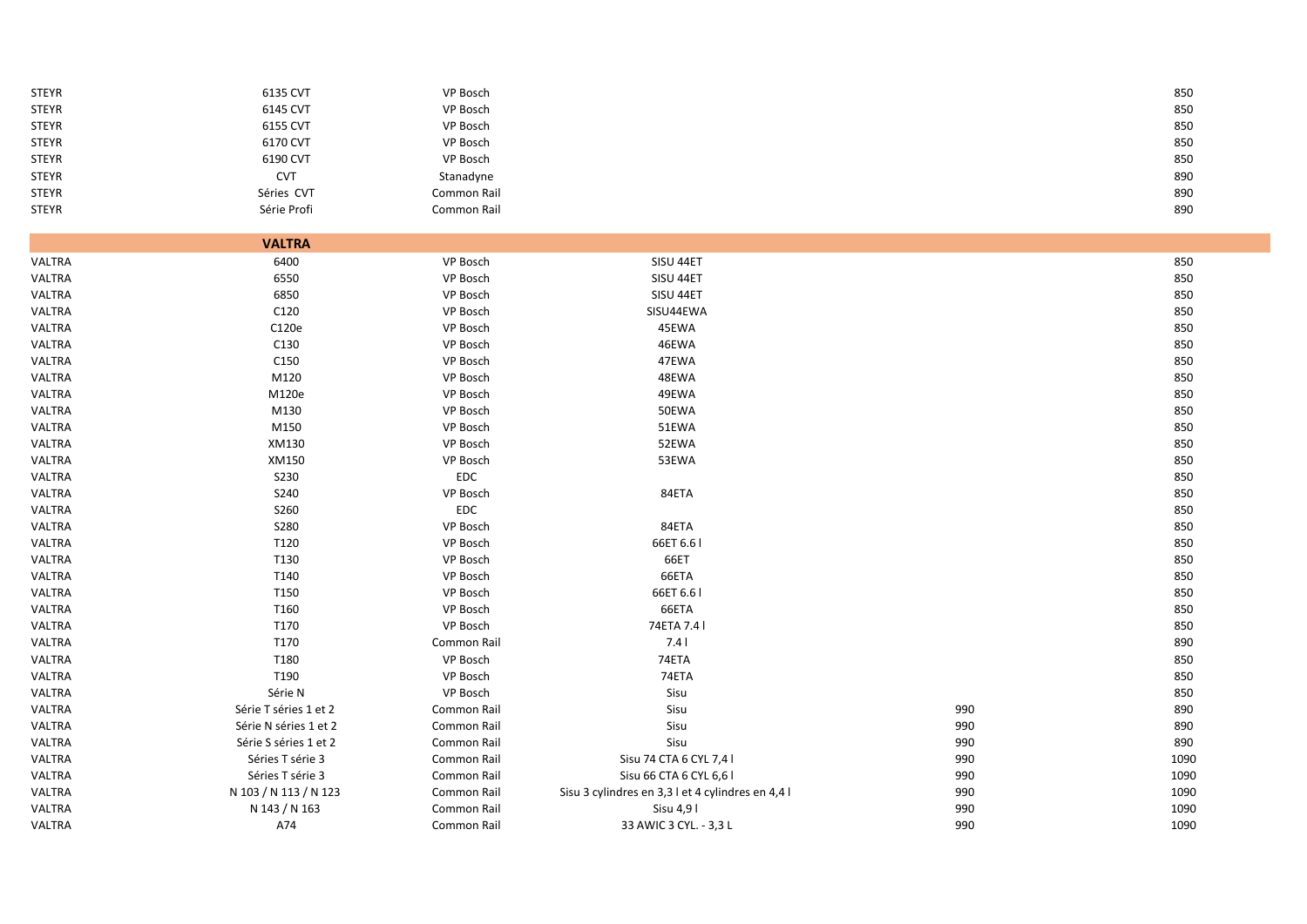| VALTRA        | A84                    | Common Rail | 33 AWFC 3 CYL. - 3,3 L    | 990   | 1090 |
|---------------|------------------------|-------------|---------------------------|-------|------|
| VALTRA        | A94                    | Common Rail | 33 AWFC 3 CYL. - 3,3 L    | 990   | 1090 |
| VALTRA        | A104                   | Common Rail | 44 AWFC 4 CYL. - 4,4L     | 990   | 1090 |
| VALTRA        | A114                   | Common Rail | 44 AWFC 4 CYL. - 4,4L     | 990   | 1090 |
| VALTRA        | A124                   | Common Rail | 44 AWFC 4 CYL. - 4,4L     | 990   | 1090 |
| VALTRA        | A134                   | Common Rail | 44 AWFC 4 CYL. - 4,4L     | 990   | 1090 |
| VALTRA        | N93                    | Common Rail | 33 AWI 3 CYL. - 3,3 L     | 990   | 1090 |
| VALTRA        | N <sub>10</sub> 3      | Common Rail | 33 AWI 3 CYL. - 3,3 L     | 990   | 1090 |
| VALTRA        | N103.4                 | Common Rail | 44 AWI 4 CYL. 4,4 L       | 990   | 1090 |
| VALTRA        | N113                   | Common Rail | 44 AWI 4 CYL. 4,4 L       | 990   | 1090 |
| VALTRA        | N123                   | Common Rail | 44 AWI 4 CYL. 4,4 L       | 990   | 1090 |
| VALTRA        | N143                   | Common Rail | 49 AWI 4 CYL. - 4,9 L     | 990   | 1090 |
| VALTRA        | N163                   | Common Rail | 49 AWI 4 CYL. - 4,9 L     | 990   | 1090 |
| VALTRA        | N104                   | Common Rail | 44 AWF 4 CYL. - 4,4 L     | 990   | 1090 |
| VALTRA        | N114                   | Common Rail | 44 AWF 4 CYL. - 4,4 L     | 990   | 1090 |
| <b>VALTRA</b> | N124                   | Common Rail | 44 AWF 4 CYL. - 4,4 L     | 990   | 1090 |
| VALTRA        | N134                   | Common Rail | 49 AWF 4 CYL. - 4,9 L     | 990   | 1090 |
| VALTRA        | N154                   | Common Rail | 49 AWF 4 CYL. - 4,9 L     | 990   | 1090 |
| VALTRA        | N174                   | Common Rail | 49 AWF 4 CYL. - 4,9 L     | 990   | 1090 |
| VALTRA        | T144                   | Common Rail | 66 AWF 6 CYL. - 6,6 L     | 990   | 1090 |
| <b>VALTRA</b> | T154                   | Common Rail | 66 AWF 6 CYL. - 6,6 L     | 990   | 1090 |
| <b>VALTRA</b> | T174                   | Common Rail | 74 AWF 6 CYL. - 7,4 L     | 990   | 1090 |
| VALTRA        | T194                   | Common Rail | 74 AWF 6 CYL. - 7,4 L     | 990   | 1090 |
| VALTRA        | T214                   | Common Rail | 74 AWF 6 CYL. - 7,4 L     | 990   | 1090 |
| VALTRA        | T234                   | Common Rail | 74 AWF 6 CYL. - 7,4 L     | 990   | 1090 |
| VALTRA        | T254                   | Common Rail | 74 AWF 6 CYL. - 7,4 L     | 990   | 1090 |
| <b>VALTRA</b> | S274                   | Common Rail | 84 AWF 6 CYL. - 8,4 L     | 990   | 1090 |
| VALTRA        | S294                   | Common Rail | 84 AWF 6 CYL. - 8,4 L     | 990   | 1090 |
| VALTRA        | S324                   | Common Rail | 84 AWF 6 CYL. - 8,4 L     | 990   | 1090 |
| VALTRA        | S354                   | Common Rail | 84 AWF 6 CYL. - 8,4 L     | 990   | 1090 |
| VALTRA        | S374                   | Common Rail | 84 AWF 6 CYL. - 8,4 L     | 990   | 1090 |
| VALTRA        | S394                   | Common Rail | 84 AWF 6 CYL. - 8,4 L     | 990   | 1090 |
| VALTRA        | G105 STAGE V           | Common Rail | AGCO POWER 4 CYL. - 4,4 L | 1090* |      |
| VALTRA        | G115 STAGE V           | Common Rail | AGCO POWER 4 CYL. - 4,4 L | 1090* |      |
| VALTRA        | G125 STAGE V           | Common Rail | AGCO POWER 4 CYL. - 4,4 L | 1090* |      |
| VALTRA        | G135 STAGE V           | Common Rail | AGCO POWER 4 CYL. - 4,4 L | 1090* |      |
| VALTRA        | N134 STAGE V           | Common Rail | AGCO POWER 4 CYL. - 4,9 L | 1090* |      |
| VALTRA        | N154E STAGE V          | Common Rail | AGCO POWER 4 CYL. - 4,9 L | 1090* |      |
| VALTRA        | N174 STAGE V           | Common Rail | AGCO POWER 4 CYL. - 4,9 L | 1090* |      |
| <b>VALTRA</b> | T144 STAGE V           | Common Rail | AGCO POWER 6 CYL. - 6,6 L | 1090* |      |
| VALTRA        | T154 STAGE V           | Common Rail | AGCO POWER 6 CYL. - 6,6 L | 1090* |      |
| VALTRA        | T174E STANDARD STAGE V | Common Rail | AGCO POWER 6 CYL. - 7,4 L | 1090* |      |
| VALTRA        | T174E ECO MODE STAGE V | Common Rail | AGCO POWER 6 CYL. - 7,4 L | 1090* |      |
| VALTRA        | T194 STAGE V           | Common Rail | AGCO POWER 6 CYL. - 7,4 L | 1090* |      |
| VALTRA        | T214 STAGE V           | Common Rail | AGCO POWER 6 CYL. - 7,4 L | 1090* |      |